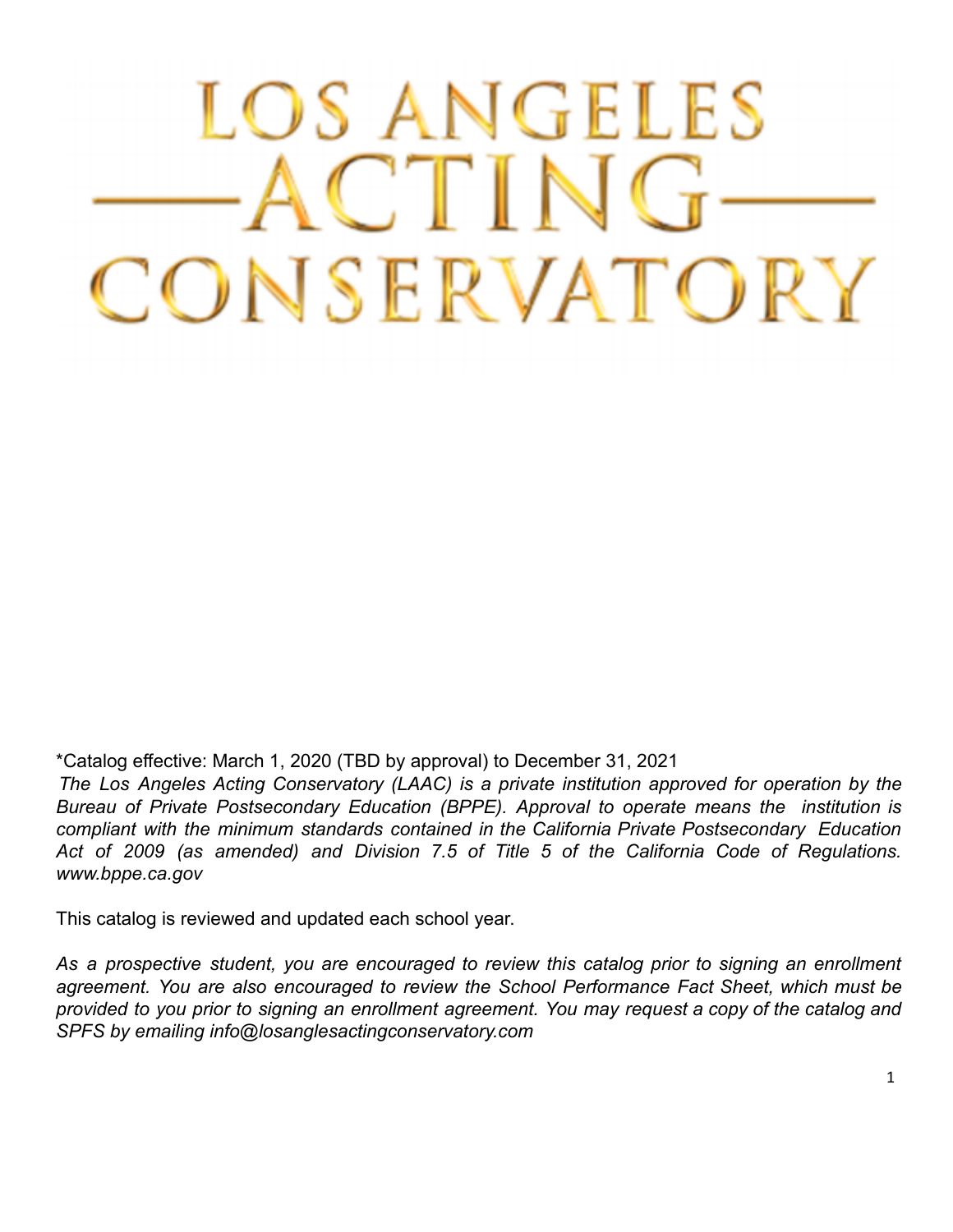| Location & Contact Info                                         | $\mathfrak{S}$ |
|-----------------------------------------------------------------|----------------|
| <b>History</b>                                                  | $\overline{4}$ |
| Purpose                                                         | $\overline{4}$ |
| <b>Mission</b>                                                  | 4              |
| Objectives                                                      | 4              |
| <b>Educational Programs</b>                                     | 5              |
| Associate Degree in Acting                                      | $\overline{5}$ |
| Associate Degree in Filmmaking                                  | 16             |
| <b>Admission Requirements</b>                                   | 22             |
| <b>Financial Aid Policy</b>                                     | 25             |
| <b>Return &amp; Cancellation Policies</b>                       | 26             |
| Notice Concerning Transferability of Units Earned at Our School | 28             |
| <b>Attendance &amp; Scheduling Policy</b>                       | 29             |
| <b>Student Services</b>                                         | 31             |
| <b>Academic &amp; Grading Policy</b>                            | 33             |
| Licensing & Approvals                                           | 37             |
| Facility & Equipment                                            | 39             |
| <b>Library Resources</b>                                        | 40             |
| <b>Disciplinary Policy</b>                                      | 43             |
| Code of Conduct                                                 | 47             |
| <b>International Student Information</b>                        | 53             |
| Faculty                                                         | 57             |
| <b>Academic Calendar</b>                                        | 65             |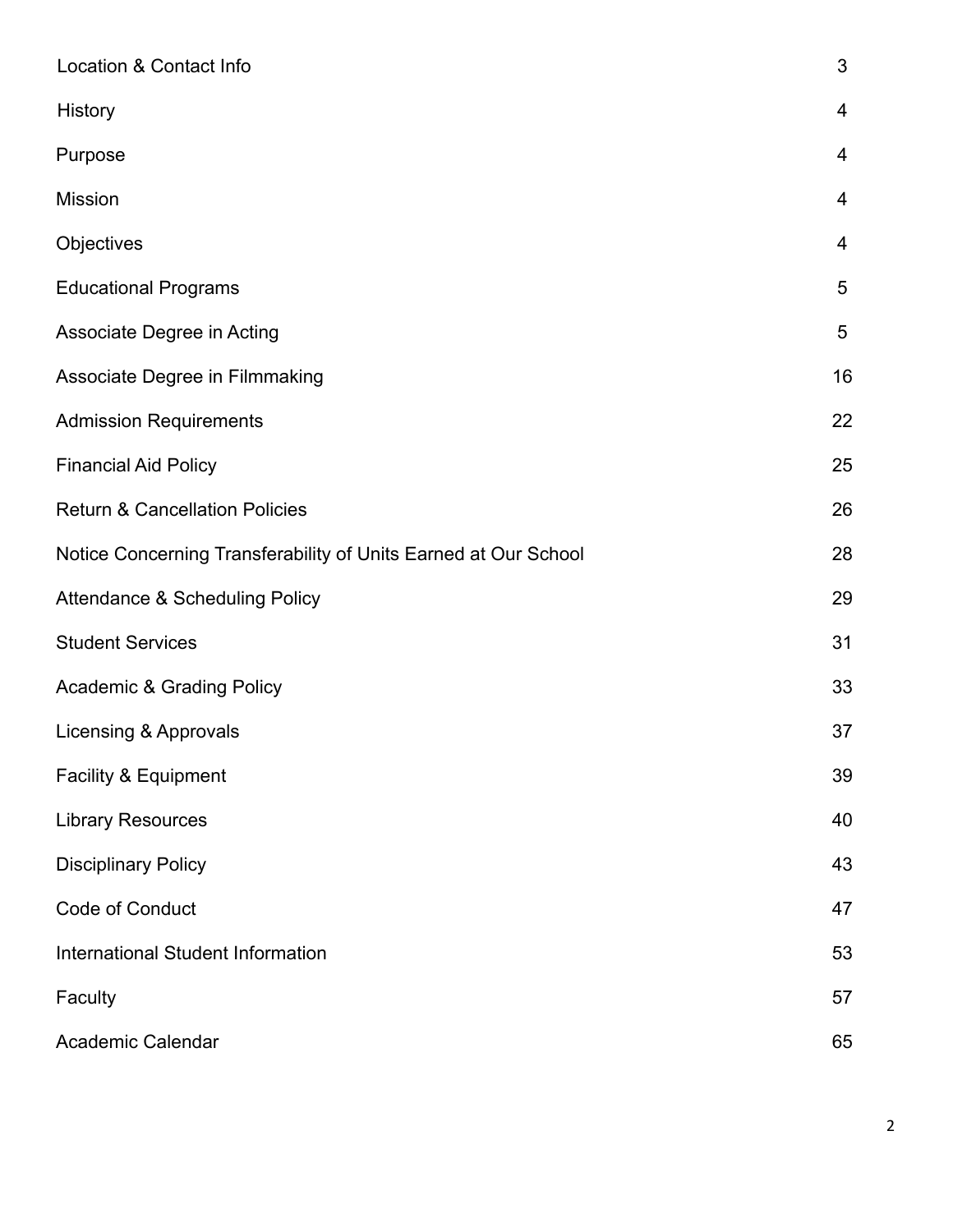#### Location & Contact Info

Nestled between a café, salon, retail shops, and a popular restaurant, Edgemar Center for the Arts is the anchor of the Edgemar complex on Main Street in Santa Monica. A couple blocks away from the beach, near the 10 freeway, the Los Angeles Acting Conservatory (LAAC) is housed in its own state-of-the-art building design by renowned architect Frank Gehry, which includes two theater spaces and an art gallery. There is plenty of free street parking on 5th street as well as meter parking in Parking Lot 11 across the street, on Main Street, and valet parking in the complex.

www.los anglesactingconservatory.com

2437 Main Street

Santa Monica, CA 90405

310.392.0815

EMERGENCY CONTACT: Alexandra Guarnieri (310) 283-1234

info@losangelesactingconservatory.com

Founder and CEO: Michelle Danner

COO, PDSO: Alexandra Guarnieri

Chief Academic Officer: Valerie Debler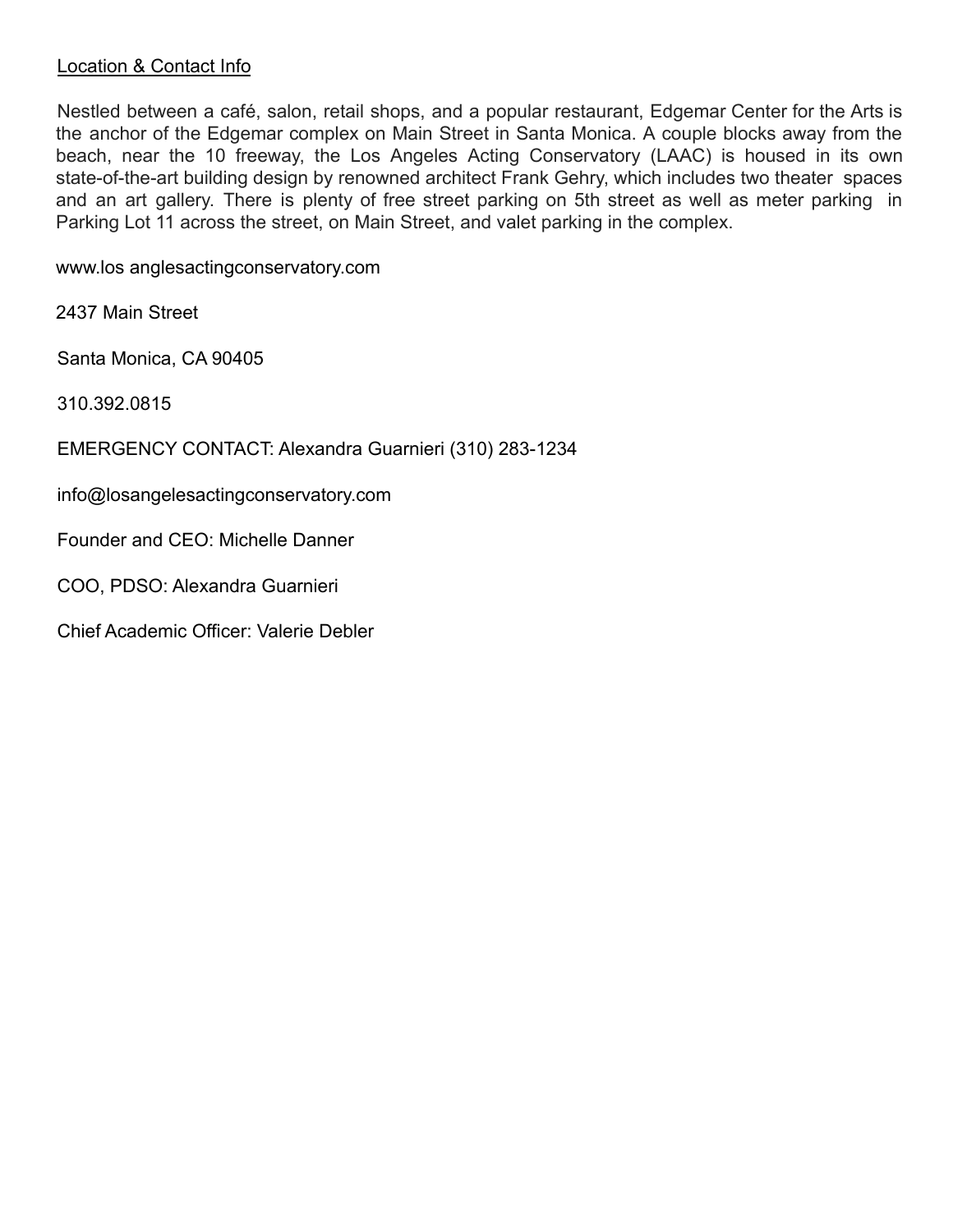#### HISTORY

In the year 2000, acting coach Michelle Danner founded Edgemar Center for the Arts, a two theatre and art gallery complex. She is currently the Artistic Director of the Center and oversees each seasons' productions. The Los Angeles Acting Conservatory, founded by Michelle Danner, offers well rounded acting and filmmaking programs to students from all over the world.

#### PURPOSE

The purpose of the Los Angeles Acting Conservatory is to further the study and understanding of the craft of film, television, and stage acting. The school seeks to exist as an international nexus for all actors. Through cultural exchange and exposure, the School hopes to prepare the next generation of great artists, and ready them to excel in a world of globalized entertainment by teaching a unique method in the heart of the American entertainment industry. Our school's teaching philosophy of the Golden box technique encompasses the following iconic acting techniques: Sandford Meisner, Lee Strasberg, Stella Adler, Uta Hagen, Michael Chekhov, and the Konstantin Stanislavski Technique.

#### **MISSION**

The Los Angeles Acting Conservatory provides an educational enclave for a community of student-actors who are given a nurturing and creative space to explore their instruments and take risks. We believe in encouraging high-level, independent, experimental student works at all stages of development. We take pride in providing a collaborative workspace for artists of all kinds.

The entire faculty of the Los Angeles Acting Conservatory believes that every Artist is unique. There is no cookie-cutter technique that fits all actors. To be a professional actor is to keep firing up one's voice, Imagination, Passion and Humanity. To nurture one's acting instrument is to raise the bar with great literature.

Our mission is to empower our students with these skills.

#### **OBJECTIVES**

The Los Angeles Acting Conservatory has set the following objectives to fulfill its mission statement:

- i. To create a collaborative learning environment which engenders boundless passion, artistic expression, and creative work-ethic.
- ii. To prepare students with the tools to more fully understand and appreciate the craft of acting, visual storytelling, and to express their own unique artistic voices.
- iii. To establish a curriculum which provides a common language and education for a diverse body of students coming from all corners of the world.
- iv. To develop and nurture working relationships between students and established industry professionals.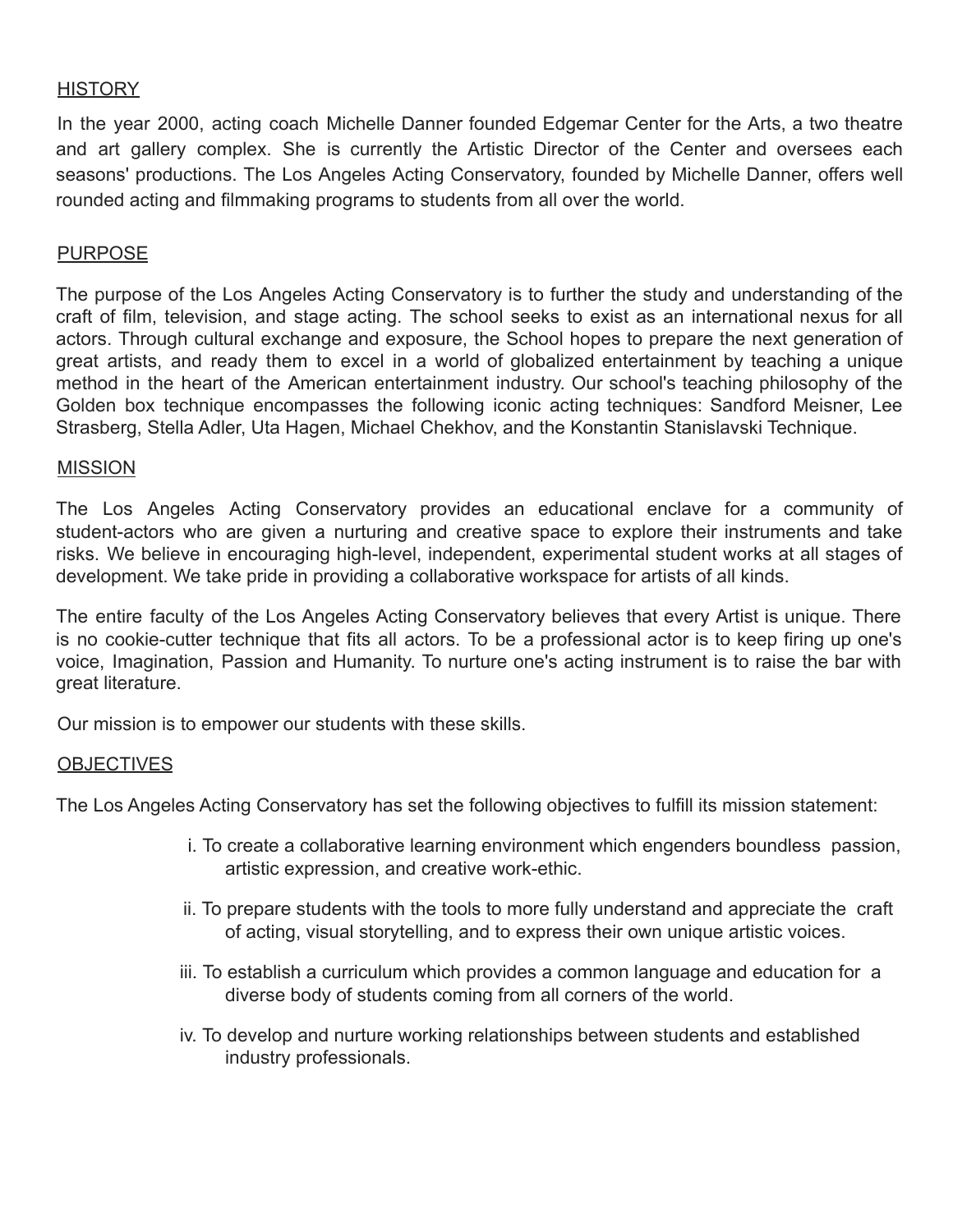#### **Associate Degree of Occupational Sciences in Fine Arts/Acting**

The Los Angeles Acting Conservatory's Acting Program is a two-year program that immerses the student in a comprehensive course of study covering all aspects of the craft of acting. In our well-rounded programs, students will take general core courses that will sharpen their listening and reading abilities and prepare and present assigned scene and monologue work, from classical and contemporary writers, to be evaluated and given feedback. They will also learn various relaxation techniques to eliminate both physical and mental tension, and study improvisation exercises to awaken their creative instincts.

Students will study Voice including exercises to comprehend and execute properly the formation of free and open sound and strengthen vocal power. They will study Speech including accent reduction if needed, articulation exercises and dialects. They will study movement which will include Alexander Technique to correct and strengthen posture and open and free the physical body. Secondarily, students will work with various guest artists who will introduce them to additional skills such as Mask Work, Character Work, Style, Classical Movement and Stand-Up. Lastly, the Acting Program will work closely with the Film Directing Program. Film students will cast Acting students in their projects, creating a symbiotic connection where both programs can benefit from the others growth and experience. Students will be able to participate in showcase/bite scenes, short of full-length plays and/or movies (subject to availability and scheduling) as part of a course of Independent Study.

Our 2nd year acting program offers more advanced classes, having students implement all the skills they have learned in Acting Program I. Acting II offers actors a playground to take their work to a higher level in our theaters by working on classical material such as Shakespeare, George Bernard Shaw, Molière, and Noël Coward, as well as contemporary playwrights such as Edward Albee, Arthur Miller, Eugene O'Neill, Harold Pinter, and Tom Stoppard. The film classes will have a focus on preparing the students to do screen tests and being on a sound stage or on location. Voice and Speech will offer continued work on how to have a practical use of drills to be used in the professional field and finally being in a production on stage or getting hands-on experience of being on film.

Through our core classes, all students working towards an Associate Degree of Occupational Sciences in Fine Arts/Acting will develop a thorough understanding of the craft and practice of acting for screen and stage. The students will get to work professionally and practically incorporate the toolbox they have been taught, The Golden Box, and go from being a student of acting to an artist. Our students will acquire the knowledge of doing versus intellectualizing the concepts learned. The result is that our programs will give the future generation of actors the passion, clarity, and confidence to be the storytellers of tomorrow.

| <b>CORE/GENERAL STUDIES CLASSES</b>               | <b>CREDITS</b> | <b>HOURS</b> | <b>SCHEDULE</b>       |  |
|---------------------------------------------------|----------------|--------------|-----------------------|--|
| <b>Golden Box Acting I (Core)</b>                 | 2              | 2            | Monday, 3pm to 5pm    |  |
| The Meisner Class (Core)                          | 2              | 3            | Wednesday, 2pm to 5pm |  |
| Voice and Speech I (Core)                         | 2              | 3            | Thursday, 10am to 1pm |  |
| Film Acting on Camera I (Core)                    | 2              | 4            | Friday, 2pm to 6pm    |  |
| <b>Scene Study I (Core)</b>                       | 2              | 4            | Tuesday, 6pm to 10pm  |  |
| <b>CHOOSE FROM THE FOLLOWING ELECTIVE CLASSES</b> |                |              |                       |  |
| <b>Improvisation I (Elective)</b>                 | 2              | 3            | Monday, 10am to 1pm   |  |
| <b>Movement I (Elective)</b>                      |                | 3            | Friday, 10am to 1pm   |  |

#### **1st Trimester September 14th to December 15th 2020**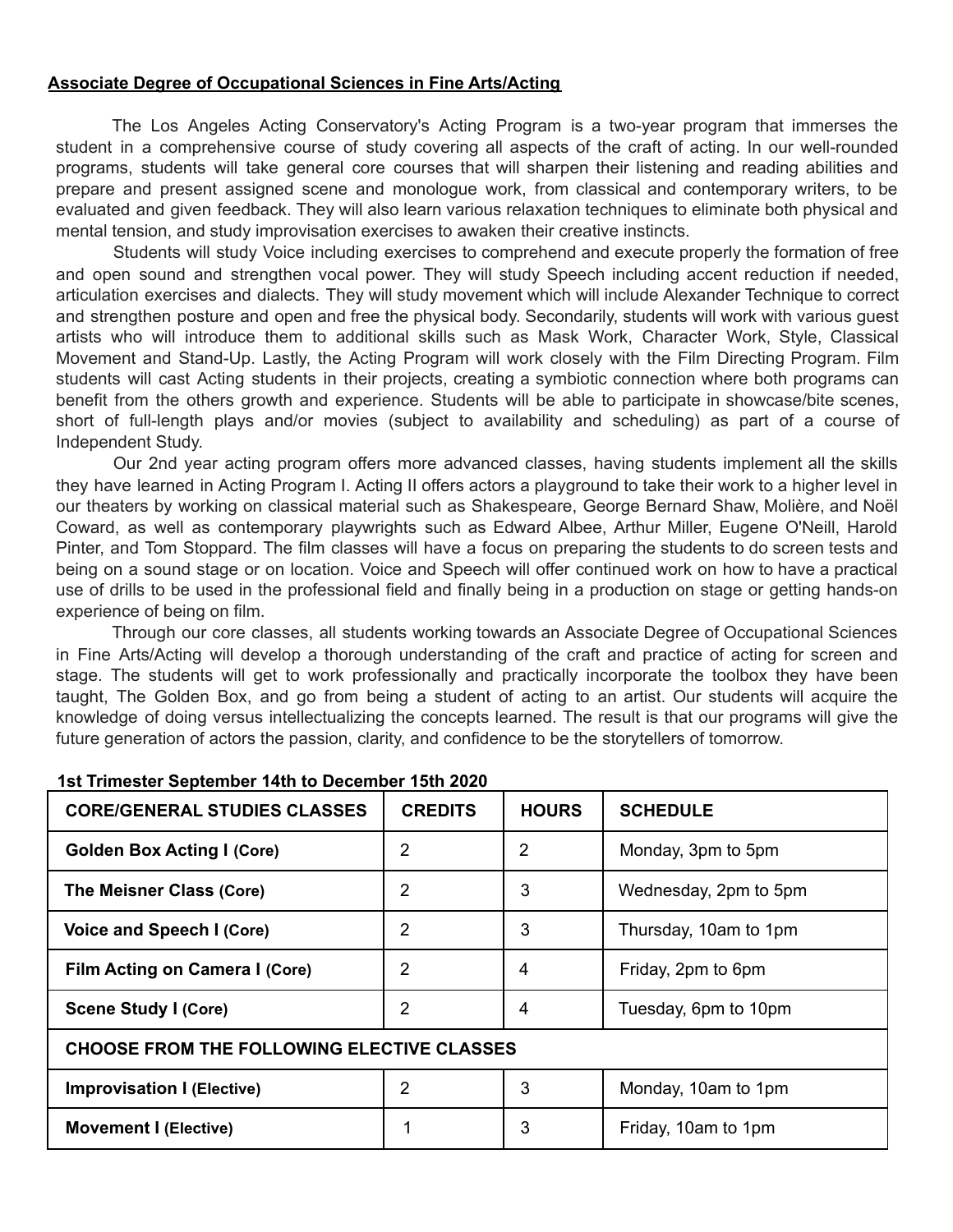| January 11th to April 3rd, 2021<br>2nd Trimester                                                    |                |                         |                            |  |
|-----------------------------------------------------------------------------------------------------|----------------|-------------------------|----------------------------|--|
| <b>CORE/GENERAL STUDIES CLASSES</b>                                                                 | <b>CREDITS</b> | <b>HOURS</b>            | <b>SCHEDULE</b>            |  |
| <b>Golden Box Acting II (Core)</b>                                                                  | $\overline{2}$ | $\overline{2}$          | Monday, 3pm to 5pm         |  |
| The Stella Adler Class (Core)                                                                       | $\overline{2}$ | 3                       | Wednesday, 2pm to 5pm      |  |
| <b>On-Camera Cold Reading (Core)</b>                                                                | $\overline{2}$ | 4                       | Friday, 2pm to 6pm         |  |
| <b>Scene Study II (Core)</b>                                                                        | $\overline{2}$ | 4                       | Tuesday, 6pm to 10pm       |  |
| <b>CHOOSE FROM THE FOLLOWING ELECTIVE CLASSES</b>                                                   |                |                         |                            |  |
| <b>Improvisation II (Elective)</b>                                                                  | $\overline{2}$ | 3                       | Monday, 10am to 1pm        |  |
| <b>Musical Theater I (Elective)</b>                                                                 | 1              | 3                       | Thursday, 10am to 1pm      |  |
| <b>Movement II (Elective)</b>                                                                       | 1              | 3                       | Friday, 10am to 1pm        |  |
| 3rd Trimester                                                                                       |                |                         | May 3rd to July 23rd, 2021 |  |
| <b>CORE/GENERAL STUDIES CLASSES</b>                                                                 | <b>CREDITS</b> | <b>HOURS</b>            | <b>SCHEDULE</b>            |  |
| Scene Study III w/ Shakespeare (Core)                                                               | $\overline{2}$ | $\overline{4}$          | Monday, 10am to 2pm        |  |
| The Stanislavski Class (Core)                                                                       | $\overline{2}$ | 3                       | Wednesday, 2pm to 5pm      |  |
| Voice & Speech II (Core)                                                                            | $\overline{2}$ | 3                       | Thursday, 10am to 1pm      |  |
| <b>CHOOSE FROM THE FOLLOWING ELECTIVE CLASSES</b>                                                   |                |                         |                            |  |
| <b>Improvisation III (Elective)</b>                                                                 | $\overline{2}$ | 3                       | Tuesday, 10am to 1pm       |  |
| <b>Musical Theater II (Elective)</b>                                                                | $\overline{2}$ | 3                       | Friday, 3pm to 6pm         |  |
| The Business of Acting (Elective)                                                                   | $\overline{2}$ | $\overline{\mathbf{4}}$ | Tuesday, 6pm to 10pm       |  |
| <b>Exhibition/Independent Study</b><br>(Elective) Scene Bites Showcase or<br>Acting in a Short Film | 5              | 10                      | <b>TBA</b>                 |  |
| Year 1                                                                                              |                |                         |                            |  |

|                      | <b>Credits Offered*</b> | <b>Hours</b>             |
|----------------------|-------------------------|--------------------------|
| <b>1st Trimester</b> | 13                      | 22/week // 264/trimester |
| 2nd Trimester        | 12                      | 22/week // 264/trimester |
| 3rd Trimester        | 17                      | 30/week // 360/trimester |
| <b>TOTAL</b>         | 42                      | 888 total                |

**\***All core/general studies classes are required (which add up to 40 credits/units), and the student must choose from the offered elective classes in order to earn the remaining 20 credits/units required to receive a degree.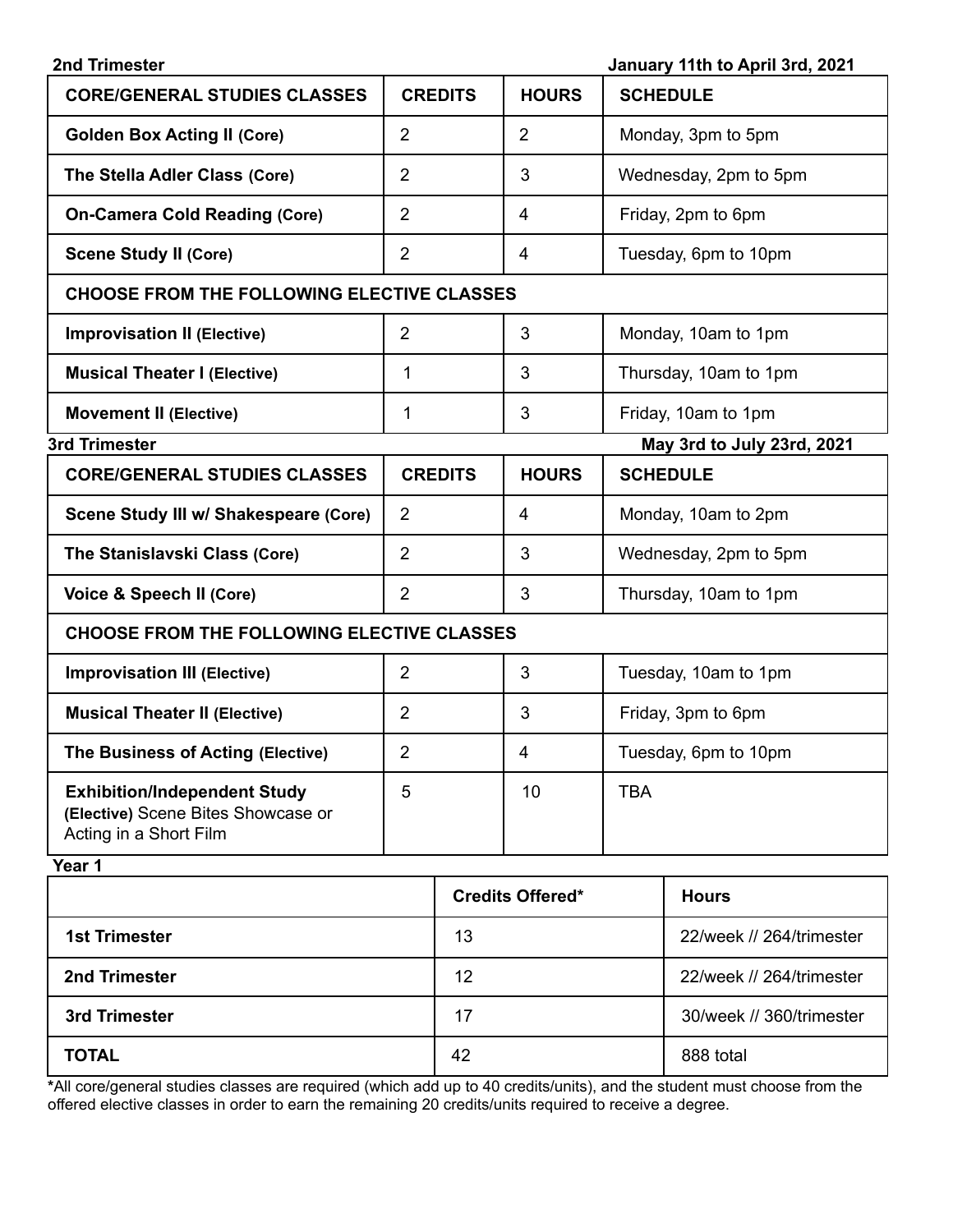| <b>4th Trimester</b><br>September 13th to December 11th 2021                                            |                |                |                                                                    |  |
|---------------------------------------------------------------------------------------------------------|----------------|----------------|--------------------------------------------------------------------|--|
| <b>CORE/GENERAL STUDIES CLASSES</b>                                                                     | <b>CREDITS</b> | <b>HOURS</b>   | <b>SCHEDULE</b>                                                    |  |
| Scene Study IV w/ Shakespeare (Core)                                                                    | $\overline{2}$ | 4              | Monday, 5pm to 9pm                                                 |  |
| <b>Voice and Speech III (Core)</b>                                                                      | $\overline{2}$ | 3              | Wednesday, 2pm to 5pm                                              |  |
| Film Acting on Camera II (Core)                                                                         | $\overline{2}$ | 4              | Thursday, 12pm to 4pm                                              |  |
| <b>CHOOSE FROM THE FOLLOWING ELECTIVE CLASSES</b>                                                       |                |                |                                                                    |  |
| <b>Alexander Technique Movement</b><br>(Elective)                                                       | 1              | 3              | Monday, 10am to 1pm                                                |  |
| <b>Musical Theater III (Elective)</b>                                                                   | $\overline{2}$ | 3              | Friday, 3pm to 6pm                                                 |  |
| <b>Improvisation IV (Elective)</b>                                                                      | $\overline{2}$ | 3              | Tuesday, 6pm to 9pm                                                |  |
| <b>Fight Choreography I (Elective)</b>                                                                  | 1              | 3              | Friday, 10am to 1pm                                                |  |
| <b>5th Trimester</b>                                                                                    |                |                | January 10th to April 2rd, 2021                                    |  |
| <b>CORE/GENERAL STUDIES CLASSES</b>                                                                     | <b>CREDITS</b> | <b>HOURS</b>   | <b>SCHEDULE</b>                                                    |  |
| <b>Voice and Speech IV (Core)</b>                                                                       | $\overline{2}$ | 3              | Thursday, 10am to 1pm                                              |  |
| Film Acting on Camera III (Core)                                                                        | $\overline{2}$ | 4              | Friday, 2pm to 6pm                                                 |  |
| <b>Scene Study V (Core)</b>                                                                             | $\overline{2}$ | $\overline{4}$ | Tuesday, 6pm to 10pm                                               |  |
| <b>CHOOSE FROM THE FOLLOWING ELECTIVE CLASSES</b>                                                       |                |                |                                                                    |  |
| <b>Musical Theater IV (Elective)</b>                                                                    | $\overline{2}$ | 3              | Monday, 5pm to 8pm                                                 |  |
| <b>Acting in a Short Film (Elective)</b>                                                                | $\overline{2}$ | 3              | Wednesday, 2pm to 5pm                                              |  |
| <b>Improvisation V (Elective)</b>                                                                       | $\overline{2}$ | 3              | Monday, 10am to 1pm                                                |  |
| <b>Fight Choreography II (Elective)</b>                                                                 | 1              | 3              | Friday, 10am to 1pm                                                |  |
| <b>6th Trimester</b>                                                                                    |                |                | May 2rd to July 22rd, 2021                                         |  |
| <b>CORE/GENERAL STUDIES CLASSES</b>                                                                     | <b>CREDITS</b> | <b>HOURS</b>   | <b>SCHEDULE</b>                                                    |  |
| <b>Scene Study VI (Core)</b>                                                                            | $\overline{2}$ | 4              | Monday, 5pm to 9pm                                                 |  |
| Voice and Speech V (Core)                                                                               | $\overline{2}$ | 3              | Wednesday, 2pm to 5pm                                              |  |
| <b>CHOOSE FROM THE FOLLOWING ELECTIVE CLASSES</b>                                                       |                |                |                                                                    |  |
| <b>Movement III (Elective)</b>                                                                          | 1              | 3              | Thursday, 10am to 1pm                                              |  |
| <b>Exhibition/Independent Study</b><br>(Elective) Act in a Feature Film or Act in<br>a Full-Length Play | 6              | 15             | Monday, 10am to 3pm<br>Tuesday, 10am to 3pm<br>Friday, 10am to 3pm |  |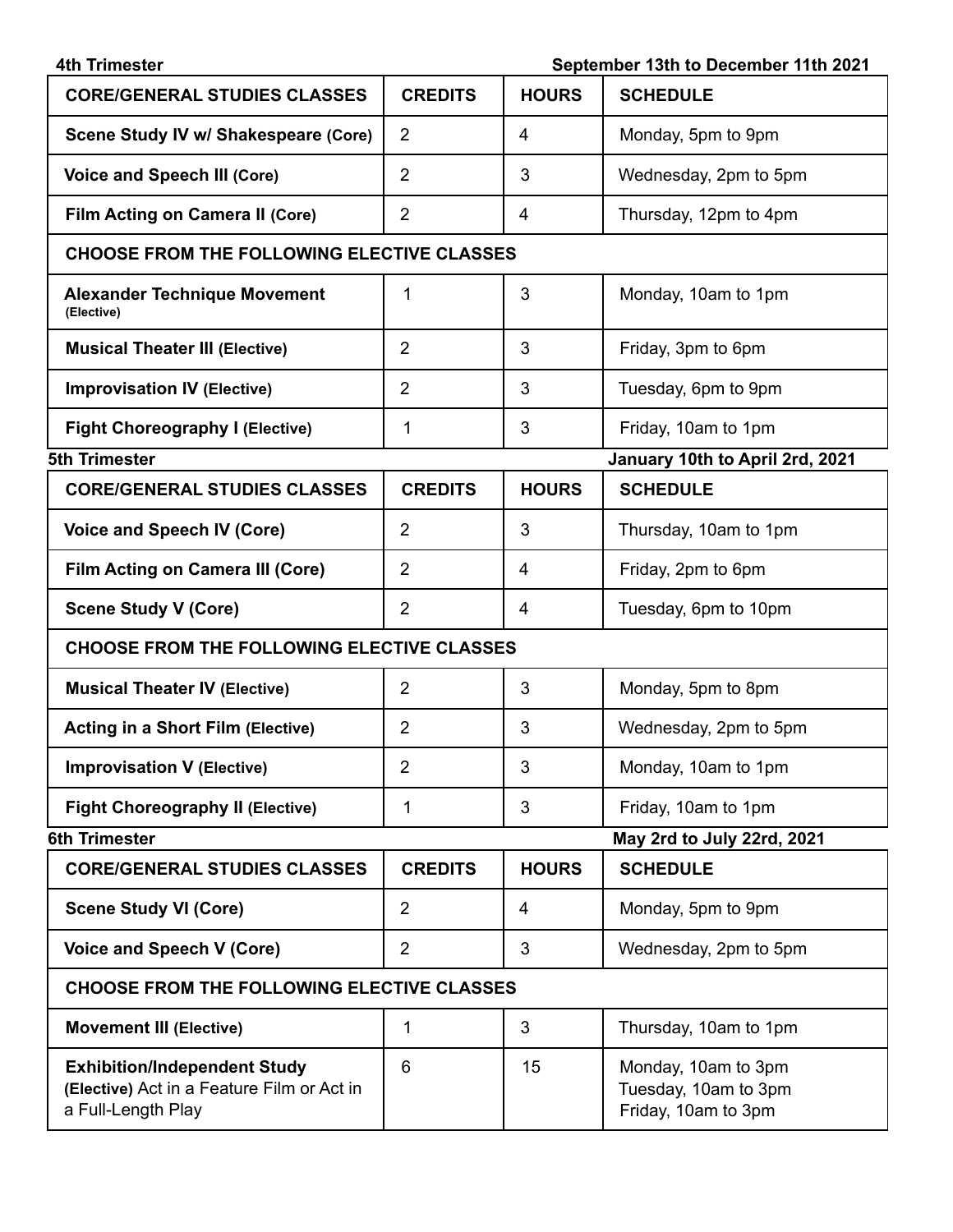|                      | <b>Credits Offered*</b> | <b>Hours</b>             |
|----------------------|-------------------------|--------------------------|
| 4th Trimester        | 12                      | 23/week // 276/trimester |
| <b>5th Trimester</b> | 13                      | 23/week // 276/trimester |
| <b>6th Trimester</b> | 11                      | 25/week // 300/trimester |
| <b>TOTAL</b>         | 36                      | 852 total                |

**\***All core/general studies classes are required (which add up to 40 credits/units), and the student must choose from the offered elective classes in order to earn the remaining 20 credits/units required to receive a degree.

#### **CREDIT TOTAL**

**Year 2**

|              | <b>Credits Offered*</b> | <b>Hours</b> |
|--------------|-------------------------|--------------|
| 1st Year     | 42                      | 888          |
| 2nd Year     | 36                      | 852          |
| <b>TOTAL</b> | 78                      | 1740         |

\*All core/general studies classes are required (which add up to 40 credits/units), and the student must choose from the offered elective classes in order to earn the remaining 20 credits/units required to receive a degree.

#### **Associate Degree of Occupational Sciences in Fine Arts/Acting**

Students will need to earn 60 credits in order to receive an Associate Degree of Occupational Sciences in Fine Arts/Acting. Accelerated programs are available upon request. Any accelerated programs will require the full 60 credits and will be accomplished by increasing the credit load in any trimester and/or attending summer classes. All core/general studies classes are required (which add up to 40 credits/units), and the student must choose from the offered elective classes in order to earn the remaining 20 credits/units required to receive a degree.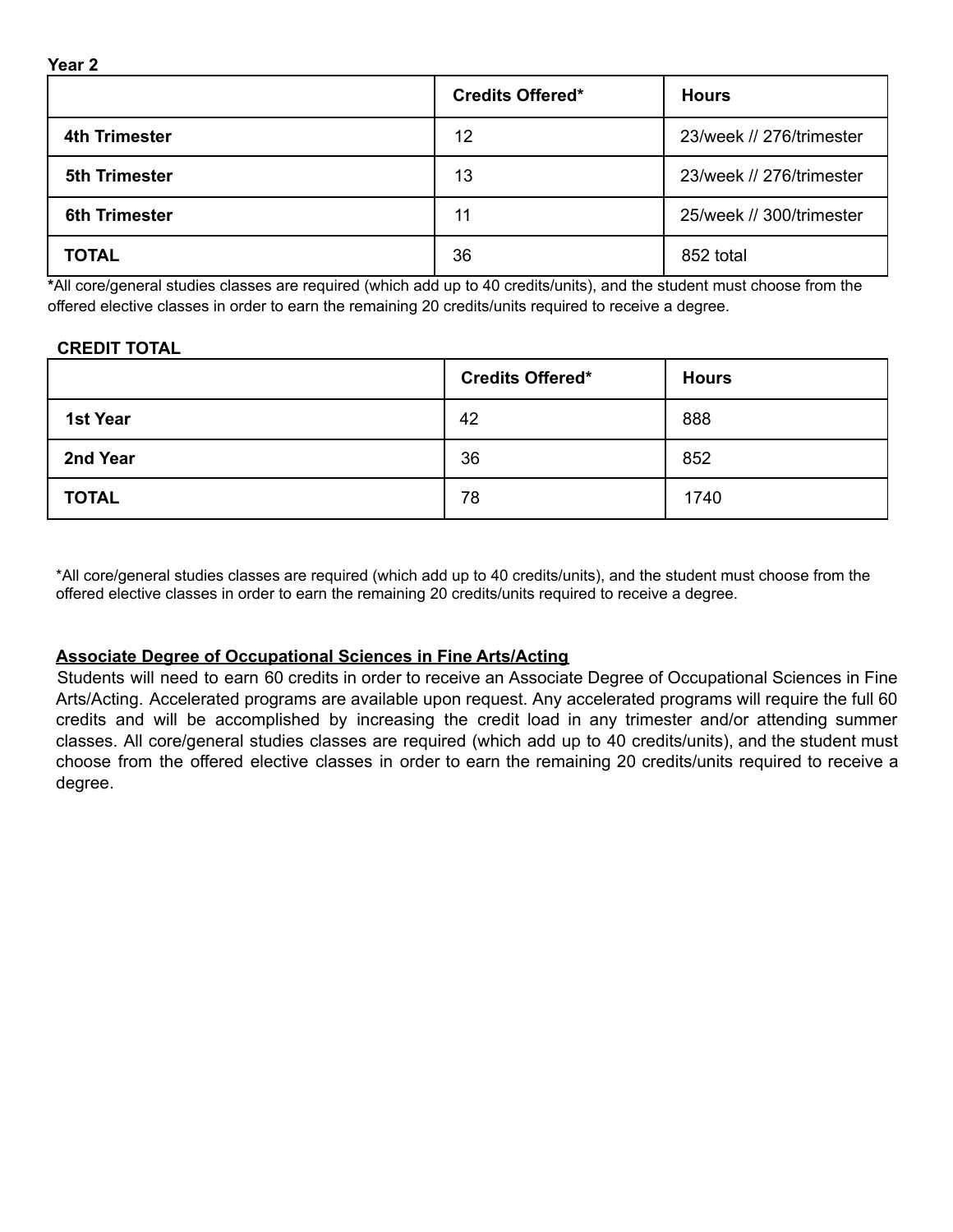#### **Notice to Prospective Degree Program Students**

This institution is provisionally approved by the Bureau for Private Postsecondary Education to offer degree programs. To continue to offer this degree program, this institution must meet the following requirements:

● Become institutionally accredited by an accrediting agency recognized by the United States Department of Education, with the scope of the accreditation covering at least one degree program.

●Achieve accreditation candidacy or pre-accreditation, as defined in regulations, by June 10th 2022 and full accreditation by June 10th 2025.

If this institution stops pursuing accreditation, it must:

●Stop all enrollment in its degree programs, and

● Provide a teach-out to finish the educational program to provide a refund.

An institution that fails to comply with accreditation requirements by the required dates shall have its approval to offer degree programs automatically suspended.

Institutional Representative Initials: \_\_\_\_\_\_\_\_\_

Student Initials: \_\_\_\_\_\_\_ Date: \_\_\_\_\_\_\_

A graduate of Los Angeles Acting Conservatory will not be eligible to sit for any applicable licensure exam in California and other states.

Los Angeles Acting Conservatory degree programs are from an unaccredited institution and not recognized for some employment positions, including, but not limited to, positions with the State of California.

A student enrolled in Los Angeles Acting Conservatories degree programs is not eligible for federal financial aid programs.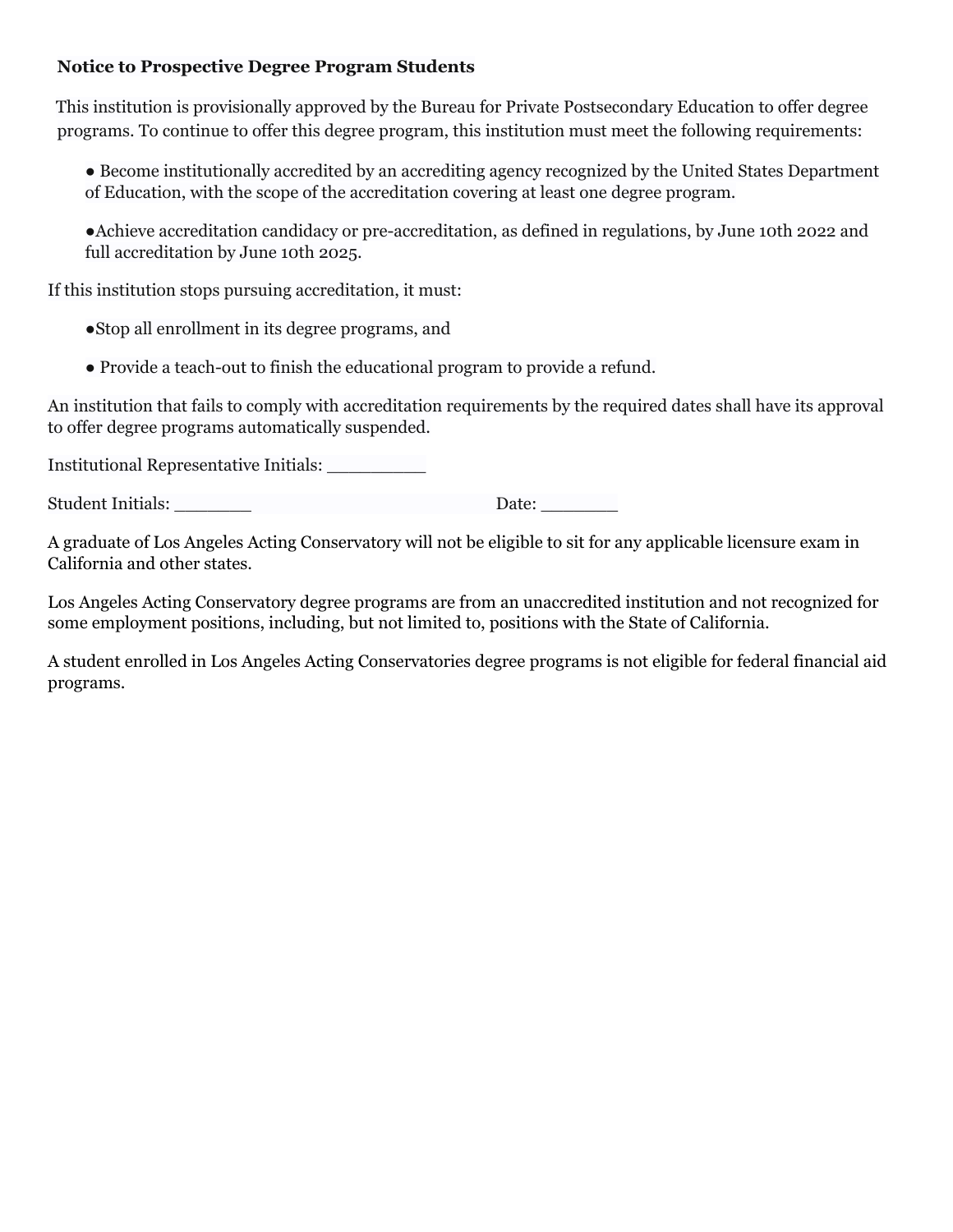#### **1 ST TRIMESTER CORE/GENERAL STUDIES CLASSES (REQUIRED):**

#### **Course Title: Golden Box Acting I**

The Golden Box class provides the foundation of the Los Angeles Acting Conservatory's theory and approach to acting and directing. It explores a technical map of tools that the actor and director can use to break-down a script and create character. The class explores all the different techniques from Stella Adler, Konstantin Stanislavski, Uta Hagen, Bobby Lewis, Michael Chekhov, to Jerzy Grotowski, Sandford Meisner, Mike Leigh and Ann Bogart. In understanding the concepts behind the Golden Box, students learn to create powerful and riveting characters, and also understand why certain choices are raw and unique. This class will help directors understand an actor's process and how to collaborate with them on compelling choices.

#### **Course Title: The Meisner Class**

Through improvisation and scene work, explore basic concepts of the Meisner approach to acting with a focus on creating and living in imaginary circumstances. Learn to work more independently, improve rehearsal and research skills, and strengthen vocal and movement skills. Enrollment limited.

#### **Course Title: Voice and Speech I**

This course aims at improving speech by practicing specific vowel and consonant sounds as well as rhythm and intonation. Class members study and practice speaking skills needed to function appropriately in a U.S. academic setting as well as in U.S. society in general.

#### **Course Title: Film Acting on Camera I**

Hone your craft and gain valuable information in this course, where you perform film and television scenes on camera for video playback and critique by the instructor. You learn to make better choices, to trust yourself to make quicker choices, to confront your fear of auditioning, to create a good atmosphere in the auditioning room, and to develop a winning audition work ethic. Cold reading techniques and exercises as well as the actor's interview also are covered. Students will practice techniques that lift the words from the page and make them their own.

#### **Course Title: Scene Study I**

The course will focus on character study, improvisation, concentration exercises and theater games. Scene Study will culminate in the presentation of scenes, entire plays or screenplays from the modern and contemporary theatre, film or television. In addition, the student will research one of the twentieth century acting theorists - for example, Stanislavski, Meyerhold, Artaud, Brecht, Strasberg, Grotowski, Spolin, Bogart and Meisner. The student will give a brief oral report of their methods and secrets.

#### **1 ST TRIMESTER ELECTIVE CLASSES (PLEASE CHOOSE FROM THE FOLLOWING):**

#### **Course Title: Improvisation I**

Students learn the fundamental guidelines of starting and sustaining a good, improvised 3-5-minute scene. They will learn to bypass their mind and hooking into their impulses by saying yes to everything and will trust where their imagination leads them.

#### **Course Title: Movement I**

Movement is a class designed to further develop and understand the actor's body and mind connection. Students will learn how to connect to the self through physicality and the written word.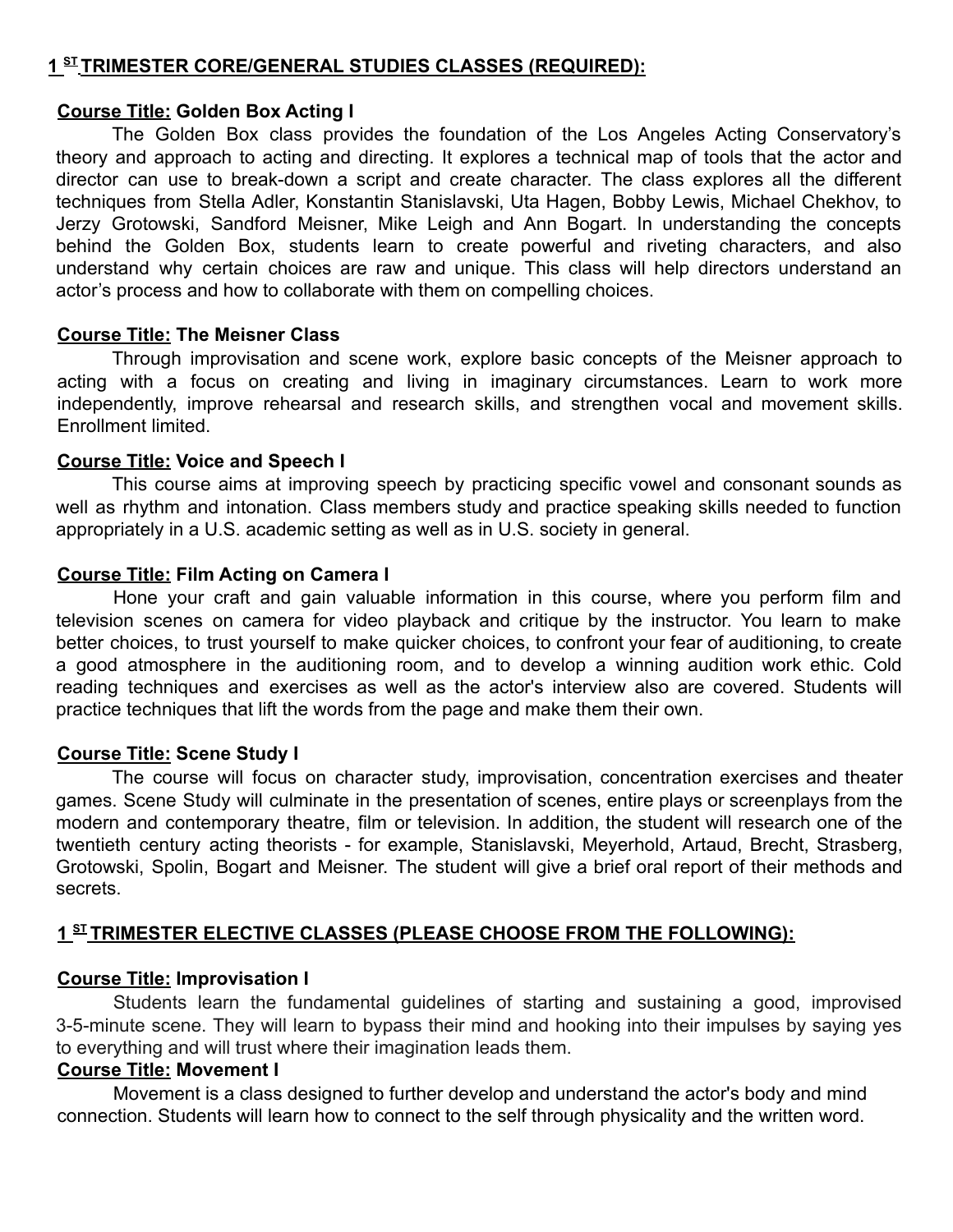#### **2 ND TRIMESTER CORE/GENERAL STUDIES CLASSES (REQUIRED):**

#### **Course Title: Golden Box Acting II**

Students will continue to understand the definition of a technical map such as script analyzing the want in the scene, the relationships, the super objective of the character, the stakes, where the scene takes place, objects that are in the scene and understand how to apply all those concepts to written material. We will continue to explore the tools that are used when you work with different techniques, such as Lee Strasberg, Uta Hagen, Stanislavski, Meisner and Stella Adler. *Prerequisite: Golden Box Acting I or permission of the instructor.*

#### **Course Title: The Stella Adler Class**

Imagination is at the core of the Stella Adler Technique, students will be asked to create backstory for their characters and script analyze the scenes that they are working on. Emphasis will be placed on increased sensory awareness, the use of the body, the emotions and how they function in the environment that is created.

#### **Course Title: On-Camera Cold Reading**

Students will be given the scenes at the beginning of class and not have time to prepare. They will hone in on skills that will require them to break the scene down in terms of the event, the want, the relationship and the stakes. They will work on Material for different genres from sides from TV and movies. They will explore comedy and drama, horror and adventure and understand the nuances of how to play different tones.

#### **Course Title: Scene Study II**

The course will focus on character study, improvisation, concentration exercises and theater games. The course will culminate in the presentation of scenes, entire plays or screenplays from the modern and contemporary theatre, film or television. In addition, the student will research one of the twentieth century acting theorists - for example, Stanislavski, Meyerhold, Artaud, Brecht, Strasberg, Grotowski, Spolin, Bogart and Meisner. The student will give a brief oral report of their methods and secrets. *Prerequisite: Scene Study I or permission of the instructor.*

#### **2 ND TRIMESTER ELECTIVE CLASSES (PLEASE CHOOSE FROM THE FOLLOWING):**

#### **Course Title: Improvisation II**

Students will continue to work out their improvisational skills and will learn to sustain an improvised scene for 5 to 8 minutes. They will instantly enter a character that they can inhabit and play with. *Prerequisite: Improvisation I or permission of the instructor.*

#### **Course Title: Musical Theater I**

This course is a beginning musical theater class for majors and non-majors in theatre, music, and musical theatre. Students will learn and perform two contrasting monologues and two contrasting songs during the course of the class. It is designed to teach auditioning skills for those students auditioning for and performing musical theatre, theatre or music departments at the four-year universities or colleges. The course will also require students to learn how to put a professional performance resume together along with a portfolio.

#### **Course Title: Movement II**

Movement is a class designed to further the development and understanding of the actor's body and mind connection. Emphasis is placed on the self and the many possibilities the self has to offer. *Prerequisite: Movement I or permission or the instructor.*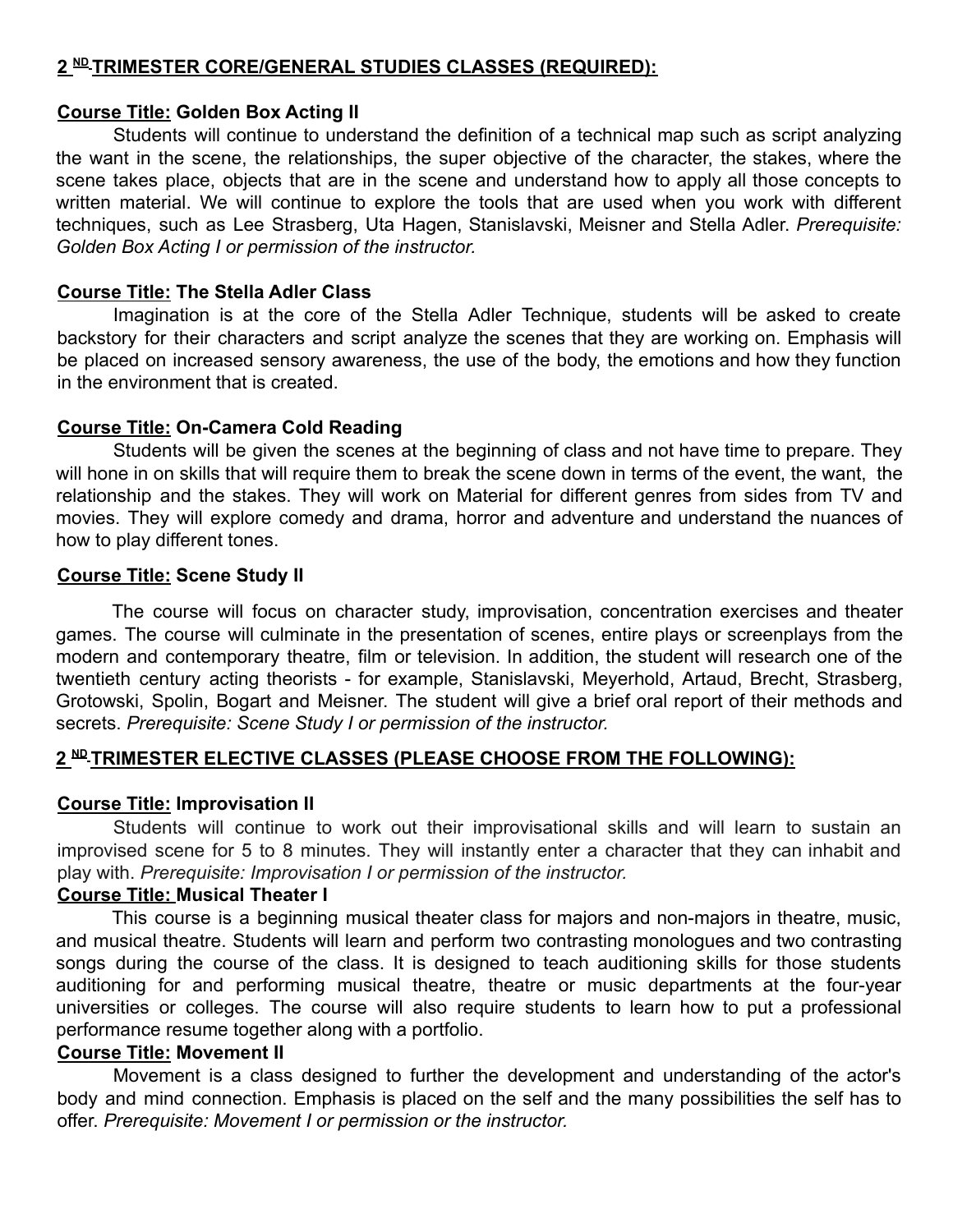#### **3 RD TRIMESTER CORE/GENERAL STUDIES CLASSES (REQUIRED):**

#### **Course Title: Scene Study III w/ Shakespeare**

This class will focus on classical material, Shakespeare monologues and scenes and contemporary writing. By working on the classics in modern theater, actors will exercise the muscles on how to work and make bold choices, emotionally, vocally and physically without losing their authenticity. *Prerequisite: Scene Study II or permission of the instructor.*

#### **Course Title: The Stanislavski Class**

The concentration in this class is on effective memory, learning how to use sensory, emotional recall and memories to trigger yourself in your acting. Through Scenes and Monologues, Actors will learn how to use themselves personally, deeply in a scene and trust the substitutions and personalizations that come up. The more personal they make it, the more universal the story can be told.

#### **Course Title: Voice and Speech II**

The class will tackle more advanced exercises to master strong voice projection, emphasis will be placed on breathing exercises, connecting with the diaphragm and making sure the voice comes from deep down and not the throat. Students will work on contemporary and classical monologues to practice these voice and speech skills. *Prerequisite: Voice and Speech I or permission of the instructor.*

#### **3 RD TRIMESTER ELECTIVE CLASSES (PLEASE CHOOSE FROM THE FOLLOWING):**

#### **Course Title: Improvisation III**

Students will continue to work out their improvisational skills and will learn to sustain an improvised scene for 5 to 8 minutes. They will instantly enter a character that they can inhabit and play with. *Prerequisite: Improvisation II or permission of the instructor.*

#### **Course Title: Musical Theater II**

In this class, students will pick from Steven Sondheim, Andrew Lloyd-Webber or Lin-Manuel Miranda and they will master 3 songs from one composer/songwriter to understand how to develop a very unique and specific style. *Prerequisite: Musical Theater I or permission of the instructor.*

#### **Course Title: The Business of Acting**

This course teaches actors how to be smart, proactive and strategic throughout their careers. It also teaches actors the non-performance skills they need to build the careers they want and how to apply those skills in positive, professional and productive ways.

#### **EXHIBITION/INDEPENDENT STUDY**

#### **Course Title: Scene Bites Showcase**

In this class each student will get to prepare a 10-minute Scene with a Partner and perform it in a Final Showcase with an invited audience.

#### **Course Title: Acting in a Short Film**

In this course, actors will work together with filmmakers from the film program to take part in creating a character and bringing it to life in front of the camera.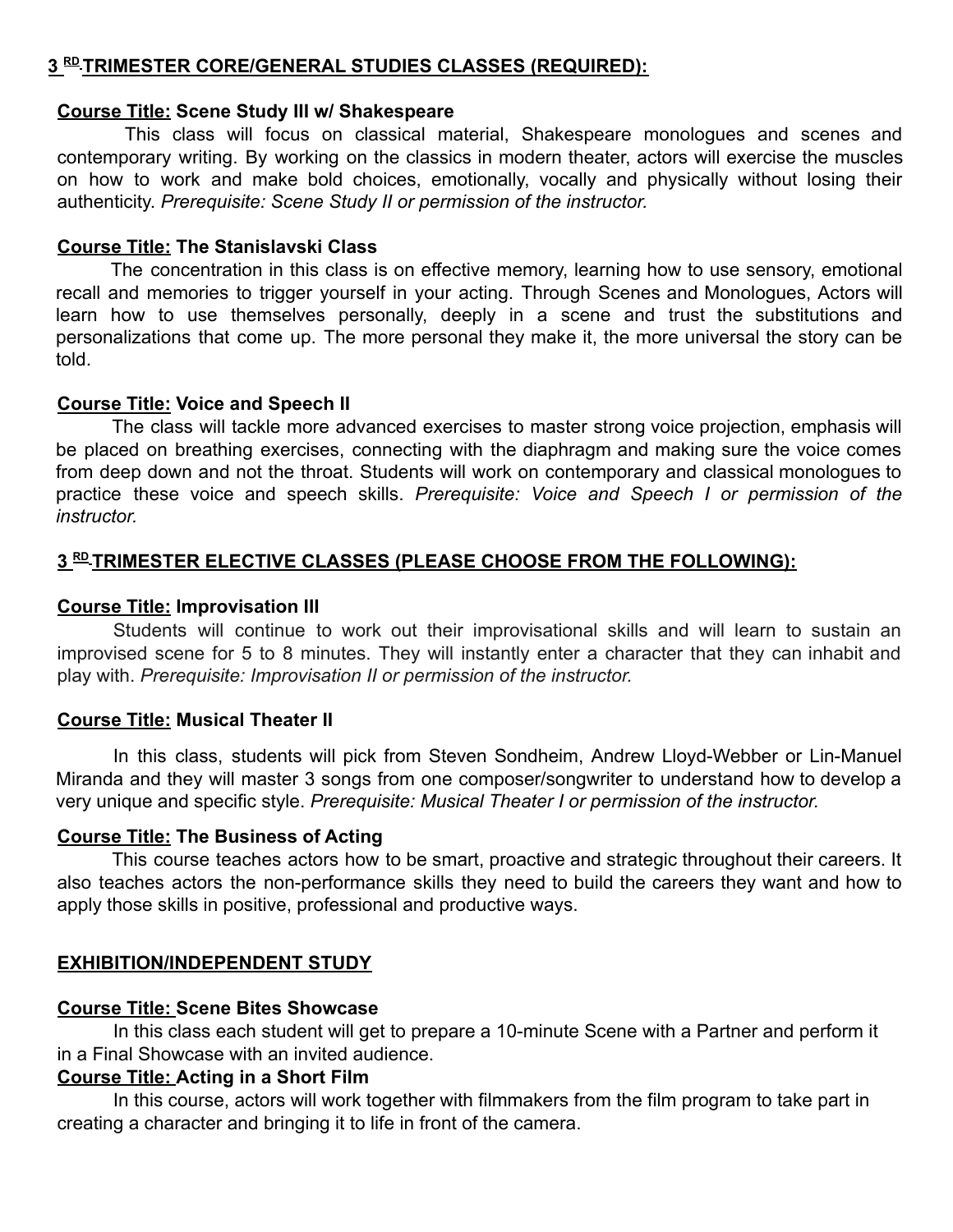#### **4 TH TRIMESTER CORE/GENERAL STUDIES CLASSES (REQUIRED):**

#### **Course Title: Scene Study IV w/ Shakespeare**

In this class students will pick 3 diverse characters and create a written backstory for them and will perform an exercise called "The Mike Leigh exercise" where the class will ask them 200 questions about who they are that will help them to inhabit the plays or screenplays that they are working on. This will give them a different process on how to really go deeply in who the character is so that they can find more creativity in the who, what, why, where and when it all takes place in. *Prerequisite: Scene Study III w/ Shakespeare or permission of the instructor.*

#### **Course Title: Voice and Speech III**

This class will continue to challenge actors with exercises and teach them how to use these tools with contemporary and Shakespeare monologues. Speech for acting requires awareness of many factors. These constitute a discipline which must appear completely unselfconscious but require extensive study and practice on a daily basis. Only with mastery can these skills seem completely natural. Actors will learn how to develop their skills in voice and speech by regular training of: breathing, resonating, articulating, stretching, forward sound and adding text. *Prerequisite: Voice and Speech II or permission of the instructor.*

#### **Course Title: Film Acting on Camera II**

This class will teach actors how to have private moments in front of the camera where they don't have words but just life. they will practice their triggers and see how quickly they can access their emotional life. They will apply this work directly to material that they will memorize. *Prerequisite: Film Acting on Camera I or permission of the instructor.*

#### **4 TH TRIMESTER ELECTIVE CLASSES (PLEASE CHOOSE FROM THE FOLLOWING):**

#### **Course Title: Alexander Technique Movement**

The Alexander Technique, named after its creator Fredrik Matthias Alexander, will focus on re-training patterns of movement and posture. They will work on maintaining a comfortable relationship between their head and their spine. It will increase the actors' awareness of their body. Students will work on Shakespearian monologues, understand the techniques about being able to feel that the imaginary string is pulling them and to use their body with less strain.

#### **Course Title: Musical Theater III**

In this class students will learn to use dance choreography while still expressing their characters emotion, personality and relationship. They will also use ensemble songs to practice working with other actors and singers while still maintaining their character's purpose. *Prerequisite: Musical Theater II or permission of the instructor.*

#### **Course Title: Improvisation IV**

Because improvisation is a constant skill that needs to be worked on, this class ups the ante in terms of sustaining up to 15 minutes of improvisation with the same tools previously studied. *Prerequisite: Improvisation III or permission of the instructor.*

#### **Course Title: Fight Choreography I**

In Fight Choreography, the students will practice safe fighting and Stage Combat Techniques on set and on stage as well as study choreography.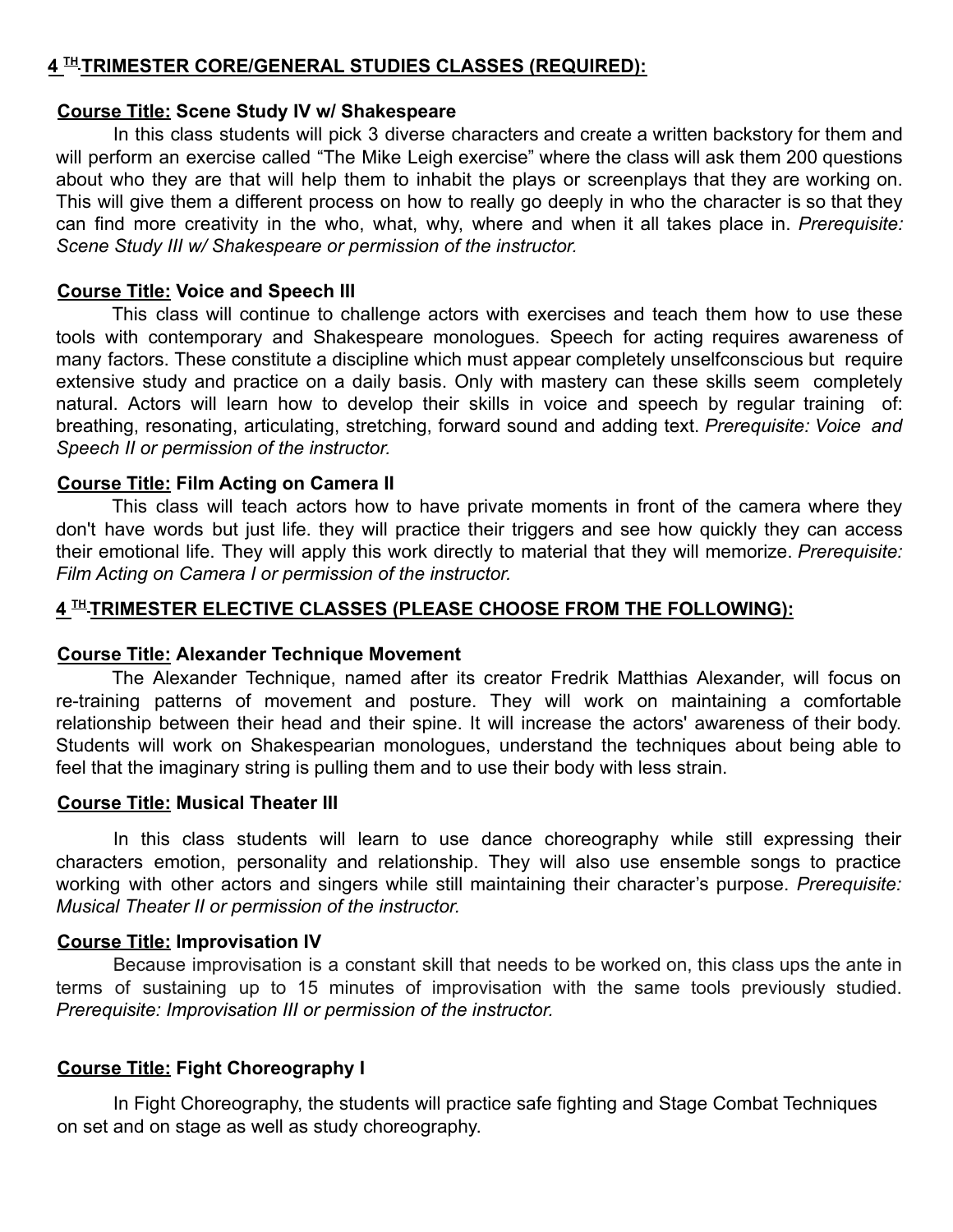#### **5 TH TRIMESTER CORE/GENERAL STUDIES CLASSES (REQUIRED):**

#### **Course Title: Voice & Speech IV**

This class will cement a vocal warm up for 20min and 10min that the actor can use depending on the circumstance, whether they are on set, backstage or getting ready to audition. This is a vocal warm up and speech ritual that will help them for the rest of their careers. *Prerequisite: Voice and Speech III or permission of the instructor.*

#### **Course Title: Film Acting on Camera III**

Hone your craft and gain valuable information in this course, where you perform film and television scenes on camera for video playback and feedback by the instructor. You learn to make stronger choices, to trust yourself to make quicker choices, to confront your fear of auditioning, to create a good atmosphere in the auditioning room, and to develop a winning audition work ethic. Cold reading techniques and exercises as well as the actor's interview also are covered. Students will practice techniques that lift the words from the page and make them their own. *Prerequisite: Film Acting on Camera II or permission of the instructor.*

#### **Course Title: Scene Study V**

*.*

Students will work on full one acts and sustain 15 to 20 minutes on stage, applying all of the script analysis that was learned and the Golden box Technique. They will learn to keep sustaining the inner life and the physical choices that they created for their character. *Prerequisite: Scene Study IV or permission of the instructor*

#### **5 TH TRIMESTER ELECTIVE CLASSES (PLEASE CHOOSE FROM THE FOLLOWING):**

#### **Course Title: Musical Theater IV**

In this class, the actors will get cast as a character in a musical theater play such as Rent, Songs for a New World, Dear Evan Hansen and will apply all the tools that they have learned so they can record songs and use it in their reel. *Prerequisite: Musical Theater III or permission of the instructor.*

#### **Course Title: Acting in a Short Film**

Actors will work with the filmmakers in the Film Program to create a character and film it. This collaborative endeavor will help the actor hone in on what it's like to be on set and deliver an effective performance when the director calls "Action".

#### **Course Title: Improvisation V**

Actors will get to improvise a full-length show, they will learn what it is like to sustain stage for over an hour. they will discover how to stay concentrated with their characters, their inner life, their choices and calibrate a cohesive arch for their character from beginning to end. *Prerequisite: Improvisation IV or permission of the instructor.*

#### **Course Title: Fight Choreography II**

In this class they will learn to safely incorporate different weapons with different genres from period pieces to modern material and understand how to endow their weapons and how it affects their choices in the scene. *Prerequisite: Fight Choreography I or permission of the instructor.*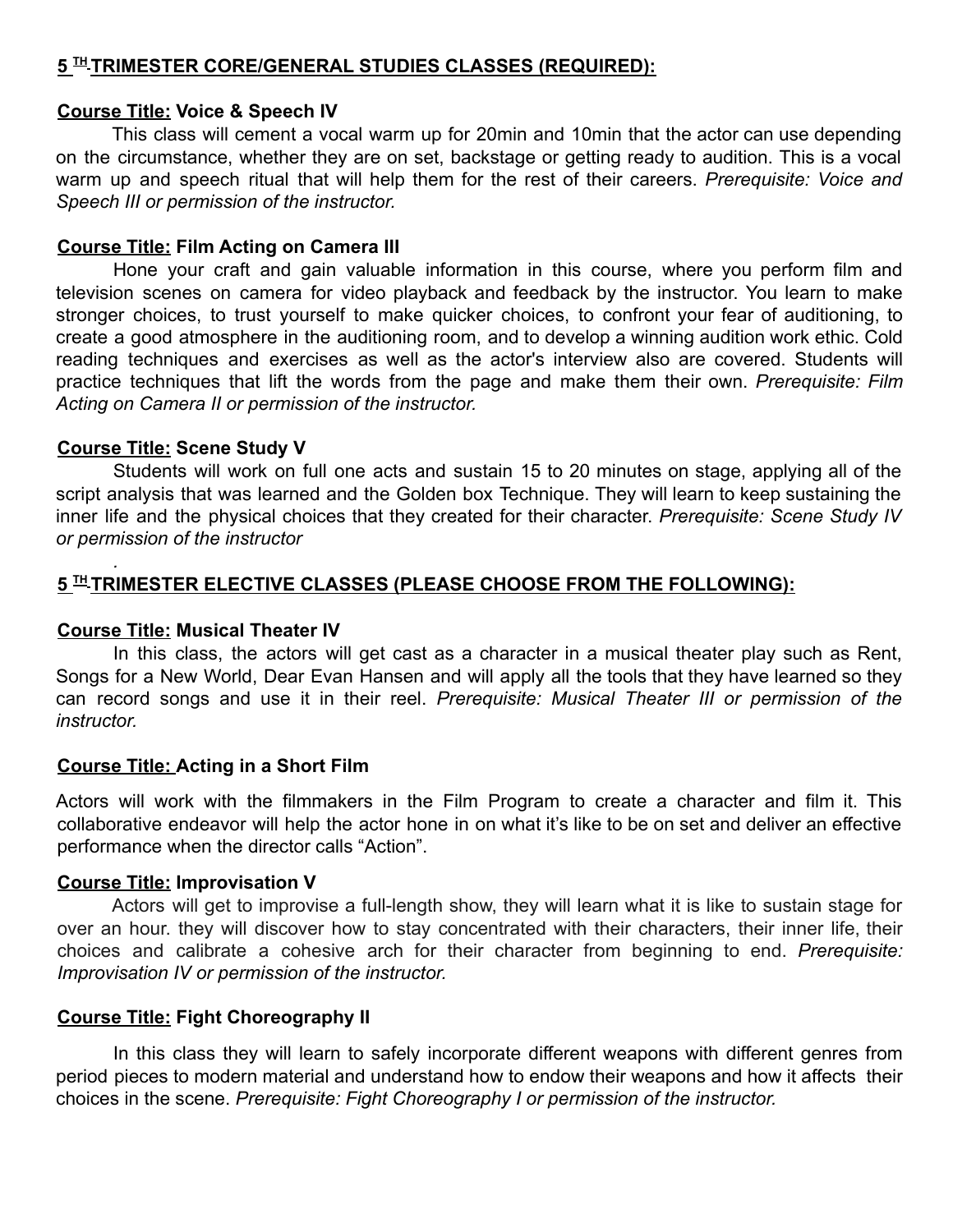#### **6 TH TRIMESTER CORE/GENERAL STUDIES CLASSES (REQUIRED):**

#### **Course Title: Scene Study VI**

In this class students will be asked to pick a play or screenplay and work on every monologue or scene from beginning to end. Not only will they hone in on what it's like to play a climactic scene but also all the other scenes that are defending the climax. This class will prepare an actor to go out and book jobs because they will understand what it's like to play a character from beginning to end. *Prerequisite: Scene Study V or permission of the instructor.*

#### **Course Title: Voice and Speech V**

This is the culmination from all of the voice and speech classes where they will learn a 40 minute warm up for speech and voice that will help whenever they're in a trailer, a sound stage, backstage, to prepare and warm up their voice and speech. By regular training of breathing, resonating, articulating, stretching, forward sound and adding text. *Prerequisite: Voice and Speech V or permission of the instructor.*

#### **6 TH TRIMESTER ELECTIVE CLASSES (PLEASE CHOOSE FROM THE FOLLOWING):**

#### **Course Title: Movement III**

This is the more advanced Alexander class where the actor will keep practicing the skills of posture and special techniques and apply them to modern and classical material. *Prerequisite: Movement II or permission of the instructor.*

#### **EXHIBITION / INDEPENDENT STUDY:**

#### **Course Title: Acting in a Feature Film**

The actor will get cast in a feature film and will understand what it's like to create a character in a full-length narrative and will make choices that will make their performance stand out.

#### **Course Title: Acting in a Full-Length Play**

This course will focus acting in a full-length play. The student will be cast in a part, rehearse and perform at the end of the course. They will understand what goes into the rehearsal process and the preparation backstage so they can deliver a vibrant and memorable performance.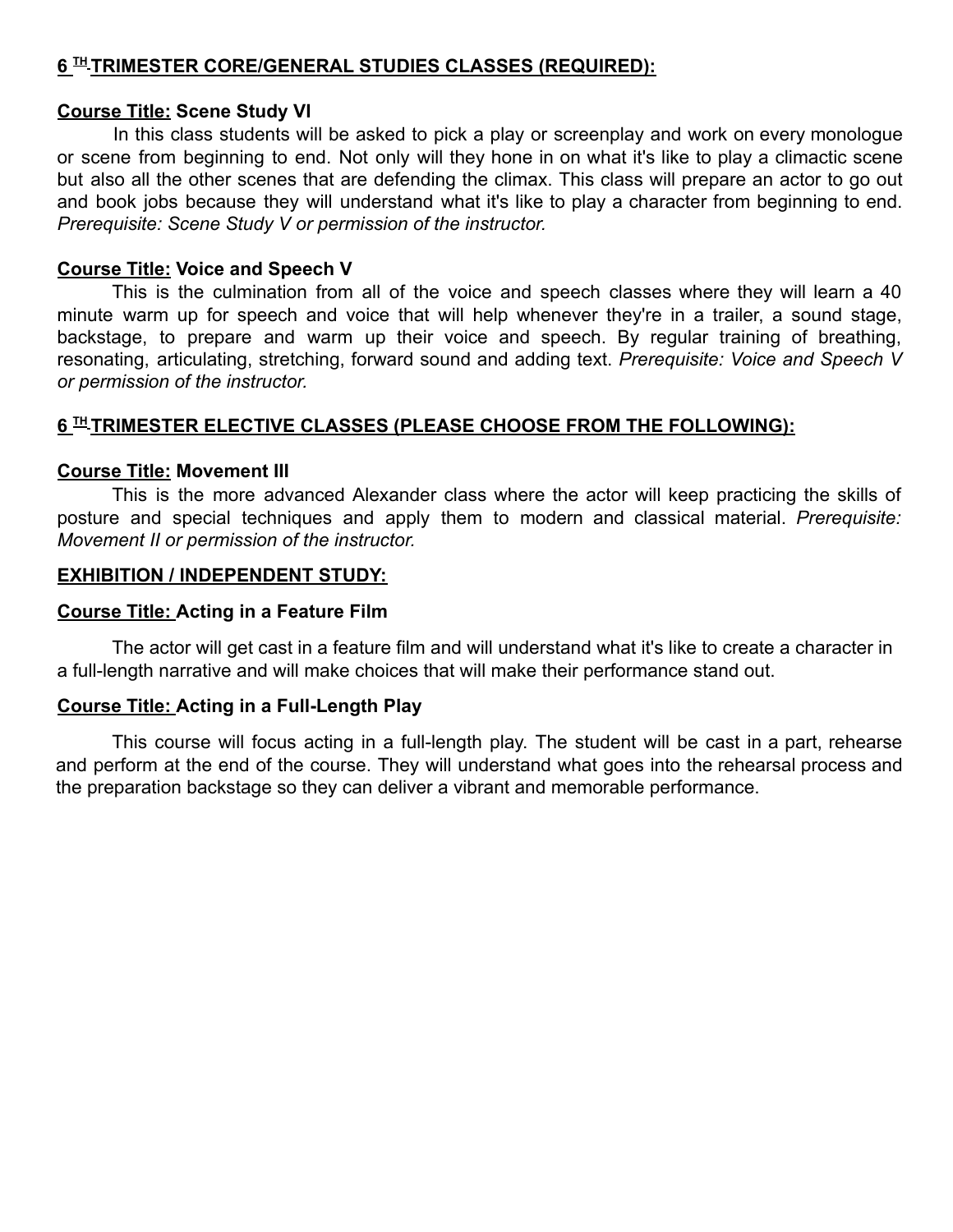#### **Associate Degree of Occupational Sciences in Fine Arts/Filmmaking**

In the Los Angeles Acting Conservatory's Film Directing Program, students will acquire the knowledge and skills necessary to become a professional film director. Through this fundamental training program, students will learn the history of American and international cinema, study the classics of American cinema, learn the basics of cinematography (cameras, lenses, lighting, etc.), and propose and develop original stories they're driven to tell. Students will have the opportunity to brainstorm with guest working professionals to formulate and hone these stories into filming scripts.

Concurrently LAAC film directing students will write and shoot their own short movie. They will acquire, through a mentored rehearsal process, the techniques to work with actors and to develop the abilities necessary to inspire actors to deliver powerful performances. They will show their completed work at our annual film festival.

The result is that through a hands-on approach, students of the Film Directing Program, will learn all aspects of filmmaking. From pre-production to production to post-production, students will experience all that is involved in making a movie and will gain confidence in pitching their ideas and understanding the processes involved, both on set and behind the camera, to realize these ideas.

One thing is to watch, analyze and learn, and another is to do. In our program, students will learn what it's like to shoot a short movie that they wrote from scratch. They will acquire the techniques to talk to actors and to get them to deliver powerful performances. The result is that they will learn all aspects of filmmaking in a hands-on approach to shooting and will be confident pitching their ideas.

After completing the program our filmmakers will have the skills to go out into the professional world and contribute to the film industry, as well as work that they can show and a full-length screenplay that they can pitch.

| <b>1st Trimester</b>                            | September 14th to December 15th 2020 |              |                        |
|-------------------------------------------------|--------------------------------------|--------------|------------------------|
| <b>CLASSES</b>                                  | <b>CREDITS</b>                       | <b>HOURS</b> | <b>SCHEDULE</b>        |
| <b>Film History</b>                             | 4                                    | 5            | Monday, 10am to 3pm    |
| <b>Golden Box Filmmaking</b>                    | 4                                    | 5            | Tuesday, 10am to 3pm   |
| <b>Fundamentals of Directing</b>                | 4                                    | 4            | Wednesday, 10am to 2pm |
| <b>Film Analysis</b>                            | 4                                    | 4            | Thursday, 10am to 2pm  |
| <b>Outline Treatment and Writing Short Film</b> | 4                                    | 4            | Friday, 10am to 2pm    |

#### **2nd Trimester January 11th to April 3rd, 2021**

| <b>CLASSES</b>               | <b>CREDITS</b> | <b>HOURS</b> | <b>SCHEDULE</b>        |
|------------------------------|----------------|--------------|------------------------|
| <b>Directing Actors</b>      | 4              | 4            | Monday, 10am to 2pm    |
| Casting                      | 4              | 4            | Tuesday, 10am to 2pm   |
| Cinematography               | 4              | 5            | Wednesday, 10am to 3pm |
| <b>Production Design</b>     | 4              | 5            | Thursday, 10am to 3pm  |
| <b>Production Management</b> | 4              | 4            | Friday, 10am to 2pm    |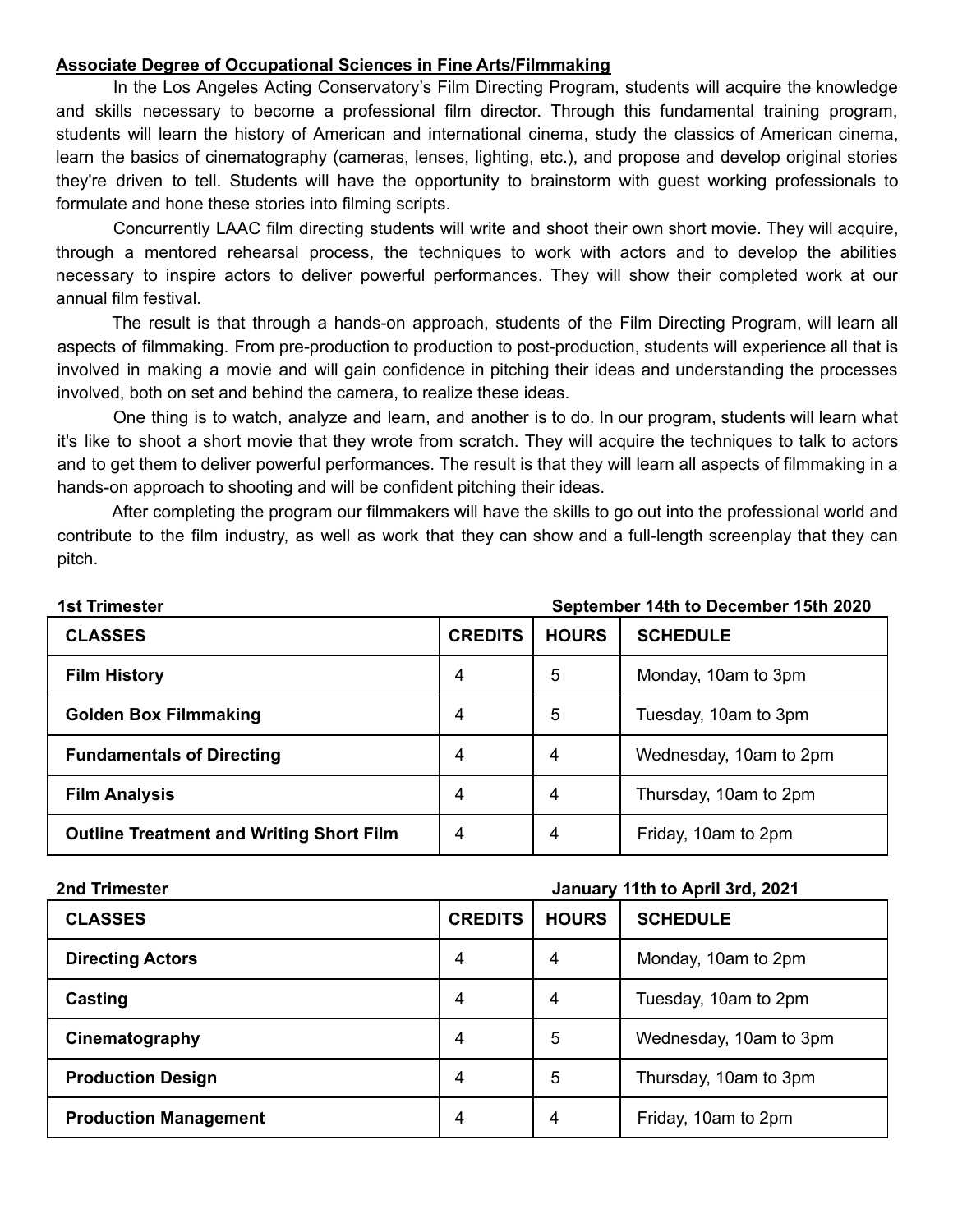| 3rd Trimester                           | May 3rd to July 23rd, 2021 |                |                        |
|-----------------------------------------|----------------------------|----------------|------------------------|
| <b>CLASSES</b>                          | <b>CREDITS</b>             | <b>HOURS</b>   | <b>SCHEDULE</b>        |
| <b>Directing Scenes</b>                 | 4                          | $\overline{4}$ | Monday, 10am to 2pm    |
| <b>Filming the Short</b>                | 4                          | 5              | Tuesday, 10am to 3pm   |
| <b>Film Editing and Post-production</b> | 4                          | 5              | Wednesday, 10am to 3pm |
| Write a Full-Length Feature Film        | 4                          | 5              | Thursday, 10am to 3pm  |
| Art of the Pitch, Fundraising           | 4                          | 4              | Friday, 10am to 2pm    |

#### **TOTAL Credits: 20**

#### **CREDIT TOTAL**

|                      | <b>Credits</b> | <b>Hours</b>             |
|----------------------|----------------|--------------------------|
| <b>1st Trimester</b> | 20             | 22/week // 264/trimester |
| 2nd Trimester        | 20             | 22/week // 264/trimester |
| 3rd Trimester        | 20             | 23/week // 276/trimester |
| <b>TOTAL</b>         | 60             | 67/week // 804/trimester |

#### **Associate Degree of Occupational Sciences in Fine Arts/Filmmaking**

Students will need to earn 60 credits in order to receive an Associate Degree of Occupational Sciences in Fine Arts/Filmmaking. Accelerated programs are available upon request. Any accelerated programs will require the full 60 credits and will be accomplished by increasing the credit load in any trimester and/or attending summer classes. All the classes listed above are core classes.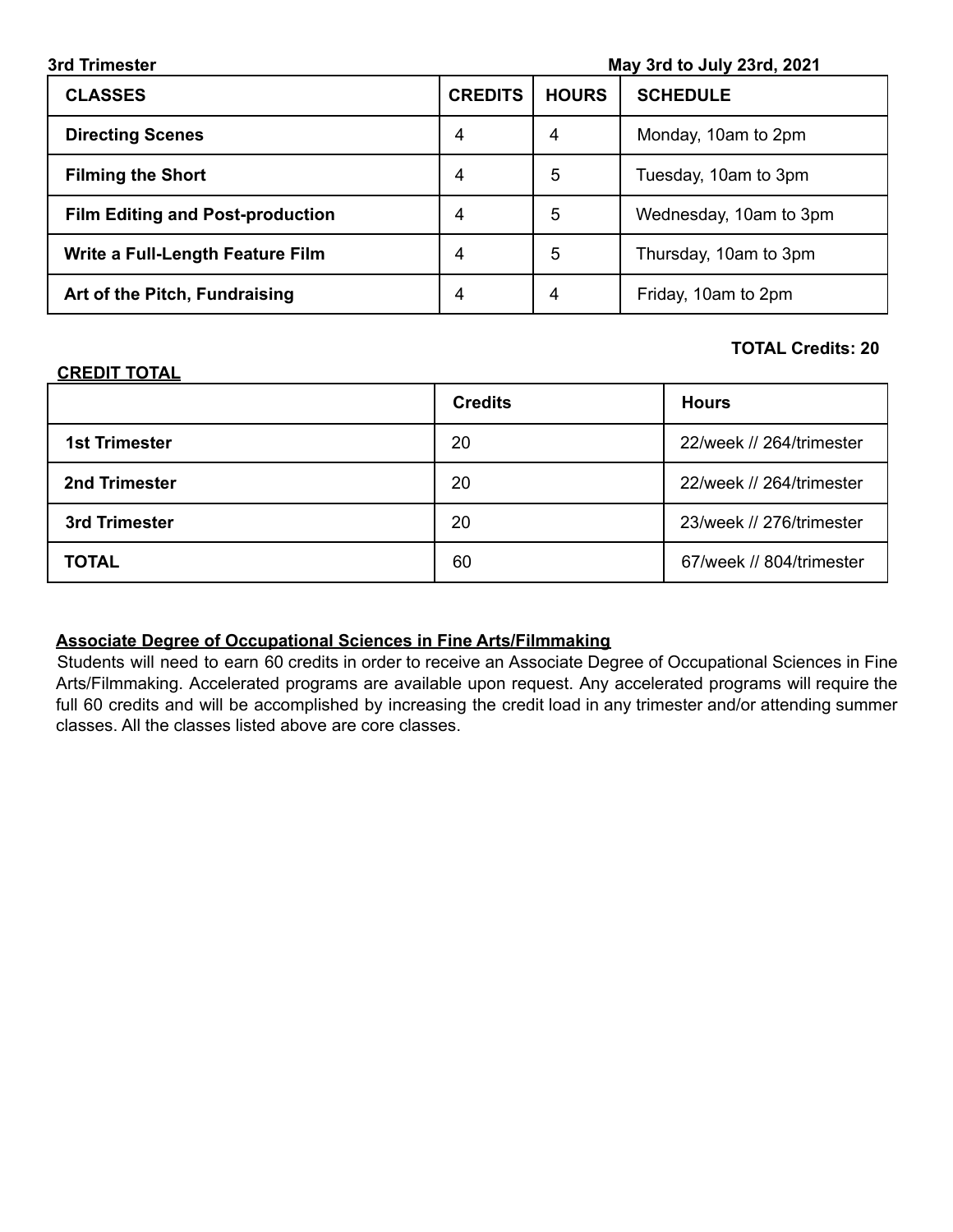#### **Notice to Prospective Degree Program Students**

This institution is provisionally approved by the Bureau for Private Postsecondary Education to offer degree programs. To continue to offer this degree program, this institution must meet the following requirements:

● Become institutionally accredited by an accrediting agency recognized by the United States Department of Education, with the scope of the accreditation covering at least one degree program.

●Achieve accreditation candidacy or pre-accreditation, as defined in regulations, by June 10th 2022 and full accreditation by June 10th 2025.

If this institution stops pursuing accreditation, it must:

●Stop all enrollment in its degree programs, and

● Provide a teach-out to finish the educational program to provide a refund.

An institution that fails to comply with accreditation requirements by the required dates shall have its approval to offer degree programs automatically suspended.

Institutional Representative Initials: \_\_\_\_\_\_\_\_\_

Student Initials: \_\_\_\_\_\_\_ Date: \_\_\_\_\_\_\_

A graduate of Los Angeles Acting Conservatory will not be eligible to sit for any applicable licensure exam in California and other states.

Los Angeles Acting Conservatory degree programs are from an unaccredited institution and not recognized for some employment positions, including, but not limited to, positions with the State of California.

A student enrolled in Los Angeles Acting Conservatories degree programs is not eligible for federal financial aid programs.

Description of Equipment Used:

Projector (Powerpoint, Video Examples) Computer (Writing, Editing) Camera Equipment (Filming) Lighting Equipment (Filming) Writing Software Editing Software Scheduling & Budgeting Software Sound Equipment (Filming) TV or Screen Copy of Materials

Qualifications of Faculty need to Teach Educational Program: The faculty is required to have a degree in their field as well as at least 3 years of meaningful professional experience in the business. Every Instructor has hands-on experience as a performer and continues to work in the Industry to ensure their teachings are up to date.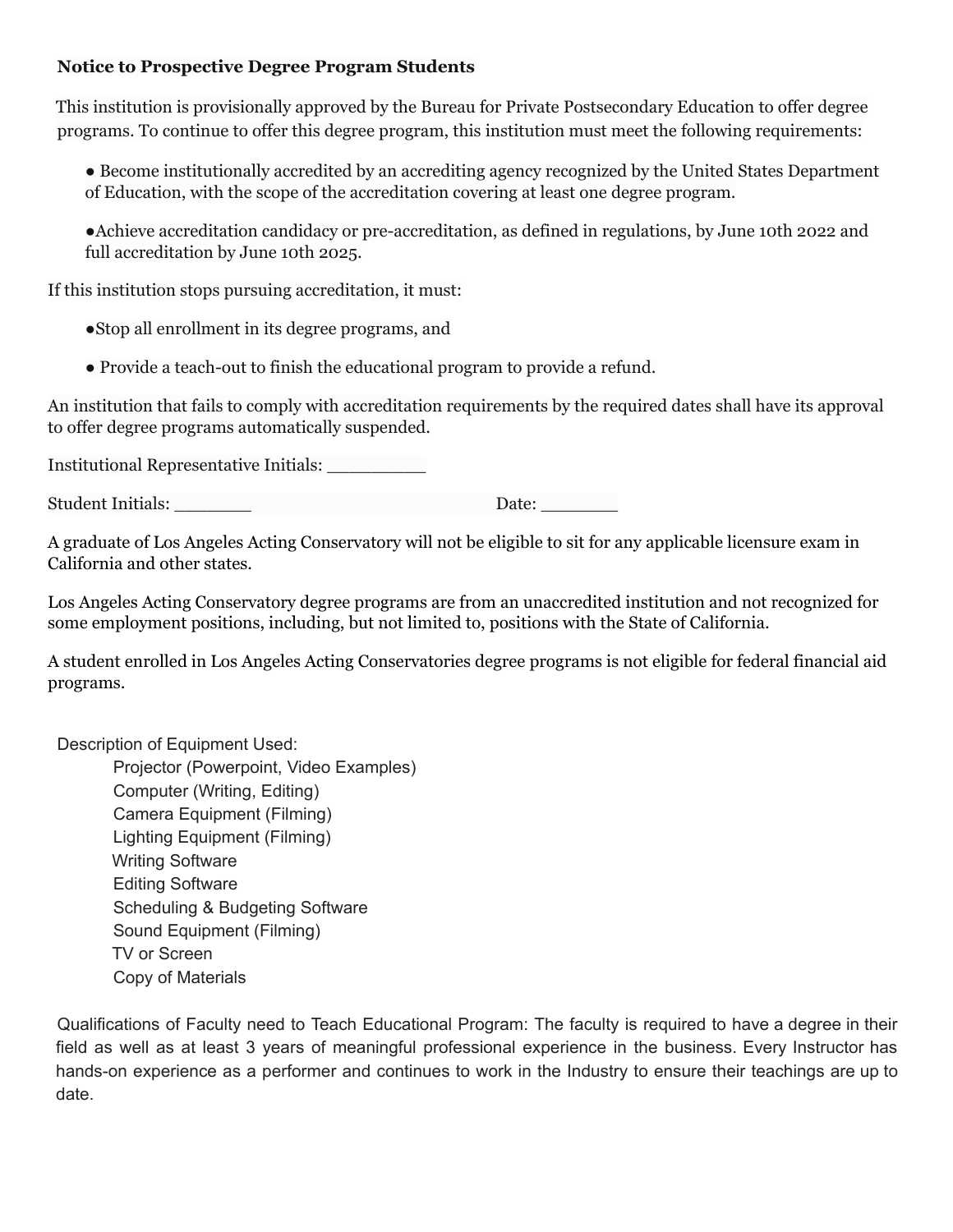#### **1 ST TRIMESTER CORE/GENERAL STUDIES CLASSES (REQUIRED):**

#### **TITLE: FILM HISTORY**

This course presents an overview of film history in American and International cinema. Topics covered include different genres such as romantic comedies, war movies, film noir, westerns, animation, Golden Age Hollywood movies, musicals, the viewing of films and their relationship to society as a medium. This class will cover major developments in American film history, from silent films to the present day, and explore their connections with the broader historical context.

#### **TITLE: GOLDEN BOX FILMMAKING**

The Golden Box class provides the foundation of the Michelle Danner Acting Studio's theory and approach to acting and directing. It explores a technical map of tools that the actor and director can use to break-down a script and create character. The class explores all the different techniques from Stella Adler, Stanislavski Uta Hagen, Bobby Lewis, Michael Chekhov, to Grotowski, Meisner, Mike Leigh and Ann Bogart. In understanding the concepts behind the Golden Box, students learn to create powerful and riveting characters, and also understand why certain choices are raw and unique. This class will help directors understand an actor's process and how to collaborate with them on compelling choices.

#### **TITLE: FUNDAMENTALS OF DIRECTING**

Structured in both a lecture and workshop format, Directing I will cover all the principles, procedures, and practices of directing for film. We will explore text analysis, the audition process, casting, design & collaboration, principles of composition, blocking & motivation, all in pursuit of the art of storytelling. Exercises, reading assignments, video viewings and lectures will help us through a series of manageable directing projects designed to help aspiring directors learn the basics of the craft of directing.

#### **TITLE: FILM ANALYSIS**

We will explore and discuss the imagery, technique, moral and ethical messages, social commentary, and historical significance of these films. Students will demonstrate their understanding of these themes and their critical thinking skills through short written reviews and insights of their discoveries.

#### **TITLE: OUTLINE TREATMENT AND WRITING A SHORT FILM**

In this class, we will explore the world of the short narrative script. Through writing exercises and assignments, we will develop the skills needed to write short films and full-length narratives. Students will learn how to implement symbols, metaphors, allegories, and other storytelling devices to help enrich their screenplays.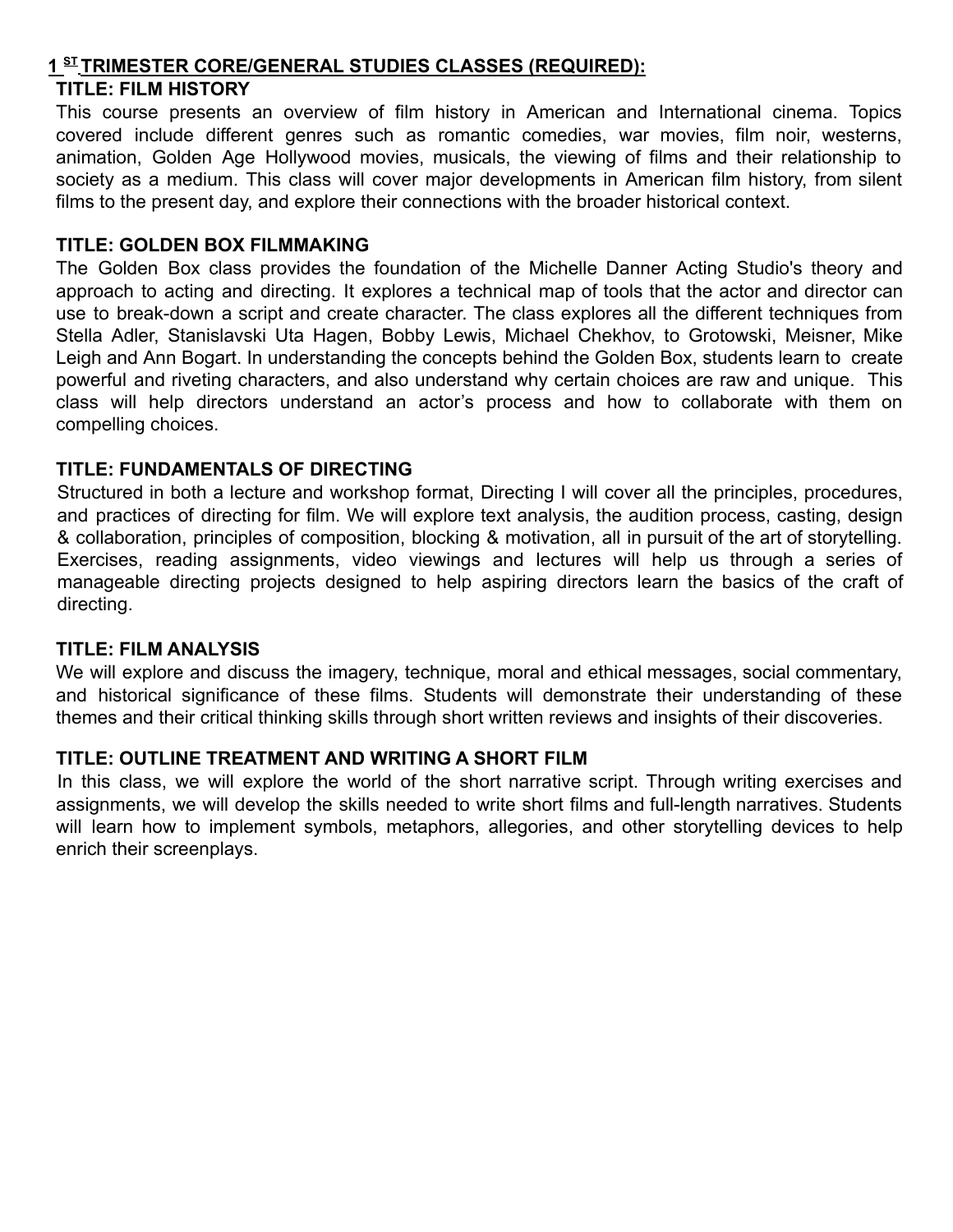#### **2 ND TRIMESTER CORE/GENERAL STUDIES CLASSES (REQUIRED):**

#### **TITLE: DIRECTING ACTORS**

This class is geared on how to work and talk to actors. This will facilitate a collaboration with the director and actor to achieve a maximum creative journey.

#### **TITLE: CASTING**

This class will go through the steps required for casting features and shorts. Casting is everything and when you cast it right 80% of the director's job is done. We will discuss why certain actors are perfect for certain parts even though they may have not been the first choice.

#### **TITLE: CINEMATOGRAPHY**

This class will give you hands on experience with camera and lighting equipment and techniques. A complete understanding of issues related to exposure, f-stops, focal length, composition, digital cinema workflows, and color correction.

#### **TITLE: PRODUCTION DESIGN**

Production Design is an examination of the role of the production designer and art director in motion pictures, television or new media. Students will learn what art direction brings to the narrative storytelling process and how to identify this while watching a film or television show. They will work on projects that will give them hands on experience at the design process solving real world problems with skills they learn in class.

#### **TITLE: PRODUCTION MANAGEMENT**

The course follows the common practices and protocols of the industry from pre-production, through production and post-production, including discussion of the tangential marketing and distribution business sectors as they relate to production management. It will cover some of the best practices and personal development guidelines that relate to the unique business culture of entertainment, including some historical perspective.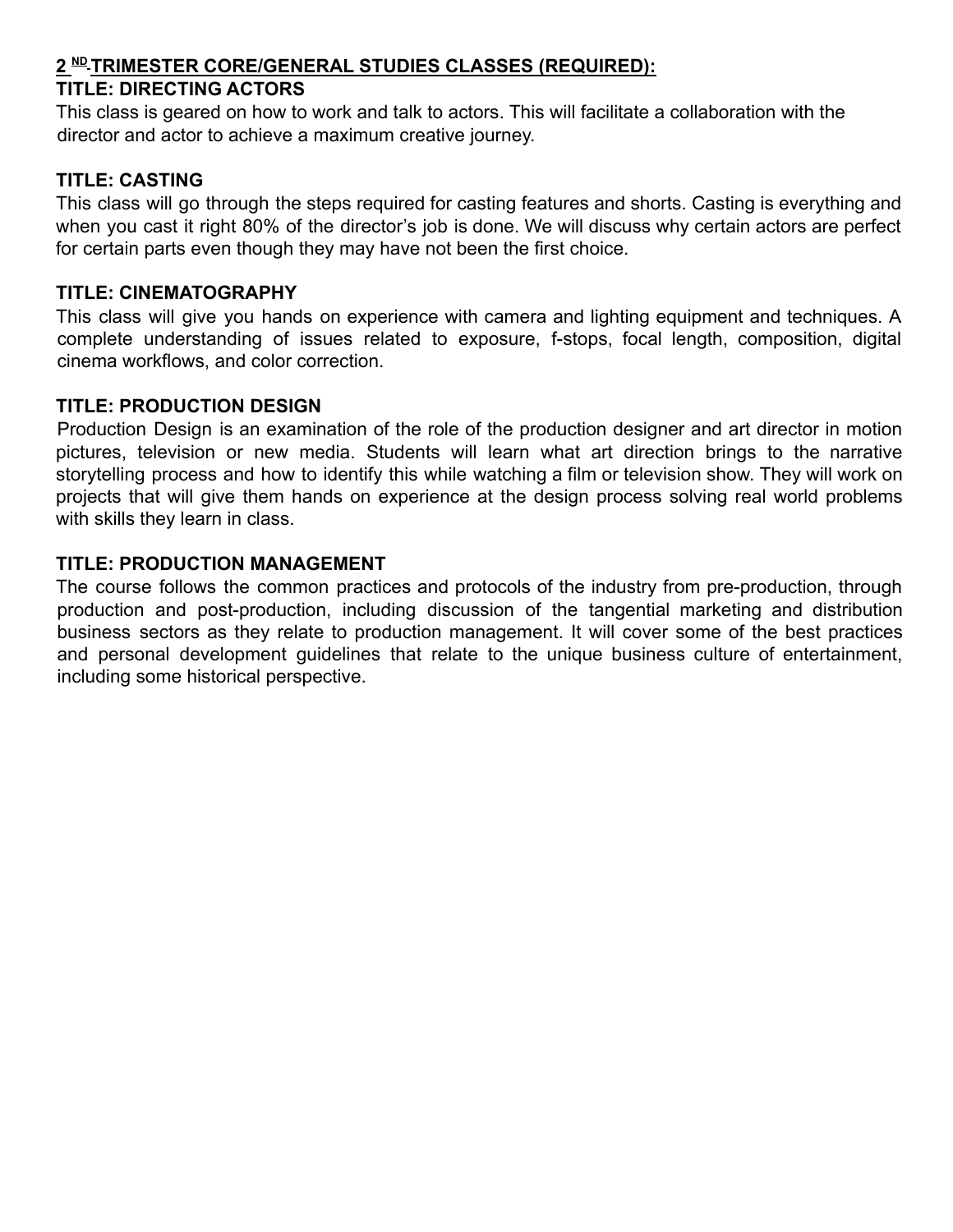#### **3 rd TRIMESTER CORE/GENERAL STUDIES CLASSES (REQUIRED):**

#### **TITLE: DIRECTING SCENES**

This class is geared on getting hands on experience working with actors in a less pressurized environment. Aspiring filmmakers will pick a scene and cast it from a group of actors from the acting program. This exercise will be repeated twice.

#### **TITLE: FILMING THE SHORT**

The time has come. You are on set and filming. This is where you will learn what feels easy and where your challenges are. The filmmaker will learn that they are the point person for everything. Everyone will ask a million questions, and they have to have a good answer for it. They have to think quickly on their feet, be tireless, and inspire their cast and crew in order to fulfill their vision.

#### **TITLE: FILM EDITING AND POST-PRODUCTION**

Students will watch the dailies, select the best takes, and piece together what will be their first cut. They will get feedback, go back to the drawing board, and do another cut. They will learn how to pick and add music, do color correction and sound design, and create visual effects if the film requires any. They will understand how to create deliverables for the short including working on a trailer.

#### **TITLE: WRITE A FULL-LENGTH FEATURE**

Students will take what they've learned from writing a short film, create characters and outline, and start to work on a full-length feature screenplay from begin to end. They will be able to cast actors from the acting program for table readings and receive feedback in class.

#### **TITLE: ART OF THE PITCH, FUNDRAISING**

You have a screenplay! Now what? To pitch and raise funds is an art. This class will specifically give tools and ideas on how to go about it and secure funding for your feature.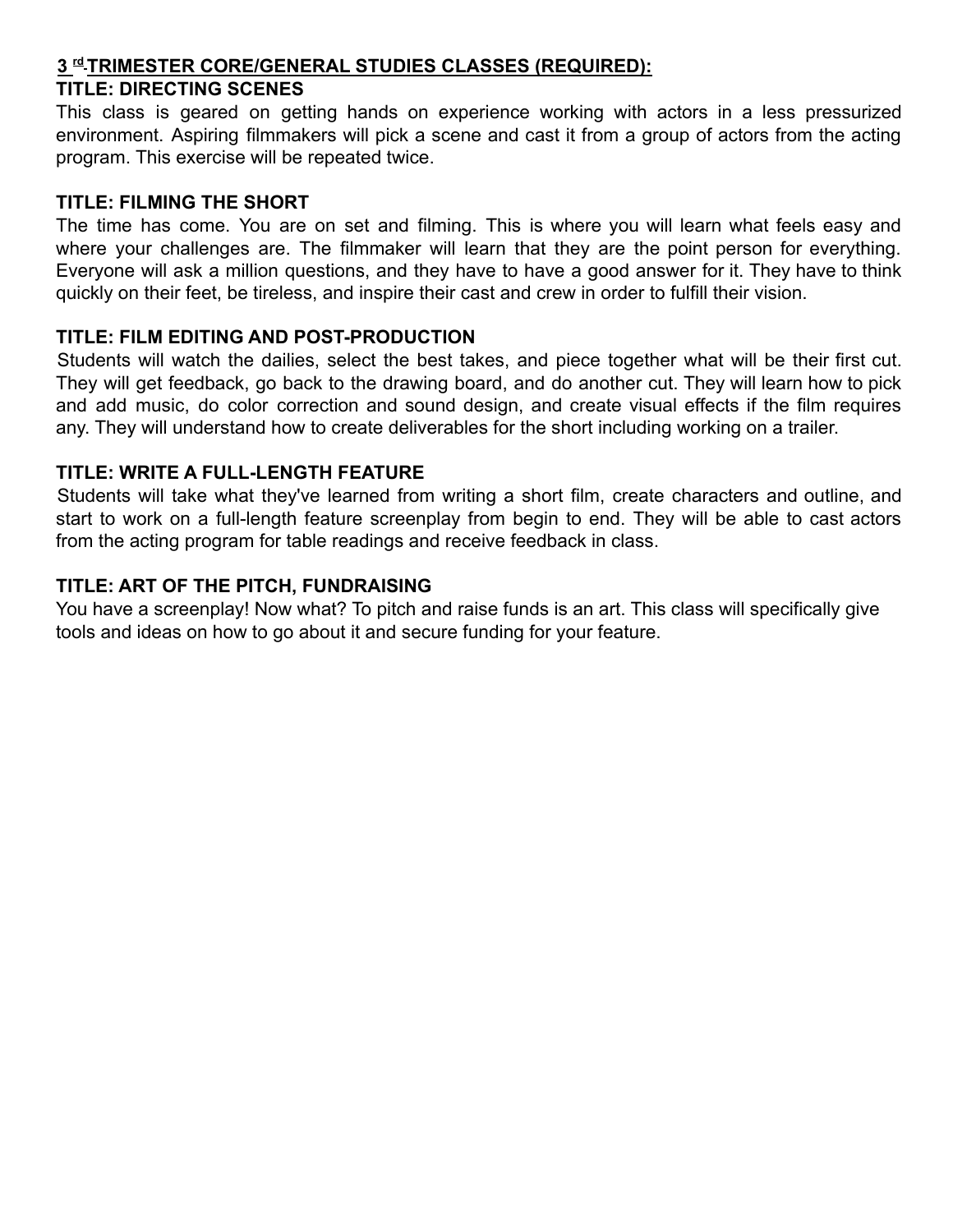#### ADMISSION REQUIREMENTS

All students pursuing a degree program at the Los Angeles Acting Conservatory must be proficient in English and have earned a high school diploma (at a minimum) or an acceptable equivalent. Actors must be 18 years of age, or 17 years of age with parental approval.

Though no prior experience is required, applicants are required to submit a Creative Portfolio, to demonstrate their artistic abilities, passion and commitment towards acting.

All application materials should be submitted to:

Los Angeles Acting Conservatory, 2437 Main Street, Santa Monica, 90405 or admissions@losangelesactingconservatory.com

#### POLICY ON TRANSFERRING CREDITS EARNED AT OTHER INSTITUTIONS AND EXPERIENTIAL LEARNING

The LAAC does not accept credits earned at other institutions or through challenge examinations and achievement tests or through experiential learning. This institution has not entered into an articulation or transfer agreement with any other college or university that would allow for the transfer of credits earned at that college or university to the Los Angeles Acting Conservatory.

#### REQUIRED APPLICATION MATERIALS

Applicants must submit the following materials for admission:

- 1. Completed Program Application
- 2. Application Fee
- 3. Proof of high school completion
- 4. Proof of English proficiency

The LAAC does not provide requirements for ability-to-benefit students.

The following sections provide detailed information regarding each required application material.

#### Degree programs accredited by an accrediting agency recognized by the United States Department of Education.

The Los Angeles Acting Conservatory has obtained provisional approval from the BPPE for its degree programs and is seeking accreditation for its degree programs from the National Association of Schools of Theatre (NAST). Degree programs offered by the Los Angeles Acting Conservatory are therefore not recognized for some employment positions, including, but not limited to, positions with the State of California. In addition, a student enrolled in such degree programs is not eligible for federal financial aid programs.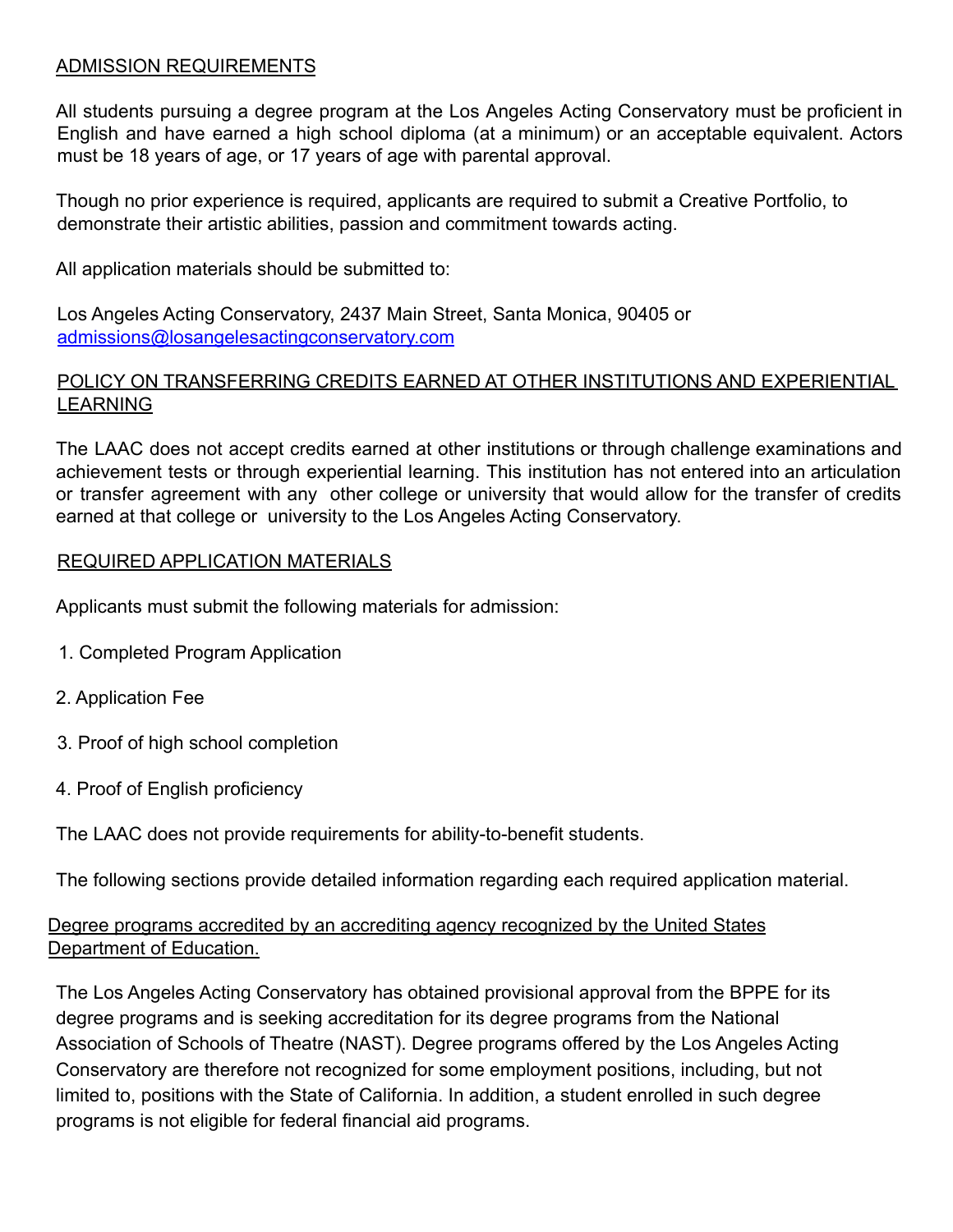#### APPLICATION

Students must submit a completed graduate program application. Applications are available online at: www.losangelesactingconservatory.com

#### APPLICATION FEE

Students must submit a non-refundable \$175 application fee, payable online as part of the online application.

#### PROOF OF HIGH SCHOOL COMPLETION

All students pursuing a degree from the Los Angeles Acting Conservatory must show proof of high school graduation. To fulfill this requirement, applicants must submit ONE of the following documents:

- Copy of a high school academic transcript
- Copy of high school diploma
- Copy of state-issued high school equivalency degree

• Copy of Associate's degree or college transcript from a regionally or nationally accredited college or university (for students who have completed partial undergraduate coursework.) • Copy of a fully-completed Department of Defense form DD-214 indicating that the applicant completed high school prior to or during his/her armed forces service

• Homeschool transcript accredited by the state

The Los Angeles Acting Conservatory generally does not consider prior experiential learning as a substitute for the transcript requirements described above. Applicants who do not have the required credentials may choose to audit a program at LAAC, but will not be eligible to receive a degree or degree of completion without submitting the necessary transcripts.

#### ESSAY/VIDEO

All applicants must provide an essay or video explaining "Why they would like to study at the Studio." Essays and Videos must be in English. Should be 150-200 words or 2 minutes.

#### PROOF OF ENGLISH PROFICIENCY

Non-U.S. residents or international applicants, for whom English is not the first or native language), are required to submit proof of English proficiency, in the form of one of the following:

• An official transcript verifying completion of secondary education in which English is the primary language of communication. • TOEFL (Test of English as a Foreign Language) score of 520 or higher \*An interview with the international student coordinator.

Students enrolled in ESL Level 1 or ESL Level 2 will not be required to have a TOEFL score of 520 or higher but should still submit your score.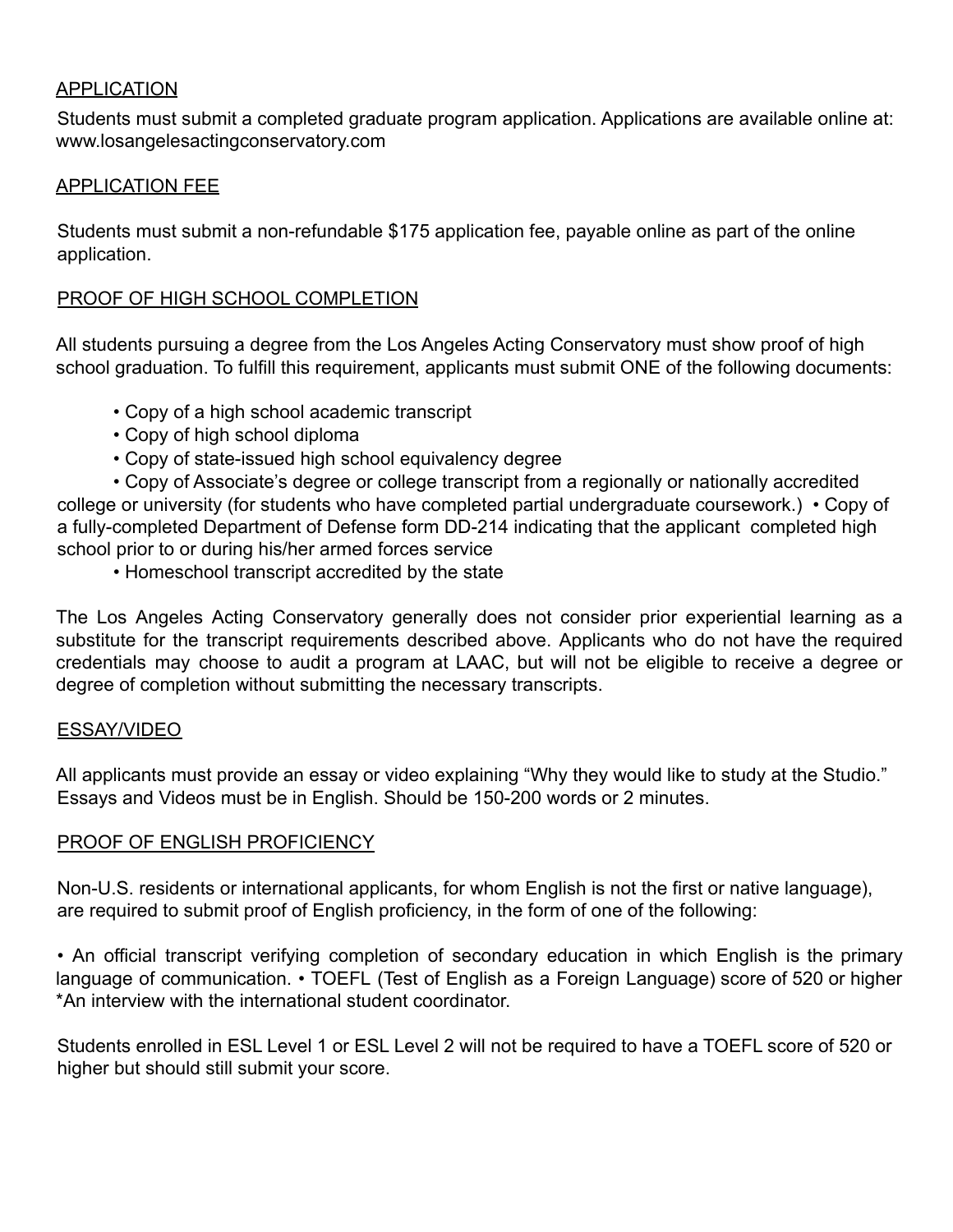#### VISA

If and when the Los Angeles Acting Conservatory is eligible to admit students from other countries, Visa services are provided and we vouch for the student status. The student will be responsible for any associated charges.

#### COMMUNITY EDUCATION PROGRAM ADMISSIONS POLICY OVERVIEW

All applicants to Los Angeles Acting Conservatory's Community Education programs must have a high school diploma or acceptable equivalent by the time of the program start date. There is no minimum GPA required; however, students must speak English and express a serious desire to explore the art and craft of moving pictures. An Admissions administrator interviews students applying for Community Education programs by phone or in person. All students must possess the drive and commitment necessary to complete a rigorous, total immersion program. They must be able to communicate well and work collaboratively with others in an artistic environment. In addition to completing the application, students must submit an academic transcript or high school diploma, verifying proof of high school completion.

Applications and transcripts should be submitted to:

Los Angeles Acting Conservatory, 2437 Main Street, Santa Monica, CA 90405 or emailed to info@losangelesactingconservatory.com .

#### TOTAL COST PER PROGRAM

| Associate of Occupational Science<br>of Fine Arts Degree in Acting Year 1 | <b>US Resident/Citizen</b><br>\$22,100/yr | Non Residents<br>\$22,275/yr |
|---------------------------------------------------------------------------|-------------------------------------------|------------------------------|
| Associate of Occupational Science<br>of Fine Arts Degree in Acting Year 2 | \$20,300/yr                               | \$20,475/yr                  |
| Associate of Occupational Science<br>of Fine Arts Degree in Filmmaking    | \$27,500/yr                               | \$27,675/yr                  |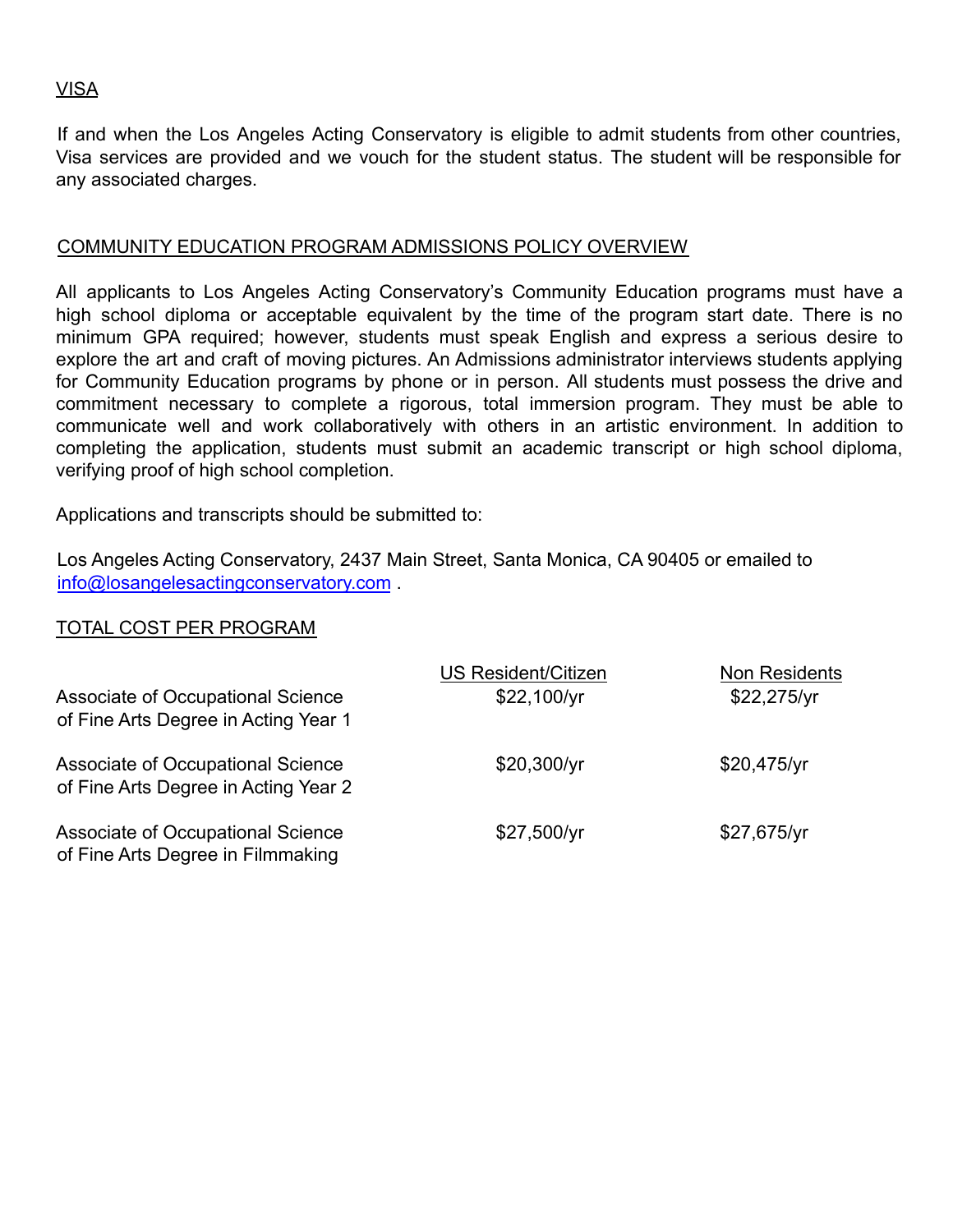#### SCHEDULE OF TOTAL FEES AND CHARGES

The following charges must be paid by the student. Those charges that are non-refundable are clearly labeled "NR."

| <b>Application Fee</b>                          | \$175.00 "NR"                                                       |
|-------------------------------------------------|---------------------------------------------------------------------|
| <b>STRF Fee</b>                                 | Zero (\$0) for every \$1,000 rounded to the<br>nearest \$1,000 "NR" |
| <b>Returned Checks Fee</b>                      | \$45.00 "NR"                                                        |
| Official Academic Transcript/Degree Fee         | \$55.00 "NR"                                                        |
| Rush Academic Transcript (overnight mail)       | \$150.00 "NR"                                                       |
| Wire Transfer Fee (international students only) | \$75.00 "NR"                                                        |
| I-20 Delivery Fee (international students only) | \$50.00 "NR"                                                        |

#### FINANCIAL AID POLICIES

Los Angeles Acting Conservatory does not participate in any federal or state student aid programs involving loans or grants. Financial Aid at LAAC consists of work/study, scholarships awarded through endowed aid, and a private loan opportunity. Therefore, it is not necessary for LAAC students to complete the FAFSA.

If a student obtains a loan to pay for an educational program, the student will have the responsibility to repay the full amount of the loan plus interest, less the amount of any refund, and that, if the student has received federal student financial aid funds, the student is entitled to a refund of the money not paid from federal financial aid funds.

It is the student's responsibility to:

• Review all information about school programs prior to enrollment

• Complete all application forms in a timely, accurate manner and send to the correct address

• Accurately complete application for student aid (errors can result in delays of receipt of financial aid, and intentional reporting of false information on any application forms for federal financial aid is a violation of law and considered a criminal offense subject to penalties under the US Criminal Code).

• Return all additional information, verification, corrections and/or new information requested by the Financial Aid Office

• Read and understand all the forms they are required to sign and keep copies for their own records • Accept responsibility for all signed agreements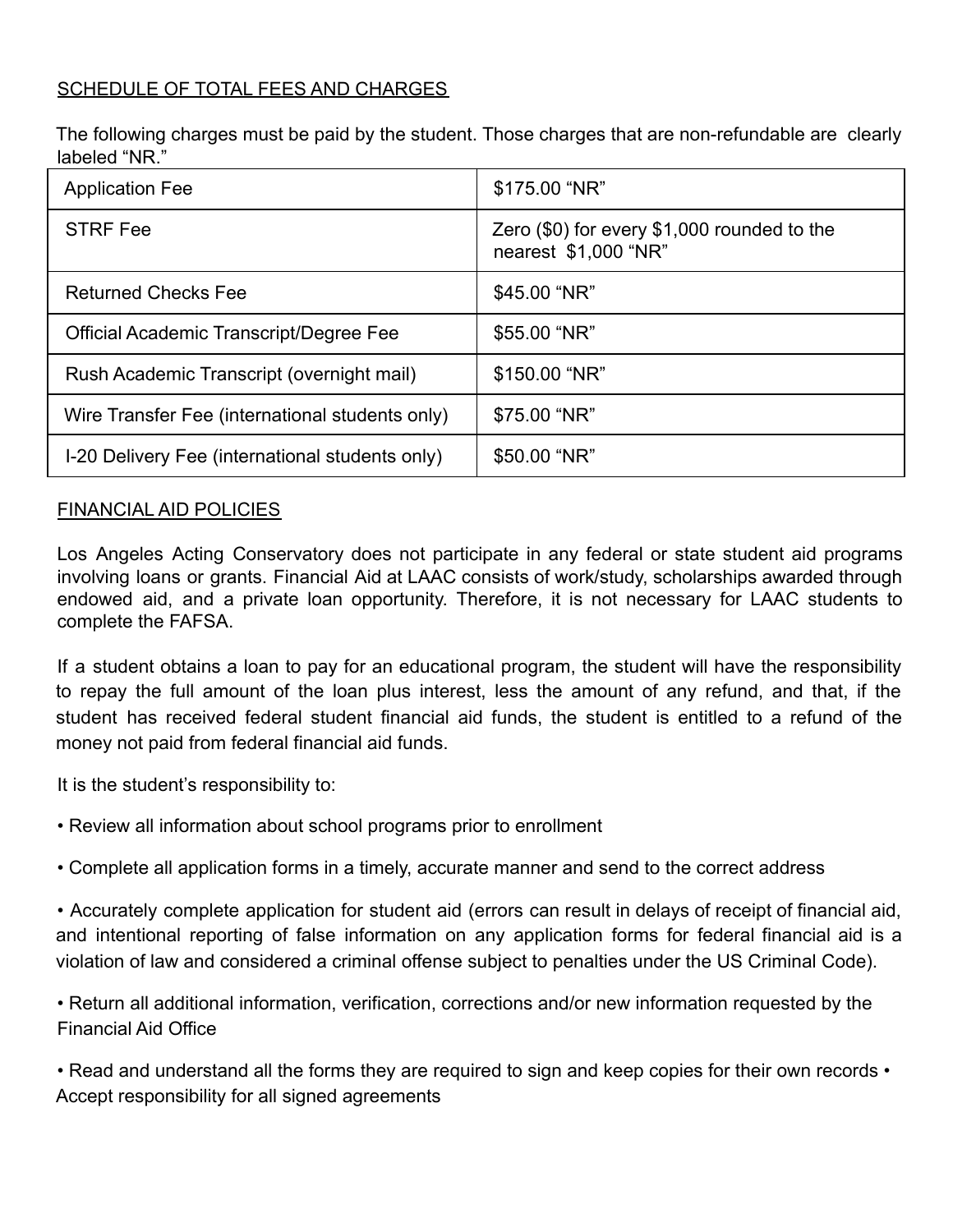• If aid is a loan – notify the lender of any change in name, address or enrollment status.

• Know and comply with the deadlines for application or reapplication for aid • Know and comply with LAAC's refund policy procedure

• Know and comply with LAAC's Satisfactory Academic Progress Policy

#### OTHER TYPES OF FINANCIAL ASSISTANCE

Private Scholarship Sources:

While it takes some effort to find these competitive private sources, it is well worth the time to locate additional funds. High school guidance counselors, public libraries, and websites for scholarship searches are the best sources for students to locate other unique opportunities for financial assistance.

#### NEED-BASED TUITION DISCOUNT

Many qualified applicants to the Los Angeles Acting Conservatory do not have the financial resources to afford the cost of attendance. In order to address this hardship, the Los Angeles Acting

25

Conservatory offers a Need-Based Tuition Discount based on availability which is limited. To qualify, applicants must demonstrate the need for the tuition discount through documentation described below. In the event a student applies to an eligible program and receives private student aid, the Need-Based Tuition Discount will be accounted for in the recipient's financial aid package. The Need-Based Tuition Discount is provided to qualified students for the duration of their program provided the student maintains satisfactory academic progress.

#### GENERAL APPLICATION

1) Completed Application form 2) Financial need statement (a written document of up to a page discussing the student's financial circumstances, and explaining their financial need for assistance). 3) Student Financial Documentation (all students) demonstrating annual household income. For U.S. Citizens, Tax returns are required. For international students, tax returns or other documentation clearly demonstrating annual income. Please note, in the event that tax returns are unavailable, the following may be used: Social Security Documents; W2 Forms; or Bank Statements. 4) Parents Financial Documentation (students under 26 years of age) demonstrating annual household income. For U.S. Citizens, Tax returns are required. For international custodial parent's tax returns or other documentation clearly demonstrating annual income. Please note, in the event that tax returns are unavailable, the following may be used: Social Security Documents; W2 Forms; or Bank Statements.

#### TUITION DISCOUNT CRITERIA

Student/Family Income is the main determining factor in awarding the amount of the discount. All students in like circumstances in the same programs and start dates will receive the same discount.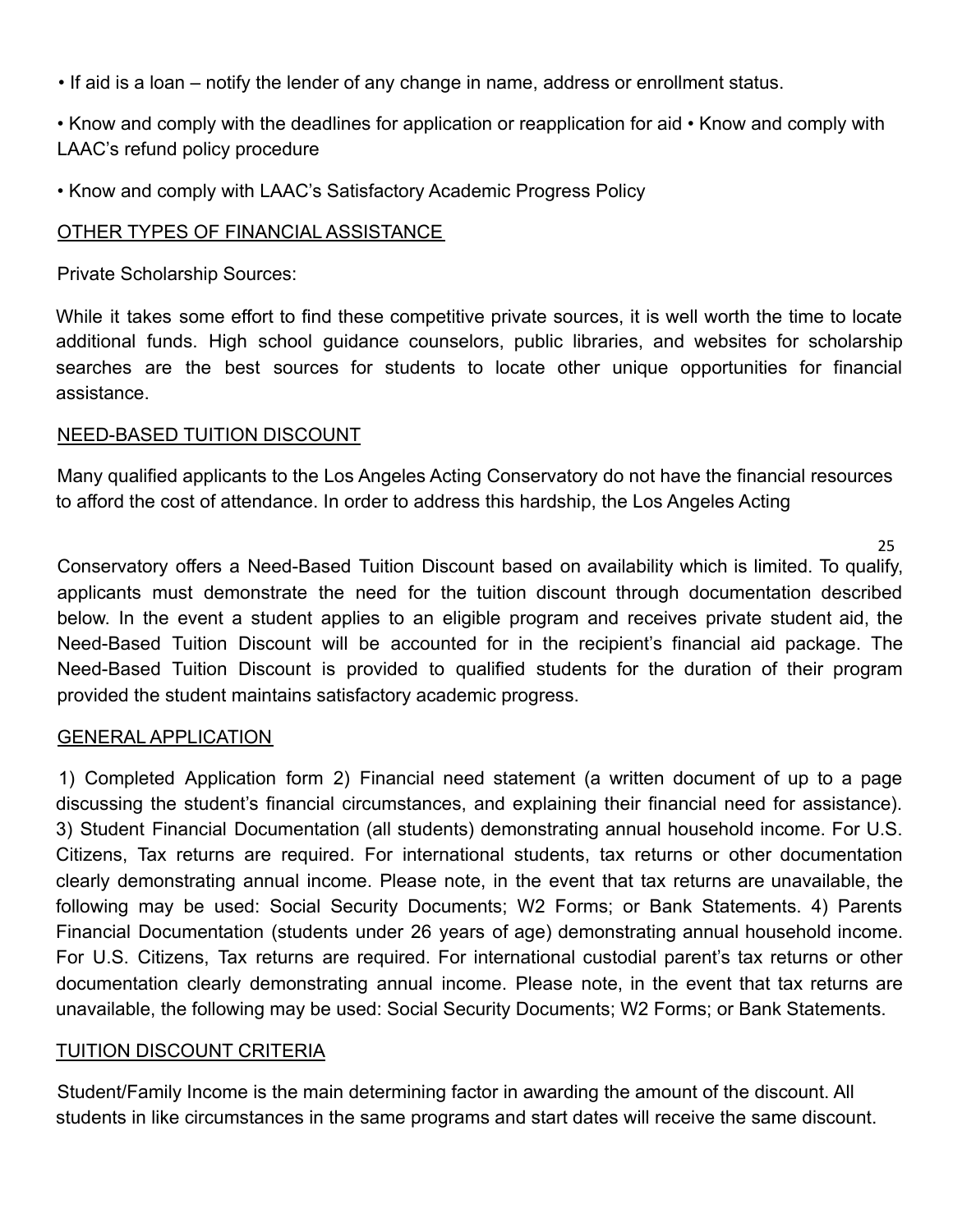Other factors/criteria including those listed below may affect the amount of the discount and are also accounted for in the award determination:

- Household size.
- Other funding sources (e.g. Veteran's funding).
- Change in family financial circumstances (i.e. change in employment status; requiring demonstration from additional/supplemental documentation).
- Past educational costs (i.e. student loan debts incurred before attending LAAC).

#### RETURN & CANCELLATION POLICY

We accept cash, checks, Visa, MasterCard and American Express. A deposit to reserve your spot is required for each class or program. If you do not give a deposit your space will not be reserved.

#### Cancellation:

A student has the right to cancel his/her enrollment agreement and obtain a refund of charges paid through attendance at the first class session or the seventh day after enrollment, whichever is later. A notice of cancellation or withdrawal must be made in writing. The written request must include the date the course began and the date of cancellation or withdrawal. Notice of Withdrawal forms are available in the Administrative Office. Any student who intends to cancel or withdraw must submit a signed and dated copy of said form to:

Los Angeles Acting Conservatory, 2437 Main Street, Santa Monica, CA 90405

#### Refund:

A student has the right to a full refund of all charges (less the amount of \$175.00 for the registration fee) if he/she cancels this agreement prior to 12:00 AM following the first day of instruction or the seventh day after enrollment, whichever is later. The amount retained for the registration fee may not exceed \$175.00. Withdrawing from any courses after the two-week Add-Drop Period does not constitute a refund.

LAAC will refund 100% of the amount paid for institutional charges (less an administrative processing fee of \$175.00) if notice of cancellation is made within a seven-day period following enrollment.

After the 100% refund period described above, a student may withdraw from a course after instruction has started and receive a pro rata refund (less a non-refundable administrative processing fee of \$175.00) for the unused portion of the tuition and other refundable charges if he/she has completed 60% or less of the term's instruction. The amount of the refund is calculated based on the student's last day of attendance. Refunds are disbursed within 30 days of the official withdrawal date from LAAC, which is the day the student submitted written notice to the school.

#### STUDENT TUITION RECOVERY FUND (STRF)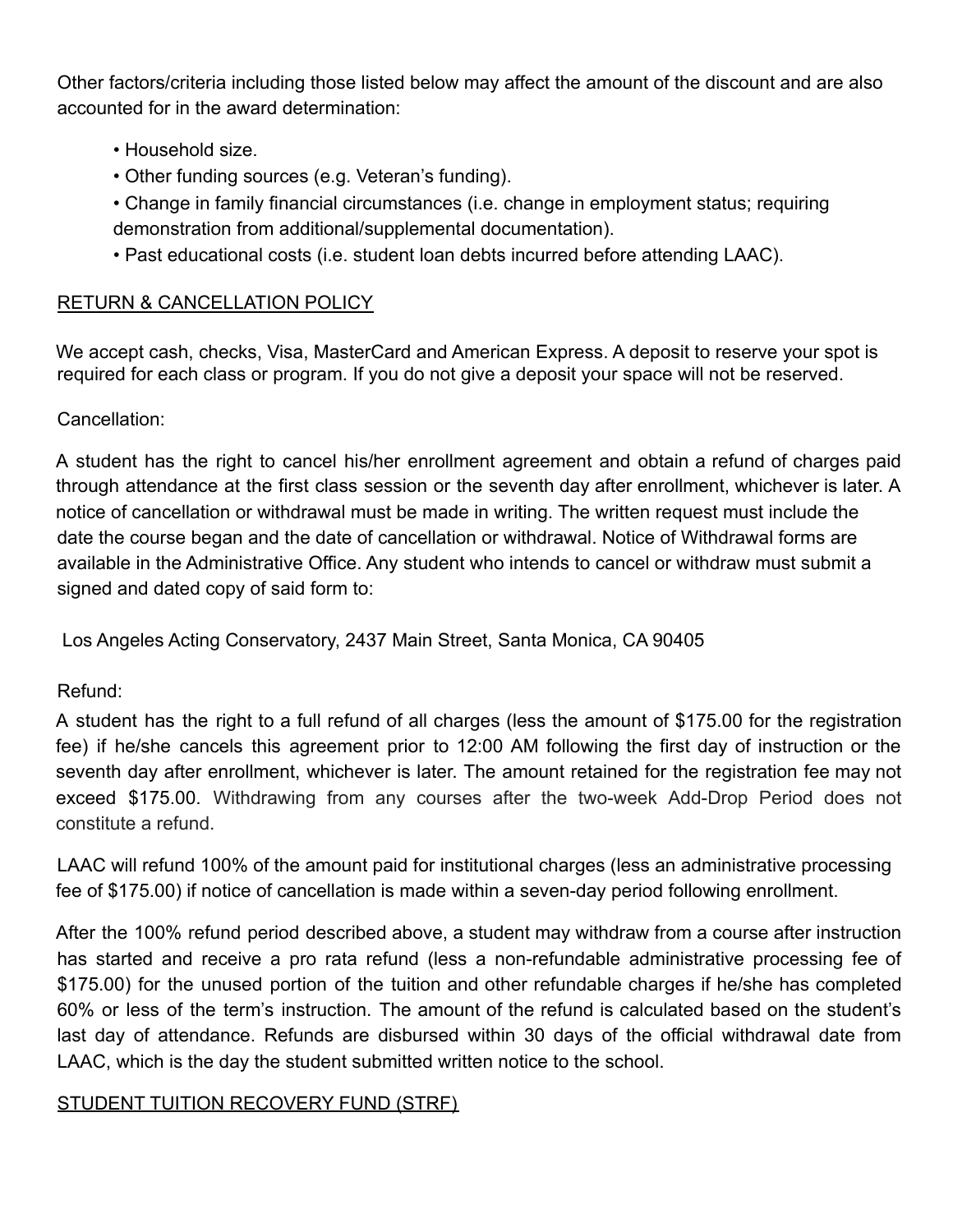The State of California established the Student Tuition Recovery Fund (STRF) to relieve or mitigate economic loss suffered by a student in an educational program at a qualifying institution, who is or was a California resident while enrolled, or was enrolled in a residency program, if the student enrolled in the institution, prepaid tuition, and suffered an economic loss. Unless relieved of the obligation to do so, you must pay the state-imposed assessment for the STRF, or it must be paid on your behalf, if you are a student in an educational program, who is a California resident, or are enrolled in a residency program, and prepay all or part of your tuition.

You are not eligible for protection from the STRF and you are not required to pay the STRF assessment, if you are not a California resident, or are not enrolled in a residency program.

It is important that you keep copies of your enrollment agreement, financial aid documents, receipts, or any other information that documents the amount paid to the school. Questions regarding the STRF may be directed to the Bureau for Private Postsecondary Education, 1747 N Market Blvd. Suite 225, Sacramento, CA 95834, (916) 431-6959 or (888) 370-7589.

To be eligible for STRF, you must be a California resident or are enrolled in a residency program, prepaid tuition, paid or deemed to have paid the STRF assessment, and suffered an economic loss as a result of any of the following:

1. The institution, a location of the institution, or an educational program offered by the institution was closed or discontinued, and you did not choose to participate in a teach-out plan approved by the Bureau or did not complete a chosen teach-out plan approved by the Bureau.

2. You were enrolled at an institution or a location of the institution within the 120 day period before the closure of the institution or location of the institution, or were enrolled in an educational program within the 120 day period before the program was discontinued.

3. You were enrolled at an institution or a location of the institution more than 120 days before the closure of the institution or location of the institution, in an educational program offered by the institution as to which the Bureau determined there was a significant decline in the quality or value of the program more than 120 days before closure.

4. The institution has been ordered to pay a refund by the Bureau but has failed to do so.

5. The institution has failed to pay or reimburse loan proceeds under a federal student loan program as required by law, or has failed to pay or reimburse proceeds received by the institution in excess of tuition and other costs.

6. You have been awarded restitution, a refund, or other monetary award by an arbitrator or court, based on a violation of this chapter by an institution or representative of an institution, but have been unable to collect the award from the institution.

7. You sought legal counsel that resulted in the cancellation of one or more of your student loans and have an invoice for services rendered and evidence of the cancellation of the student loan or loans.

To qualify for STRF reimbursement, the application must be received within four (4) years from the date of the action or event that made the student eligible for recovery from STRF.

A student whose loan is revived by a loan holder or debt collector after a period of non-collection may, at any time, file a written application for recovery from STRF for the debt that would have otherwise been eligible for recovery. If it has been more than four (4) years since the action or event that made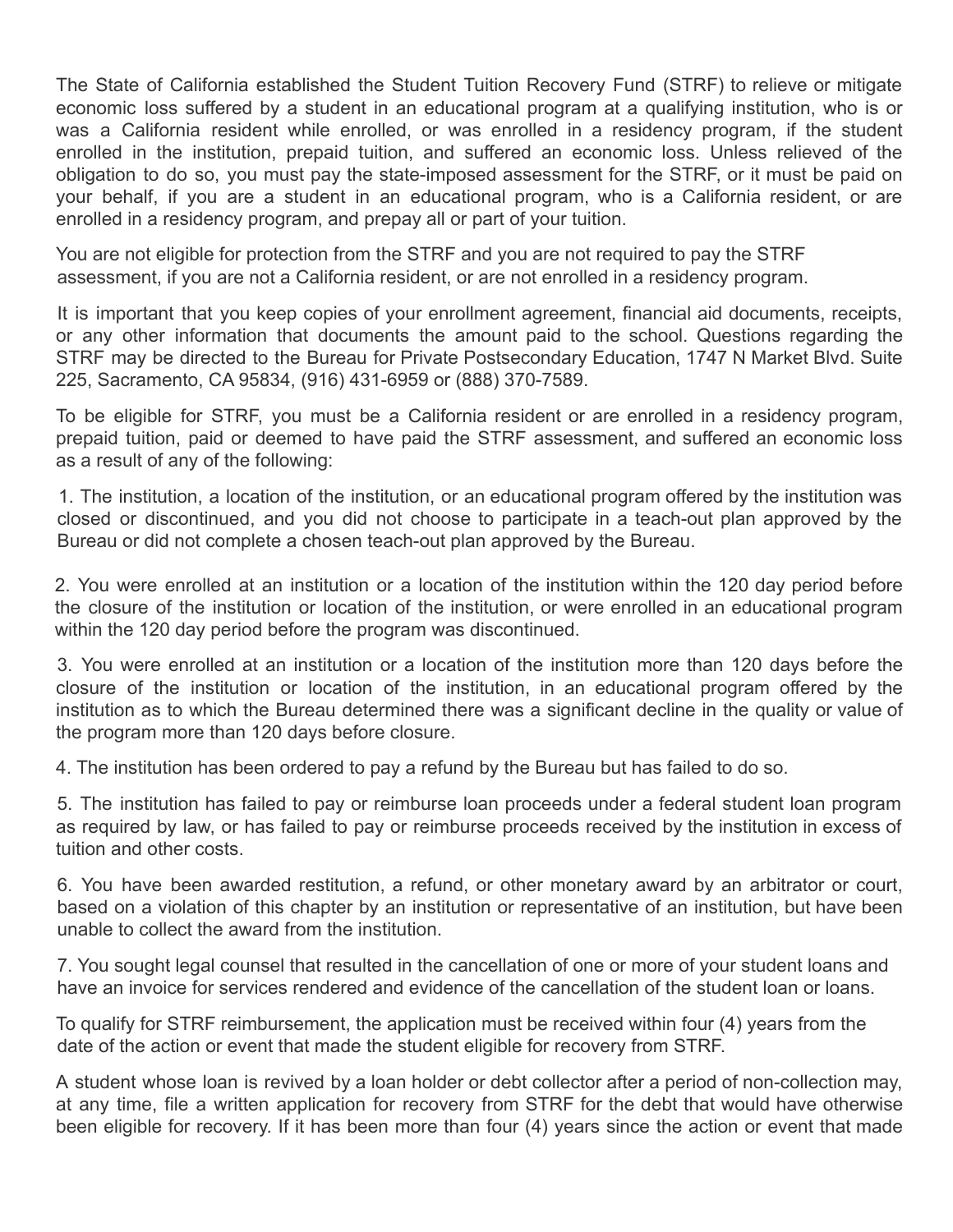the student eligible, the student must have filed a written application for recovery within the original four (4) year period, unless the period has been extended by another act of law.

However, no claim can be paid to any student without a social security number or a taxpayer identification number.

### NOTICE CONCERNING TRANSFERABILITY OF CREDITS & CREDENTIALS EARNED AT OUR INSTITUTION

The transferability of credits you earn at LAAC is at the complete discretion of an institution to which you may seek to transfer. Acceptance of the educational program you earn in the program is also at the complete discretion of the institution to which you may seek to transfer. If the credits, or educational program that you earn at this institution are not accepted at the institution to which you seek to transfer, you may be required to repeat some or all of your coursework at that institution. For this reason, you should make certain that your attendance at Los Angeles Acting Conservatory will meet your educational goals. This may include contacting an institution to which you may seek to transfer after attending LAAC to determine if your credits or educational program will transfer. Los Angeles Acting Conservatory is not accredited by an accrediting agency recognized by the United States Department of Education.

#### ATTENDANCE

There are only three valid excuses for missing a class: They are a severe or contagious illness for which the student must provide doctor's proof; a paid acting job (this excludes extra work; it must be speaking or a commercial and the student must provide the names of production & casting director); or an unforeseen family emergency, which will be approved on a case by case basis. Students are not permitted to leave class early, unless otherwise arranged with the instructor, such as in the event of a medical emergency, an appointment with a government agency or other urgent matter. Auditions, work commitments and other extracurricular activities do not excuse students from leaving class early. Students who disregard this policy and leave class early without the knowledge or permission of the instructor will be marked absent.

At the Los Angeles Acting Conservatory, it is vital that students honor rehearsal time they have set with each other. If there are 3 reports from other actors that a student makes a habit of being late to, or missing rehearsals, with their scene partners the student will be permitted to audit for school theater and film productions.

#### NATIONAL HOLIDAYS

Class schedules may be modified to accommodate some national holidays (including the Thanksgiving and Christmas and New Year's holidays.) By enrolling in a program which falls on a holiday the student agrees to abide by the modified schedule. This can include having two classes in one day, or coming in on the weekend.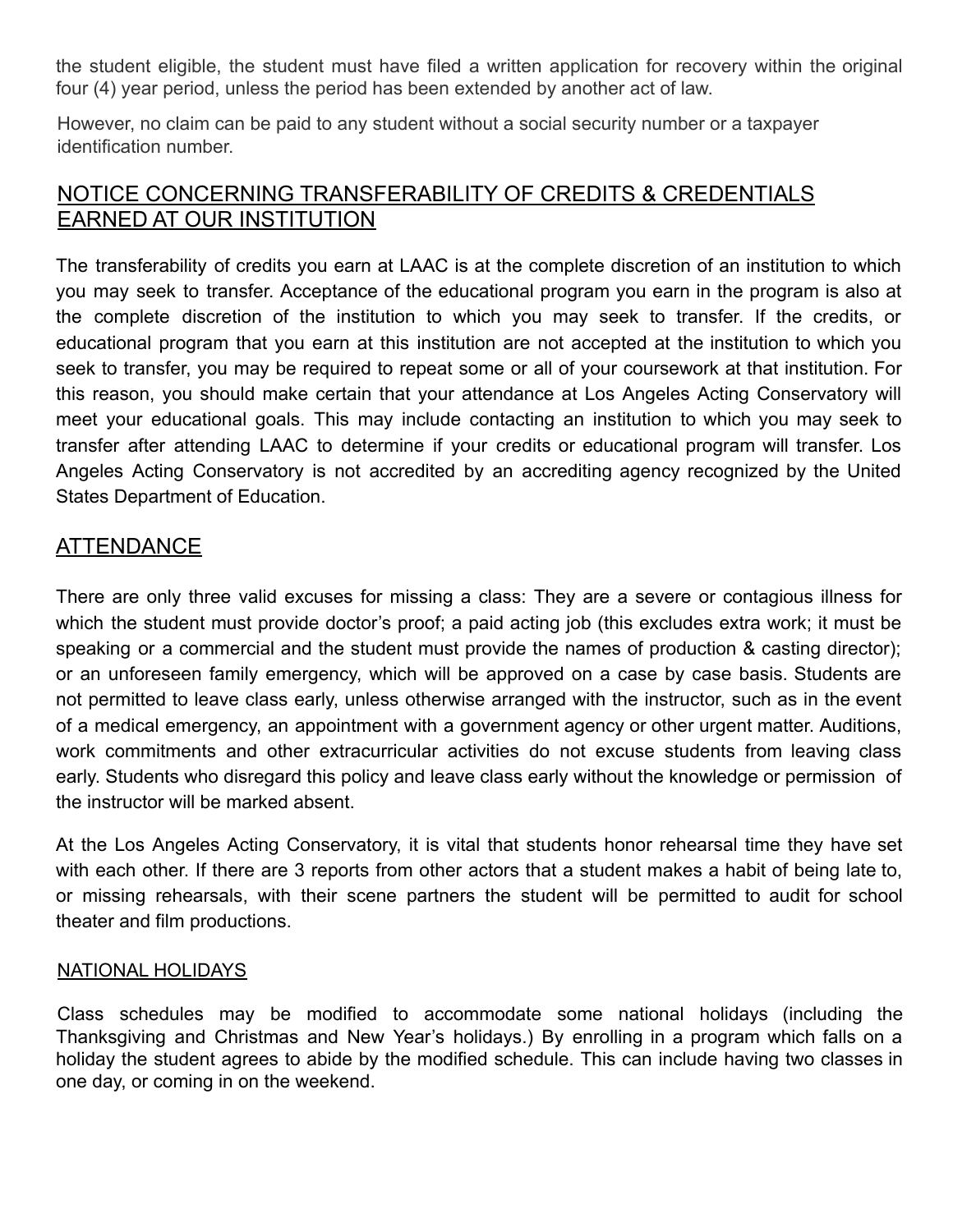#### MAKE-UP POLICY

When you miss your scheduled class, you MUST call Alexandra at 310-392-0815 & email us at info@michelledanner.com. If you do not call in your absence, you will not have the opportunity to do a make-up class. You are not guaranteed to work in a Make-Up class. There are no make-ups for workshops and intensives. YOU HAVE 1 MONTH TO DO A MAKE-UP and you must be currently enrolled in class in order to use your make-up(s). You are limited to 2 makeups per 8-week session or 3 make-ups per trimester.

\*\*\*If a teacher is unavailable, a substitute will be provided or arrangements for a make-up class will be made\*\*\*

#### RESCHEDULING

Bearing in mind that all LAAC instructors are working professionals with active industry schedules, there may be times when classes, intensives or programs will be rescheduled. There may also be times when substitutes will replace the instructors. We do our very best to avoid changing class schedules and starting times, but we work in an industry where sometimes things can change on short notice.

#### **TARDINESS**

Arriving more than five minutes late to class is considered an instance of tardiness. A student's third instance of tardiness is marked as an unexcused absence for that class. Instructors may also exercise their own class policy, in terms of allowing students into class if/when they are late. In some cases, students may not be allowed to enter class late as it may disrupt other students' exercises, presentations or tests. In such instances, students must wait until a class breaks to be allowed in. Students should refer to their course syllabi to view each instructor's policy.

#### EXCUSED ABSENCES

An absence can only be excused with a signed doctor's note verifying a medical emergency or with other verifiable proof of a personal or family emergency. All documentation must be submitted to the Registrar's Office within 48 hours after a student's return to school/class. Approval is granted at the discretion of the administration.

#### ABSENCES FOR COMMUNITY EDUCATION PROGRAMS

To foster a positive and constructive environment, all students enrolled in Community Education programs must adhere to the following attendance policy to maintain Satisfactory Academic Progress. Students who have 3 or more absences in any required course in their core discipline, will not be allowed to complete final project requirements or participate in Showcases, Screenings, and Exhibitions for that term.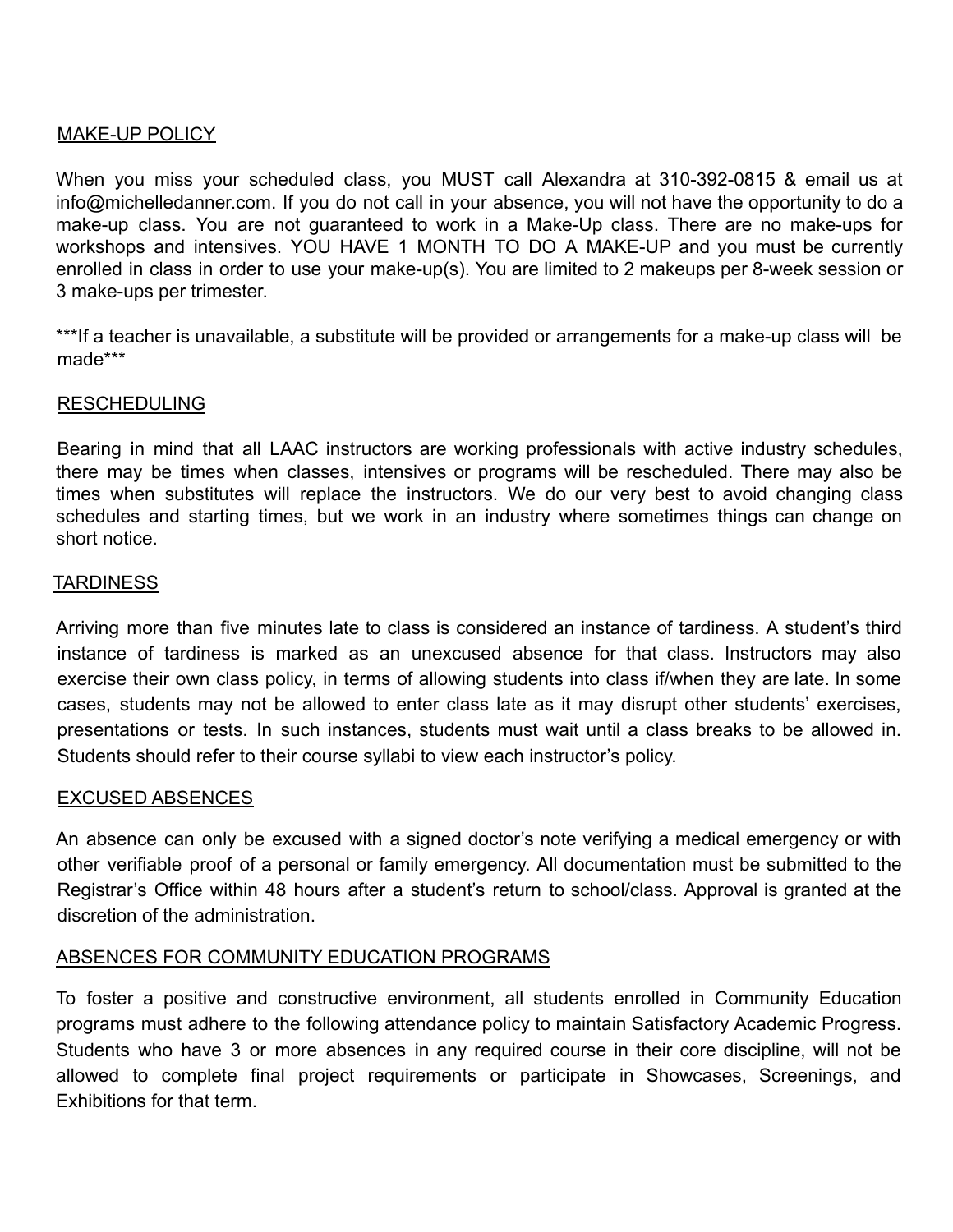Students in 12-week degree programs who reach the following absence thresholds in any course will be placed on probation status for the remainder of the program:

12-Week Programs: 6 unexcused class absences in the first 6 weeks of the program.

While on probation, students may not miss a single class or school-related workshop. Any absence during the probationary period may lead to suspension or expulsion from the program.

#### LEAVE OF ABSENCE

If you need to take time off, you must give at least three weeks' notice in writing, otherwise you'll be put back on the waitlist for that class. If a three-week notice is not given you will be charged for that month and will have the opportunity to make up the classes when you return. When you take a leave of absence your spot will be given to someone from the waiting list.

Students who wish to take a leave of absence must submit a Leave of Absence Petition Form to the Administrative Office. To qualify for a leave of absence, you must be in good academic standing and be making satisfactory progress towards the completion of your degree program.

Students are permitted a leave of absence if they meet one of the following reasons: • Medical emergencies due to illness or accident • Family emergencies that require a break from full-time study • Financial issues which affect students' ability to continue to matriculate.

Typically, LAAC students are granted a leave of absence of up to 180 days (6 months), before they are asked to withdraw and re-apply to the program.

Each student's request is evaluated by the COO, international students must contact the International Student Advisor, PRIOR to submitting a Leave of Absence Petition, or risk defaulting on their status or loans.

International students on an M-1 or F-1 student visa or J-1 educational exchange visa must consult their International Student Advisor if they are considering a leave of absence for any reason. An international student who needs time off due to a documented medical condition and wishes to remain in the U.S. must provide a doctor's letter so that the reduced course load can be approved and reported in the SEVIS system. Any deviation from the original program of study (or length of study) requires students to consult the International Student Advisor.

It is the student's responsibility to contact the respective offices, and it is not sufficient to only speak with an instructor or staff member prior to taking a leave of absence.

#### STUDENT SERVICES

Los Angeles Acting Conservatory provides a New Student Orientation for all new and transferring students prior to their session start date. Orientation provides students with an opportunity to meet the Staff, and become familiar with the Studio and its policies.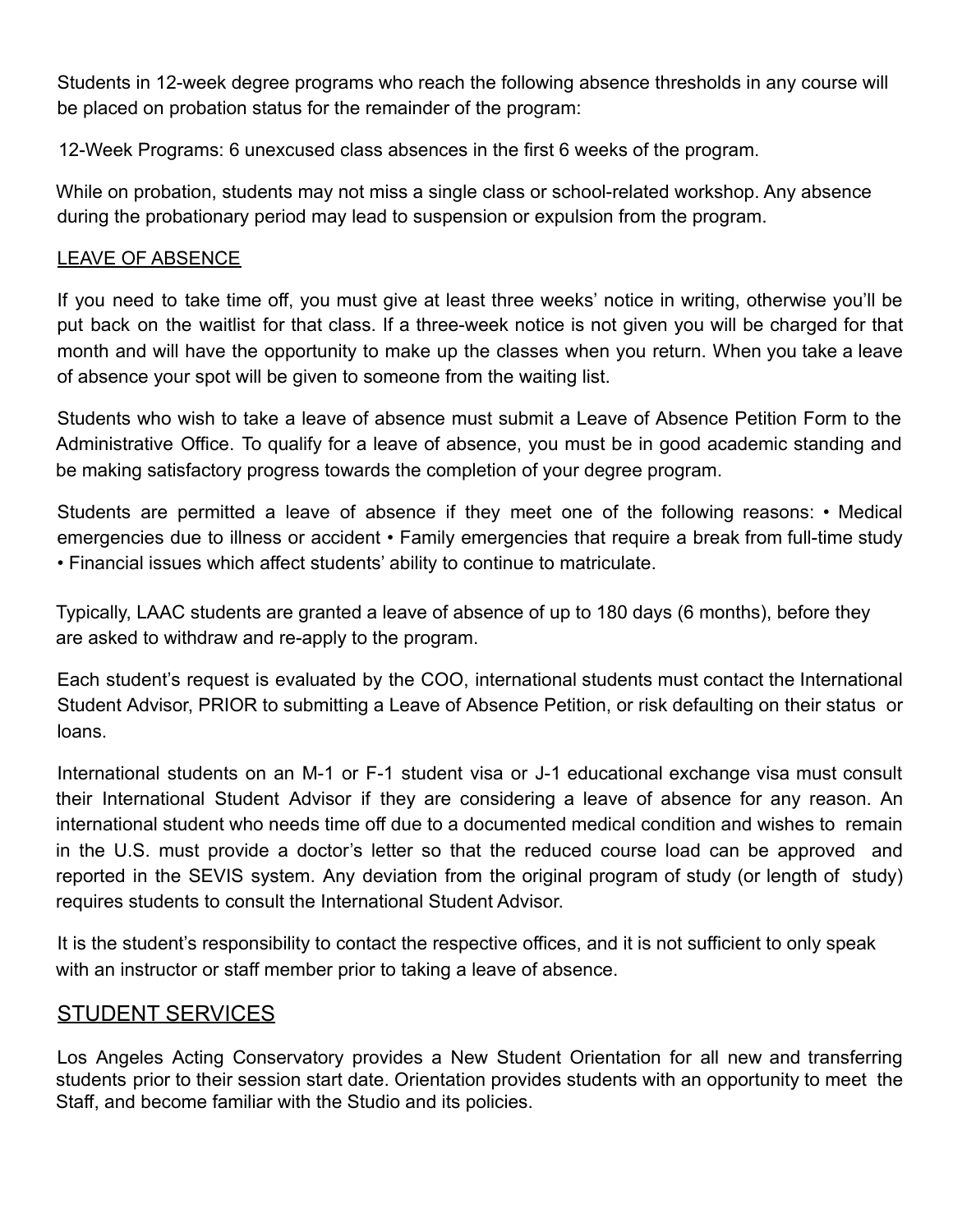Once enrolled, students can set-up appointments with the COO, Alexandra Guarnieri, and the CAO, Valerie Debler, to discuss their coursework, auditions, or career path. Appointments can be scheduled with the Administrative office Monday-Friday 11AM-5PM. International students who have questions regarding rules and regulations as an M-1 or F-1 student should see the International Student Advisor. The International Student Advisor will aid in filing appropriate paperwork to the United States Citizenship and Immigration Services (USCIS), and serve as the liaison between the student and **SEVIS** 

#### ACCESSING OUR COURSE SCHEDULE

Students will receive a copy of their course schedule by email prior to the start of each term or program. Questions regarding course schedules should be directed to the Chief Operating Officer or Chief Academic Officer.

#### ACADEMIC ADVISING

Students in one-year or two-year degree programs are advised on their academic progress throughout their program by the CAO or faculty mentor. Students are also assigned a Faculty Mentor to monitor their artistic development.

#### STUDENT ACCESS TO STAFF & FACULTY

Students are provided flexible access to one-on-one consultations with each of their instructors. Additionally, all full-time faculty hold office hours during the week, which are determined at the beginning of each program. Administrators are readily available to provide individualized mentoring and counseling for any issues related to their individual fields of expertise. The Los Angeles Acting Conservatory is open for students 7 days a week, except on specified holidays. The Administrative staff is available by phone or in person for consultation, questions, or help Monday-Friday 10am-5pm. Also, during hours of operation, students have access to the library and all learning resources.

#### STUDENT INTERACTION

Interaction between students is a vital component of the collaborative experience. Assigned studio and lab work is often collaborative in nature, but additional interaction is encouraged and supported by the LAAC outside of the framework of the curriculum.

#### STUDENT REHEARSALS

Students may reserve rehearsal space in-person on the day of rehearsal Monday-Friday 10AM to 7PM and Saturday-Sunday 11AM-7PM for a maximum of two (2) hour increments based on availability

#### JOB PLACEMENT & PROFESSIONAL DEVELOPMENT

The Los Angeles Acting Conservatory does not provide placement services and does not aid students in seeking representation or employment upon program completion. LAAC does provide resources regarding how to look for representation and casting opportunities but cannot guarantee a student's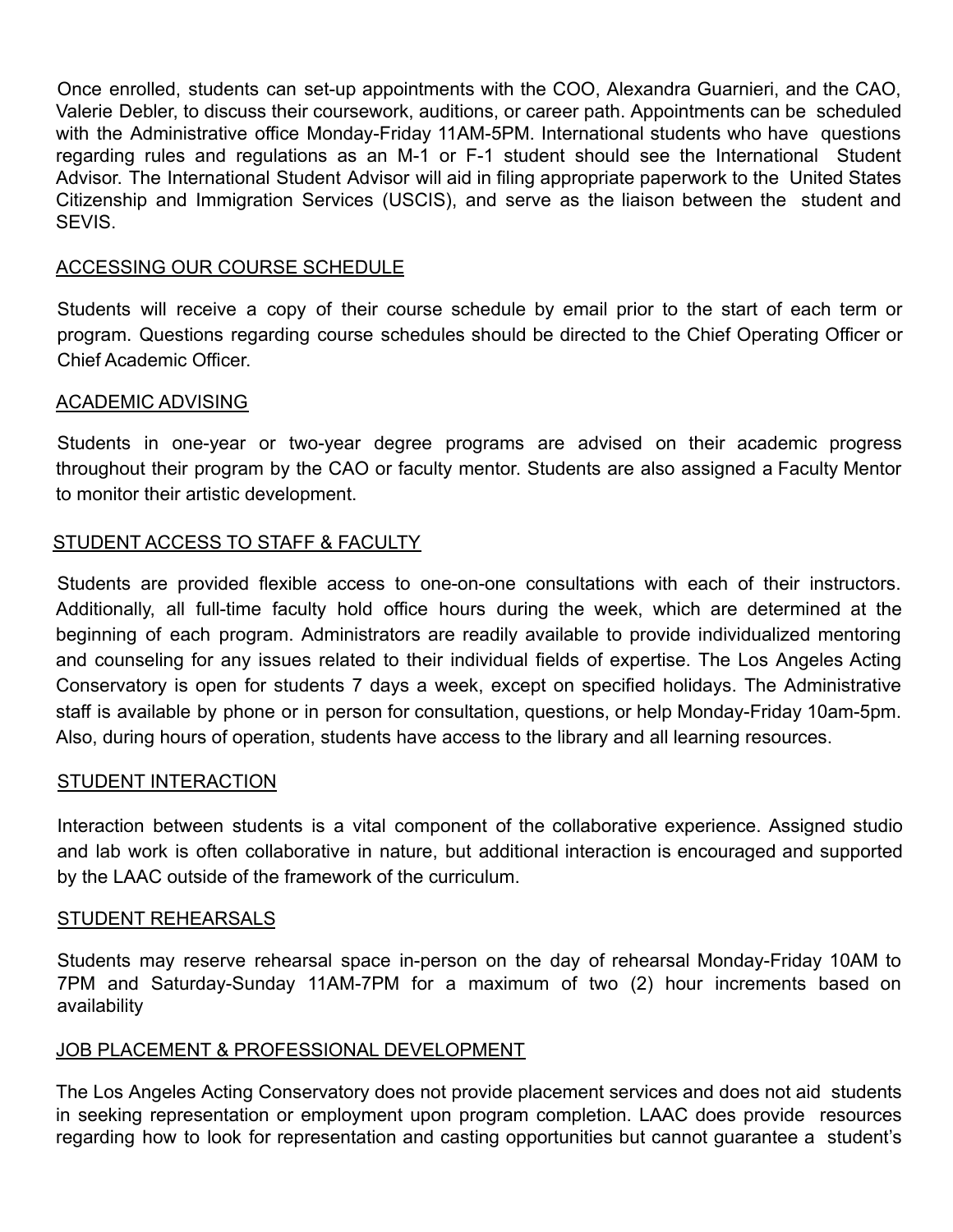future booking or success in the field of acting or filmmaking.

LAAC has relationships with production companies and casting directors that notify the institution about open roles. The studio posts casting notices as applicable for these productions as well as student films, independent features, TV or web series, etc. LAAC also provides production and networking opportunities within the school and outside of class time.

#### HOUSING INFORMATION

The Los Angeles Acting Conservatory does not provide dormitory facilities or on-campus housing, and has no responsibility in finding housing for students. As a courtesy, off-campus housing information is provided by the LAAC, and a brochure is available on the LAAC website. LAAC does not inspect, endorse or assume any responsibility for any properties, accommodations or other housing options or websites. Students should expect a range of costs in housing (on average between \$1000-\$2000 per month for a studio or one-bedroom), depending on the location, size, apartment complex, amenities and length of stay. Students are strongly advised to find suitable housing prior to their program start date. The landlord or management company will often request proof of income, credit, insurance and other documents. Prior to making final arrangements or signing a rental agreement, students should thoroughly investigate and inspect any properties, accommodations or other housing options and review any legal document prior to entering a contractual agreement. LAAC bears no responsibility in any lease or rental agreements signed by students. Students can contact the LAAC office by phone or email info@losangelesactingconservatory.com for more information or help in finding suitable housing in Los Angeles.

### **ACADEMIC POLICIES**

#### GRADING POLICIES

Methods of evaluation and grading criteria are provided in each course syllabus and grading rubrics, which outline the expectations for achievement.

Further notations on students' transcripts include: W Withdrawal from a course in progress.

#### **Evaluations**

Every student enrolled in the LAAC programs is continuously evaluated by the faculty and given guidance regarding the student's progress and growth. Formal evaluations, in the form of faculty interviews, are given each term.

#### Pass/Fail

Students are graded on a Pass/Fail basis. In order to pass they must master the required skills outlined for each of their respective classes and satisfy any written and oral assignments required.

#### FAILED COURSES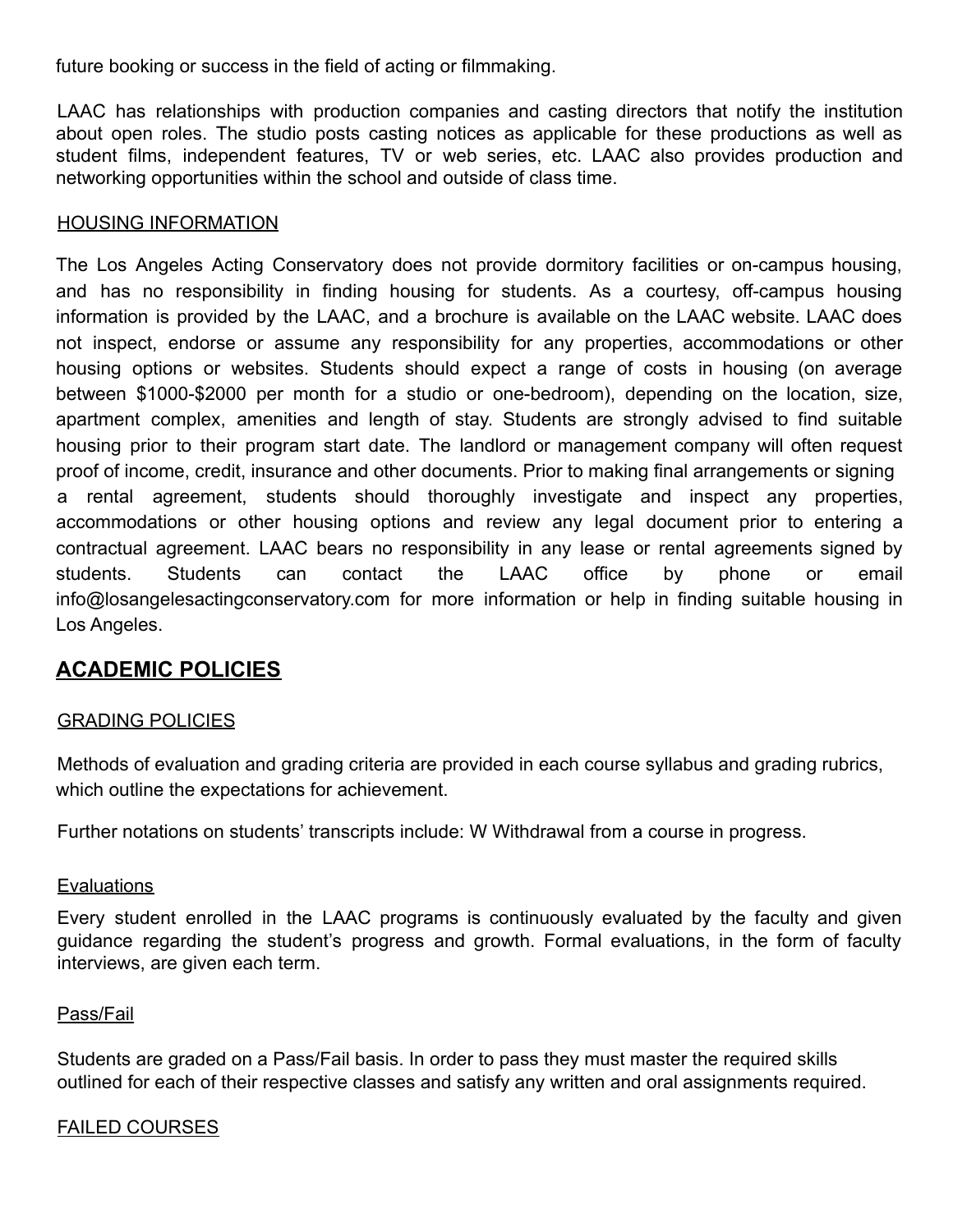Students are required to repeat a full term if they receive 3 F's in one term or 3 F's cumulatively. Students repeating a full term are placed on academic probation and must fulfill the terms of their probation to continue in their program. Students are required to pay per-credit for make-up work and will have the opportunity to enroll in additional courses they have not yet completed, to maintain full-time status.

#### FINAL PROJECTS

Students who do not fulfill academic requirements or fail to abide by institutional or campus-wide policies, may be prohibited from participating in showcases, screenings, exhibitions or any other capstone projects or presentations, including production.

In addition, students who have 3 or more absences in any required course in their core discipline, will not be allowed to complete final project requirements or participate in Showcases, Screenings, and Exhibitions for that term.

#### PROGRAM COMPLETION

Upon satisfactory completion of the coursework required, graduating students will earn an Associate Degree of Occupational Sciences in Fine Arts in Acting or Filmmaking, as the case may be.

LAAC students are required to meet both qualitative and quantitative academic standards.

Students in the acting and filmmaking programs must also meet LAAC Academic Progress policies. Students who fail to meet these academic standards may be subject to the following disciplinary actions:

Warning: Students who violate LAAC's Academic or Attendance Policies are verbally warned.

Written Warning: Students who have been verbally warned and fail to make satisfactory academic progress will be given a written warning and 4-week probationary period.

Academic Probation: Students who have received a written warning and do not improve attendance or academic performance will be placed on Academic probation for the remainder of the Term. Students receiving a failing grade in a Community Education program will be placed on Academic Probation for the remainder of their program.

Academic Probation is a contractual agreement between the Administrative Office and the student which mandates that a student cannot acquire more than three absences or fail to complete one assignment or production workshop during the probationary period.

In certain cases, students may be given the opportunity to complete additional coursework in order to achieve a passing grade and to earn credit for the course. All additional coursework must meet all requirements set forth by the instructor, including established deadlines.

If a student does not make up a failing course grade, he/she must retake the course at a later time.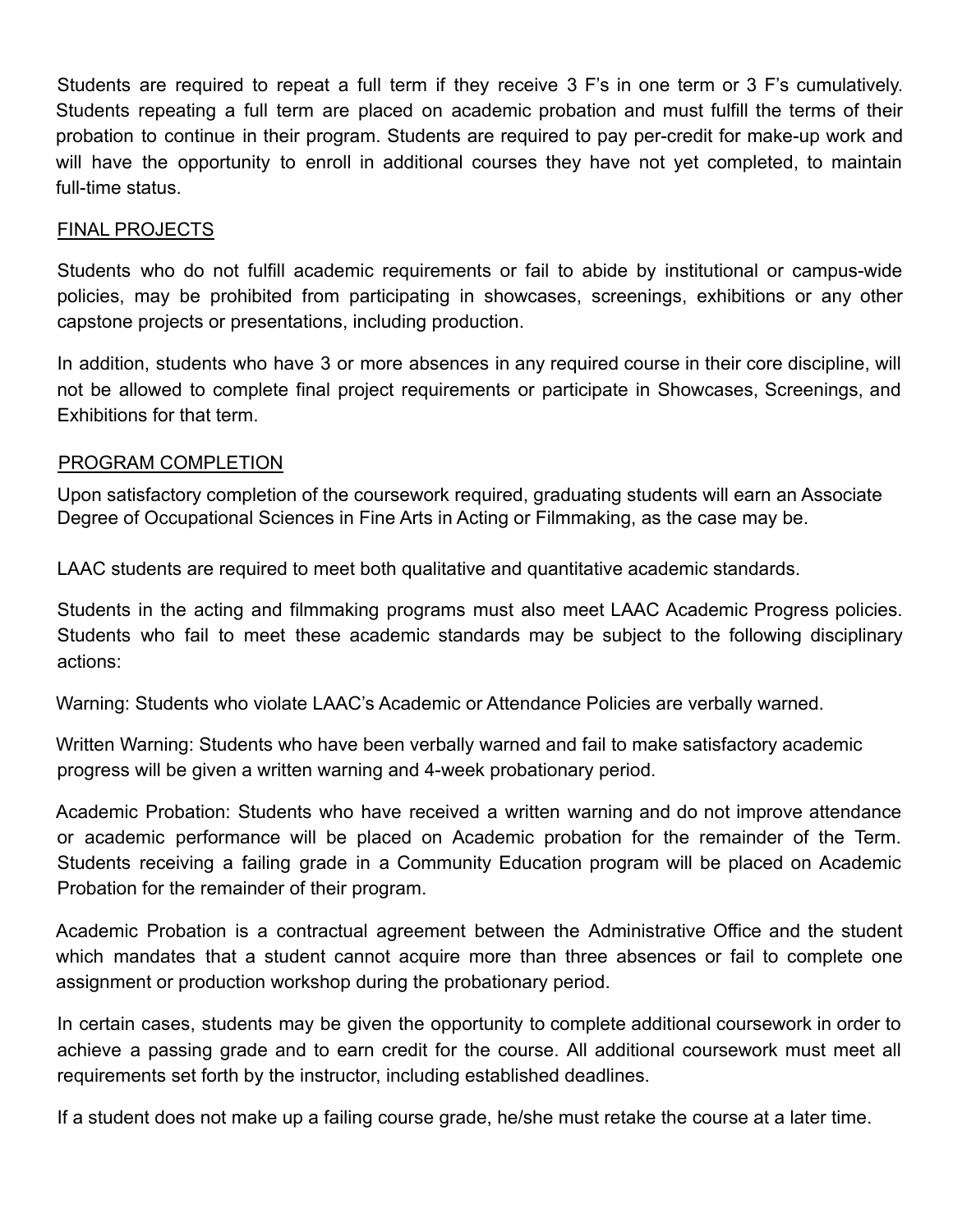For this make-up course, the student will be charged a per-class value.

All undergraduate and graduate students must successfully complete their Academic Probation period to move on to the next term. Undergraduate students on Financial Aid may jeopardize their eligibility.

During the probationary period, a student who receives additional failing grades in subsequent or 3rd consecutive terms is required to attend a Disciplinary Review Hearing. Failure to successfully move out of Probation Status may result in suspension, expulsion or recommended withdrawal from the program.

Dismissal: Students who are suspended, expelled or withdraw from their program may petition for readmission after administrative approval has been granted. If a student is readmitted, he/she will be automatically placed on Contractual Probation until the first academic term of readmission is completed.

#### ADD/DROP, CHANGE & WITHDRAWAL

Students have two weeks after the start of a term to petition to add, drop or change the grading option and/or section of a course. The deadline is 5:00 pm Friday, at the end of Week 2. Students must get approval from the COO, before adding or dropping a course. Add/Drop forms are available at the Registrar's Office. Please check the Add, Drop, Change Dates section of this catalog for exact deadlines.

International students and students on Financial Aid must consult with appropriate departments to ensure full-time enrollment before dropping a course. Add: Students must see the COO to ensure that the intended course fits in with their schedule.

Drop: The decision to drop a course must be finalized by all departments by the end of the second week of classes. Petition to drop courses after Week 2 will only be accommodated with valid documentation of emergencies, such as illness, injury or death in the family.

Change: Students may only switch sections or courses within the same 2-week Add/Drop period, if the class is not already full.

Withdrawal: Non-attendance does not automatically withdraw a student from a course. To officially withdraw from a course after the Add/Drop period, the student must contact the Registrar's Office.

Withdrawing from a course constitutes an attempt at completing the course past the Add/Drop Period. The course remains listed on the transcript and the student receives a "W" instead of a grade. All units in "W" status will be considered attempted but not completed in the student's calculation of on time completion.

In a full-term course, students may not withdraw past 4 weeks into the course without incurring an academic penalty. The student may petition to have the "W" removed from the transcript upon successful completion of the course. S/he may do so by submitting a petition in writing to the Dean's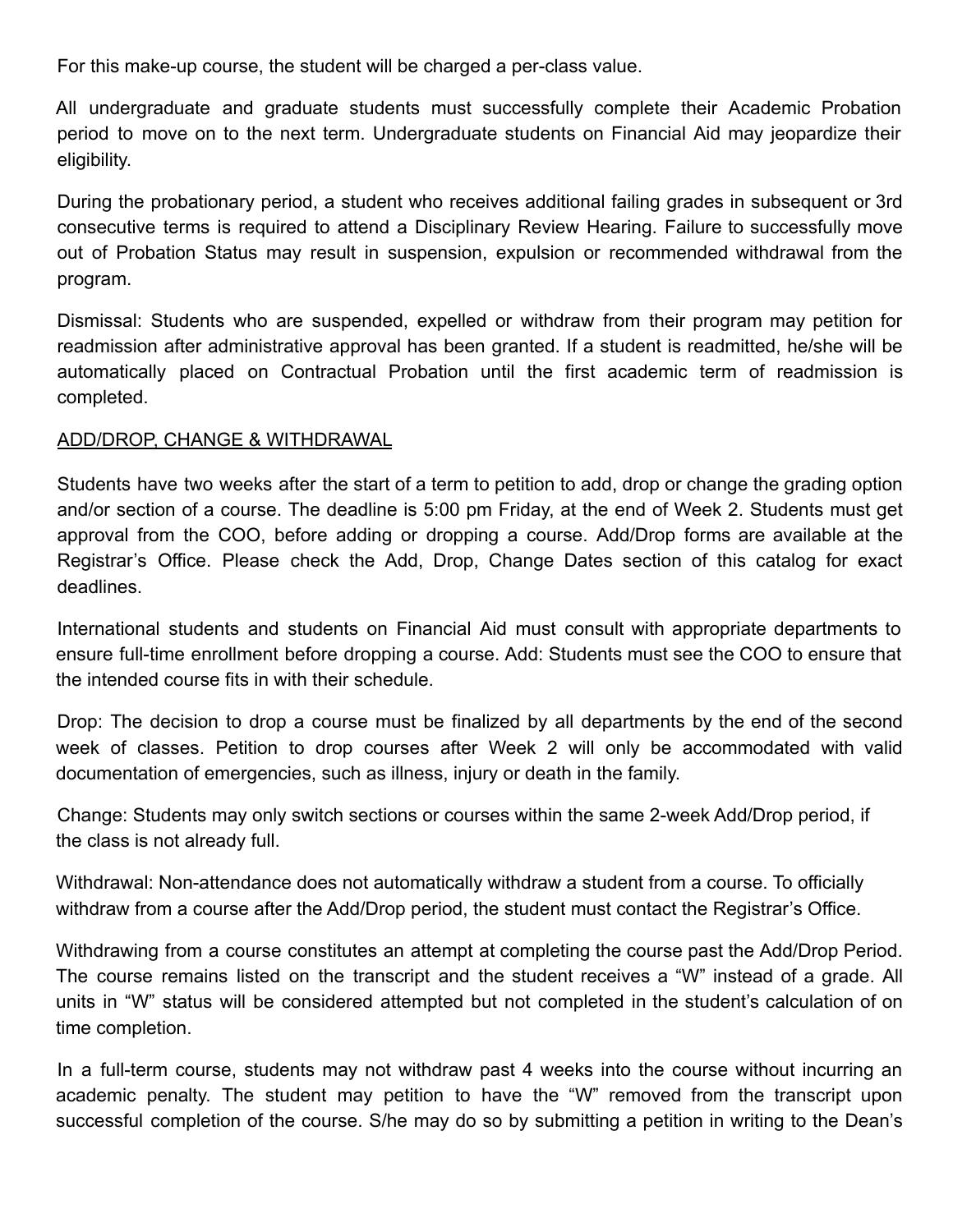Office. This process does not guarantee rescinding the "W" from the transcript.

Students must repeat the dropped course in a subsequent term when it is offered, by reregistering at no additional cost.

However, students must pay for courses that they repeat due to F grades on a per-class basis. The determination of the per-class costs will be based on the flat-fee tuition and will be provided to the student. Withdrawing from any courses after the two-week Add-Drop Period does not constitute a refund.

Students who fail to meet the minimum requirements of their Academic Plan during their probationary term will no longer be eligible for student financial assistance.

#### GRADE APPEAL

Students have the right to initiate a grade appeal within 30 days after the course has been completed. Any grade appeals initiated after this period will not be accepted.

To initiate a grade appeal, students must complete the Grade Appeal. In order to initiate a grade appeal, the student must adhere to the following process:

Steps/Action Taken STEP 1 Student meets with instructor within 30 days of course completion. STEP 2 Student submits Grade Appeal to the Administrative Office & COO within 1 week of meeting with the instructor

If Grade Appeal Has Not Been Resolved: STEP 3 COO reviews supporting documents and meets with the instructor within 10 days of receiving the Grade Appeal. STEP 4 COO meets with students within 2 weeks of receiving the Grade Appeal. STEP 5 Within 1 week after the COO's meeting with the student, the COO submits a recommendation to the CAO and any other relevant administrators or offices. STEP 6 Within 2 weeks after receiving the COO's recommendation, the CAO reviews and consults with all relevant offices. The student and instructor are notified of the final decision.

#### GRADUATION REQUIREMENTS

In order to graduate, all students must:

• Successfully complete every course of study with a passing grade • adhere to all institutional policies, including the Attendance Policy, Code of Conduct and Academic Policies.

• Complete all requirements for completion in a period no longer than 150 % of the published length of the educational program.

Furthermore, degree program students must complete and receive a passing grade on their Final project by the established deadline and in accordance with all guidelines

In addition to following LAAC's Academic Policies, all students must complete all required projects and/or thesis requirements and adhere to all institutional policies, including the Attendance Policy and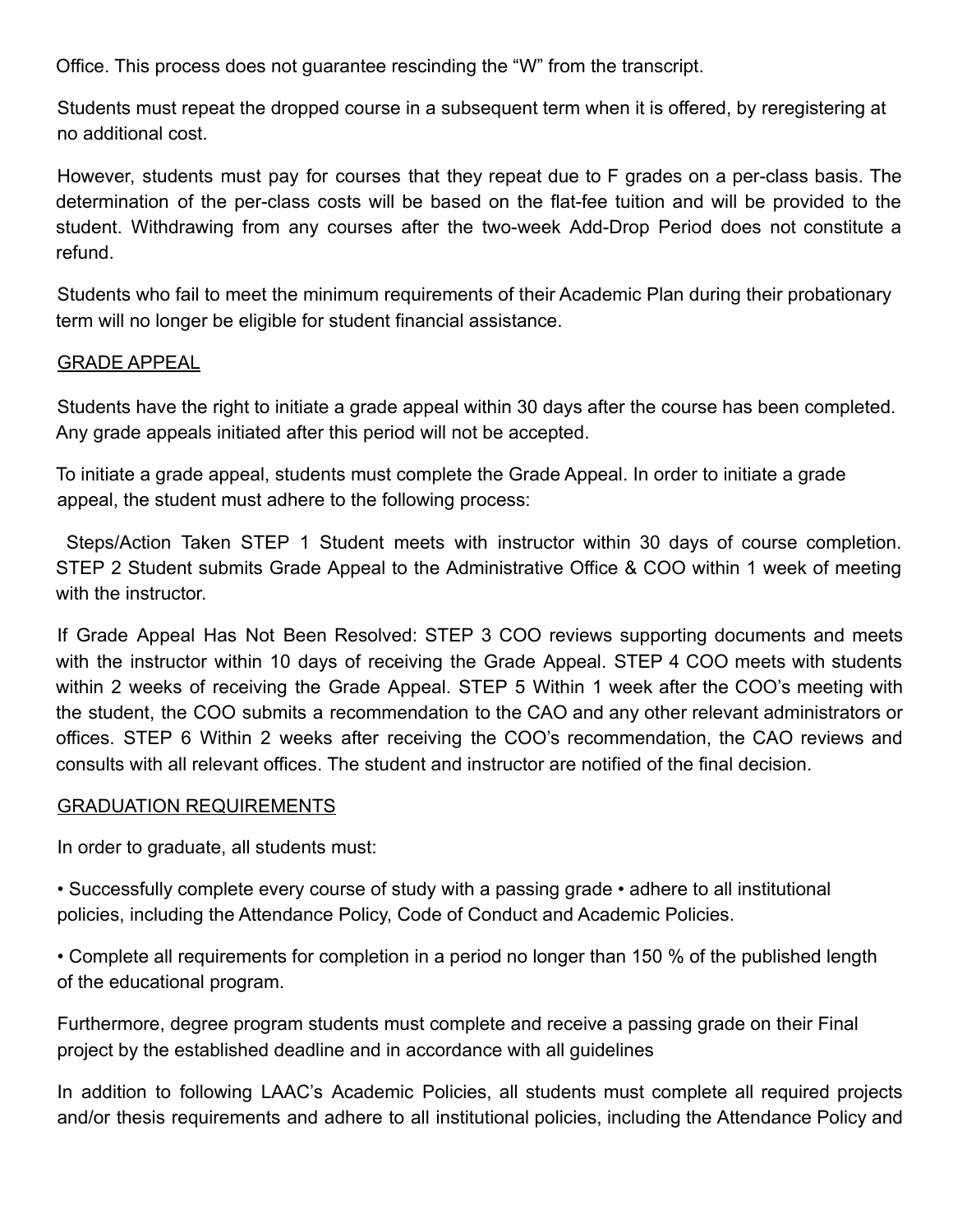Code of Conduct. Students must complete all requirements for graduation in a period no longer than 150% of the published length of the educational program, as defined by the percentage of credit units attempted vs. completed.

#### CREDIT EARNING POLICIES

The Los Angeles Acting Conservatory awards term credit according to the following policy:

In lecture courses, 1 term unit represents 1 hour of instruction and at least 1 hours of work outside of class for each 3 hours of instruction.

In studio/laboratory courses, 1 term unit represents 2 hours of instruction and at least 4 hours of studio/laboratory preparation for each 4 hours of instruction.

CAO and COO plan program curricula with faculty involvement and determine the appropriate number of instructional hours for every course/program and the amount of work/preparation outside of class students need to complete their study.

CAO and COO assign the appropriate credits for each course and program, based on the credit/hour formula designated above. In addition, the COO and CAO review guidelines routinely to ensure that the Los Angeles Acting Conservatory is complying with regulations.

These credit/hour designations are reviewed with the Scheduling Department, where the above officers ensure that the appropriate term and course length, number of class sessions and duration of class sessions are consistent in the course catalog and students' academic schedules.

#### FULL-TIME STATUS

In degree programs, a minimum of 22 hours per week is required for students to maintain full-time status.

#### **INSTRUCTION**

All instruction is given at the Los Angeles Acting Conservatory, 2437 Main Street, Santa Monica, CA 90405. The LAAC does not provide instruction in any language other than English.

#### LICENSING & APPROVALS

The Los Angeles Acting Conservatory is approved to operate by the Bureau for Private Postsecondary Education (BPPE) to operate as a non-degree-granting institution in the state of California. "Approval" or "approval to operate" means that the Bureau has determined and certified that an institution meets minimum standards established by the Bureau and according to the California Private Postsecondary Education Act of 2009.

As a prospective student, you are encouraged to review this catalog prior to signing an enrollment agreement. You are also encouraged to review the School Performance Fact Sheet, which must be provided to you prior to signing an enrollment agreement.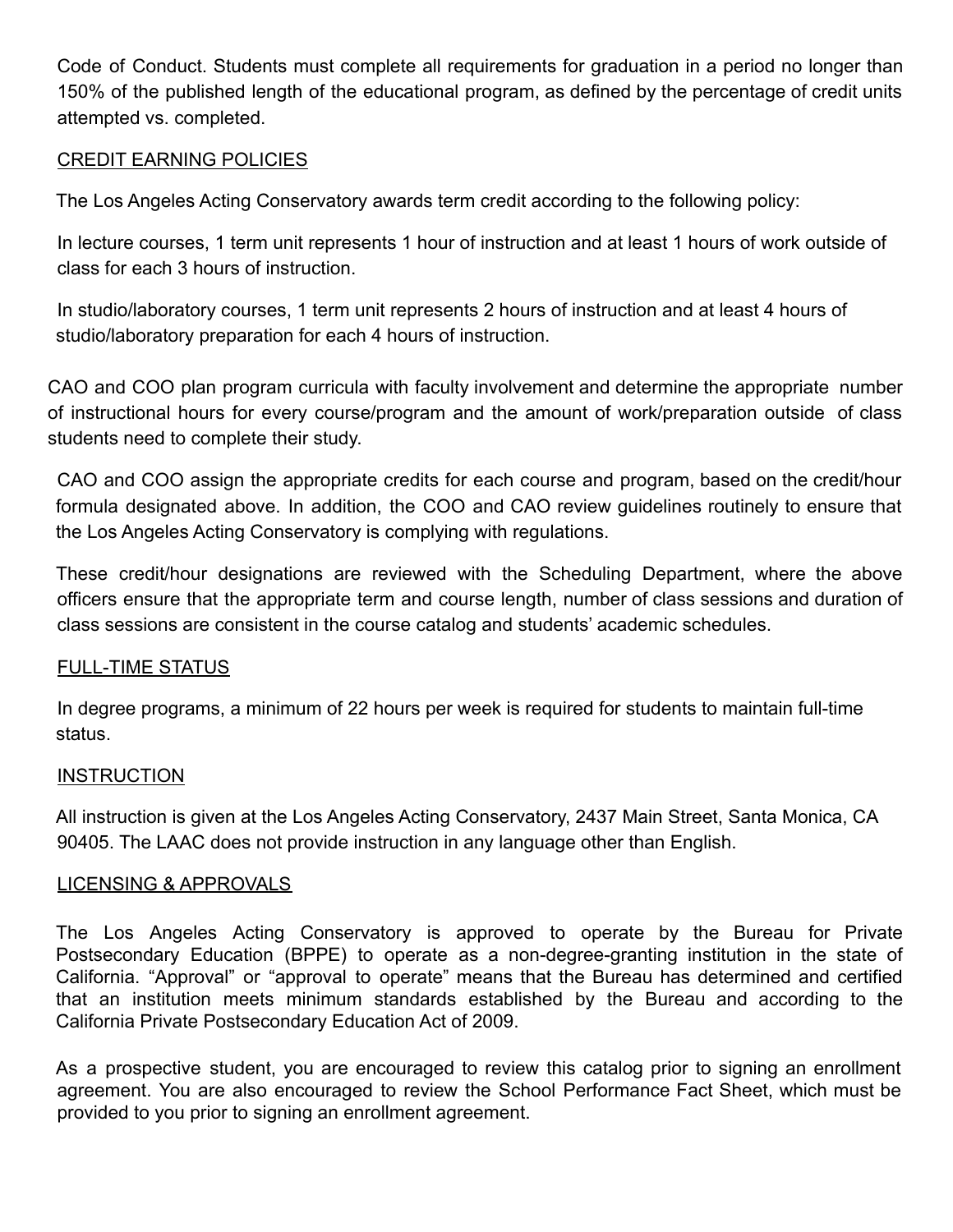Any questions a student may have regarding this catalog that have not been satisfactorily answered by the institution may be directed to the Bureau for Private Postsecondary Education at:

1747 N Market Blvd. Suite 225, Sacramento, CA 95834

P.O. Box 980818, West Sacramento, CA 95798-0818

Web site address: www.bppe.ca.gov

Telephone & Fax: (888) 370-7589 or by fax (916) 263-1897 or (916) 431-6959 or by fax (916) 263-1987

As of this catalog's publication, the Los Angeles Acting Conservatory does not have a pending petition in bankruptcy, is not operating as a debtor in possession, has not filed a petition within the 37 preceding five years, and does not have a petition in bankruptcy filed against it within the preceding five years that resulted in reorganization under Chapter 11 of the United States Bankruptcy Code (11 U.S.C. Sec. 1101 et seq.) This institution is approved by the United States Citizenship and Immigration Services, a Bureau of the Department of Homeland Security (formerly the United States Department of Justice, Immigration and Naturalization) for attendance by nonimmigrant students.

#### JOB CLASSIFICATION

Under the United States Department of Labor's Standard Occupational Classification codes, the Los Angeles Acting Conservatory prepares its graduates for entry-level positions with the following codes:

#### 27-2011 Actors

Play parts in stage, television, radio, video, or film productions, or other settings for entertainment, information, or instruction. Interpret a serious or comic role by speech, gesture, and body movement to entertain or inform the audience. May Dance and sing. Illustrative examples: Actress, Dramatic Reader, Voice-Over Artist

#### 27-2012 Producers and Directors

Produce or direct stage, television, radio, video, or film productions for entertainment, information, or instruction. Responsible for creative decisions, such as interpretation of script, choice of actors or guests, set design, sound, special effects, and choreography. Illustrative examples: Casting Director, Independent Filmmaker, Stage Manager

#### 27-3043 Writers and Authors

Originate and prepare written material, such as scripts, stories, advertisements, and other material. Excludes "News Analysts, Reporters, and Journalists" (27-3023), "Public Relations Specialists" (27-3031), and "Technical Writers" (27-3042). Illustrative examples: Advertising Copywriter , Playwright , Television Writer

27-4030 Camera Operators, Television, Video, and Film Operate television, video, or film camera to record images or scenes for television, video, or film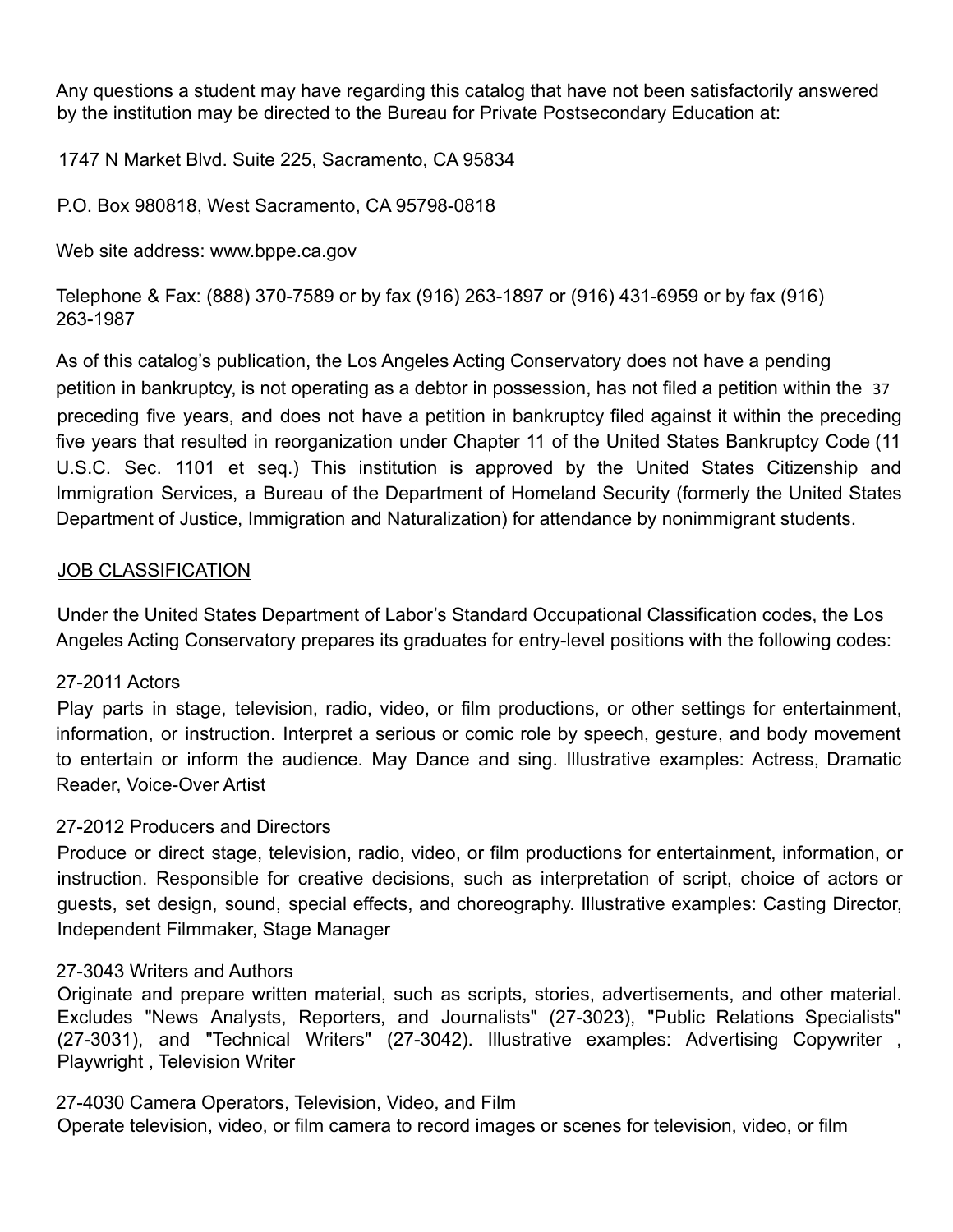productions. Illustrative examples: News Videographer

#### 27-4032 Film and Video Editors

Edit moving images on film, video, or other media. May work with a producer or director to organize images for final production. May edit or synchronize soundtracks with images. Excludes "Sound Engineering Technicians" (27-4014). Illustrative examples: Cue Selector , Film Editor , Television News Video Editor

#### **Facilities and Equipment List**

All classes at The Los Angeles Acting Conservatory are held at 10820 Washington Blvd, Culver City, CA 90203. The Complex offers a theater and separate classroom, allowing for 2 classes to be held simultaneously. There is an additional smaller classroom for instruction of smaller groups.

#### 1. Floor

- 50 Seat theater: which serves as one of the Main Classrooms, includes 50 arena style seats, a stage, including set pieces, an HD projector and Projector screen, a large Screen TV and Theater lights and music board.
- Classroom: equipped with chairs, props, camera setup, large screen TV, serves as the other main classroom
- Small Classroom: equipped with chairs for 8 10 students
- Library: students have access to books and resources during library hours.
- Tech booth supports the theater during classes and performances
- Administrative office Students can meet with administrators and teachers.
- 2. Outside Facilities
	- Student Lounge: Covered outdoor seating area with chairs and tables for students to meet, rehearse and relax before and after class
	- Parking

Facilities and equipment available to students include:

#### CLASSROOMS/THEATERS

The Los Angeles Acting Conservatory has 3 classroom spaces of varying size. The theater is equipped with a Blu-ray player projector and screens. Students have access to spaces of varying sizes, courtyard, and loading dock to film scenes for projects as well as stage performances.

#### PROPERTY, WARDROBE, AND SET DRESSING

Students have access to: props, costumes, and set pieces/decorations for use in rehearsals and performance. Props include: dishes, glasses, pots/pans, pillows, trays, pictures, bottles, books, magazines, etc. couches, folding tables, chairs, boxes, shelving units, lamps, etc. Costumes: available for men and women in classic and contemporary styles. Set Pieces: Beds, large chairs, couches, solid tables, various set decorations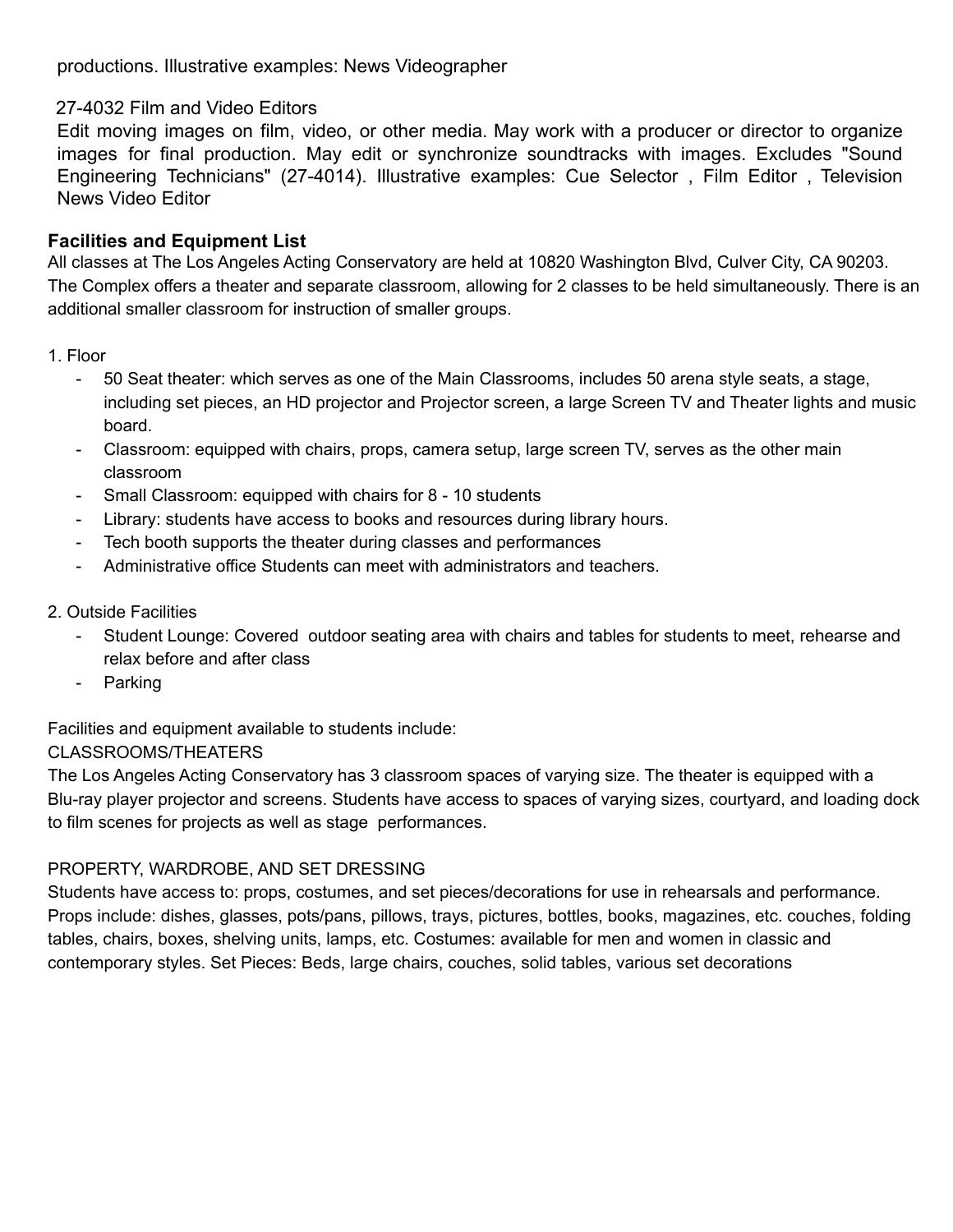#### LIBRARY RESOURCES

Students have access to the LAAC Library housed in our administrative office during the hours of operation. The Library includes the following resources:

• WiFi Internet • Full-text periodical databases • Access to the online database • Books, periodicals and screenplays • DVD/Blu-ray movie collection • Headshot binders

Below are the Library's circulation guidelines:

• Library materials are available to students and staff Monday–Friday from 10:00 AM– 6:00 PM

• Library materials may not be taken off LAAC premises without proper checkout. DVDs/Blu-rays may be viewed anytime during school hours in the student lounge or on a school computer.

• Current students must present their Student ID badge or driver's license/passport when checking out library materials.

• Students may check out DVDs/Blu-rays for a three-day period, screenplays for a seven-day period and books for one week. Items may be renewed via email at library@michelledanner.com

• Course reserve books will either be available as "Library Use Only" items or as three-day checkout items. Course reserve DVDs/Blu-rays will either be available as "Library Use Only" items or as one-day checkout items.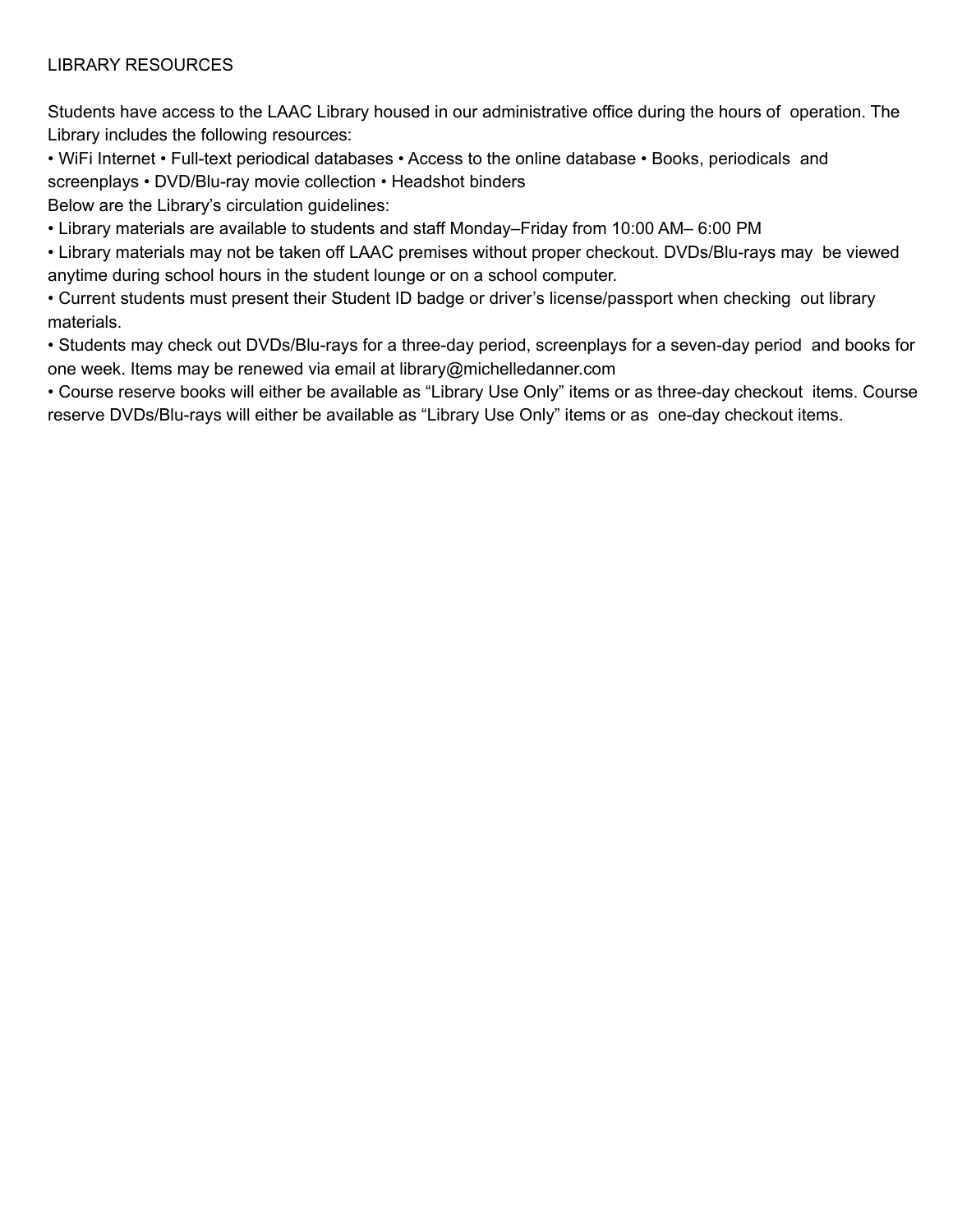#### ALL PROGRAMS:

Extensive catalog of plays and movies for students to access Extensive catalog of scenes and monologues Books and Texts from master teachers used in each program. Flat Screen TV's **Projectors** Speakers Costume Room Prop Room Folding Chairs

#### ACTING:

Video Camera 4K Copies of Scenes Sets **Costumes** 

#### DIRECTING:

4K Cameras/ Lighting Final Draft Budget Scheduling Software Final Cut Editing Premiere Pro Production Sets Costumes 4 Computers 3 flat screen TVs 2 Projectors 2 Screens 2 Cameras 4K 1 HD Camera Lenses Lights Sound Box/ Boom Mic Table **Chairs** Bed **Dividers** Theater Chairs Theater Lights

Desks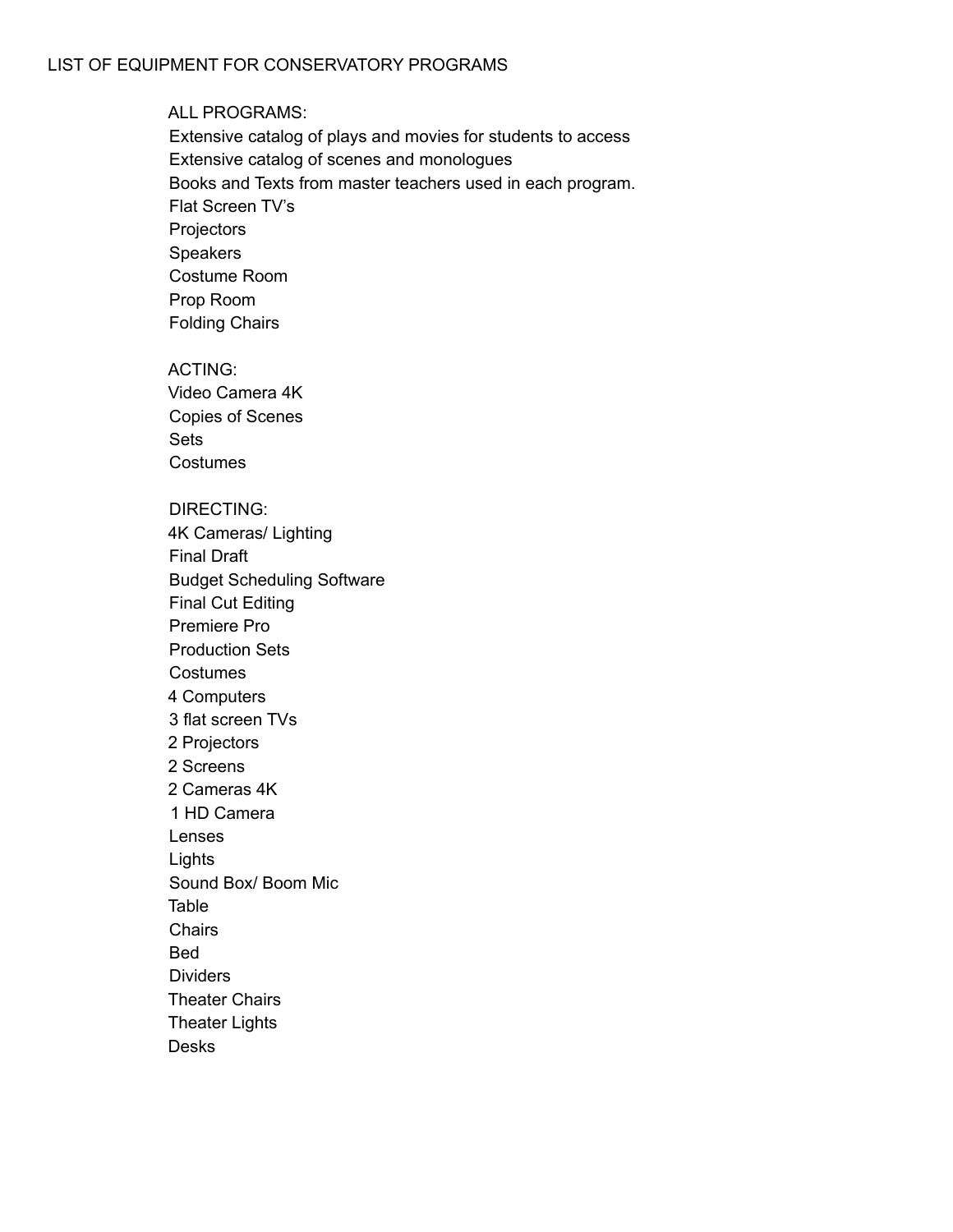#### DISCIPLINARY POLICIES SIMULTANEOUS PROBATIONS

Students may be placed on Attendance Probation and Academic Probation simultaneously and remain in their program.

#### PROCEDURAL HOLD

Students suspected of violating LAAC institutional or campus-wide policies will face a fair and thorough investigation and disciplinary hearing to determine if their conduct warrants disciplinary action.

If, in the process of investigating possible violations involving the safety and welfare of others, students, faculty or staff are deemed at risk, then the alleged offender may be removed from class during the investigation, at which time he/she will be placed on Procedural Hold, for a maximum of 10 instructional days. During this period, students are responsible for consulting with the Office of the Dean of Students in order to maintain their academic standing. Once the investigation is complete, the Disciplinary Panel will inform the student of the findings and subsequent decision.

#### **SUSPENSION**

Following a thorough investigation, students found to have violated LAAC institutional or campus-wide policies may be suspended.

Students on suspension may be prohibited from entering the LAAC or attending any LAAC functions. In addition to the Disciplinary Panel, the CEO, CAO and COO may suspend any student immediately, when the school officer deems such an action appropriate.

Any suspended student has the right to an Appeals Process and may appeal his/her suspension by submitting a formal letter to the COO. Pending administrative approval, students may continue on with their current program or re-enroll at a new start date, so as not to disrupt their education and training. Students re-enrolling must pay full tuition for that term.

#### **EXPULSION**

Students expelled from any Los Angeles Acting Conservatory program cannot continue instruction with their current course.

#### ACADEMIC FREEDOM

LAAC believes in the free pursuit of intellectual and artistic inquiry, as well as the exchange of ideas between instructors and students. Controversial subjects may be explored without fear of censure, retribution or reprisal, so long as the work occurs within the scope of the LAAC education and is consistent with its stated Academic Freedom Policy, which will be made available to any person upon request. Students, faculty and staff are free to express themselves and explore their artistic horizons as they see fit, provided that they remain in compliance with state and federal law, and so long as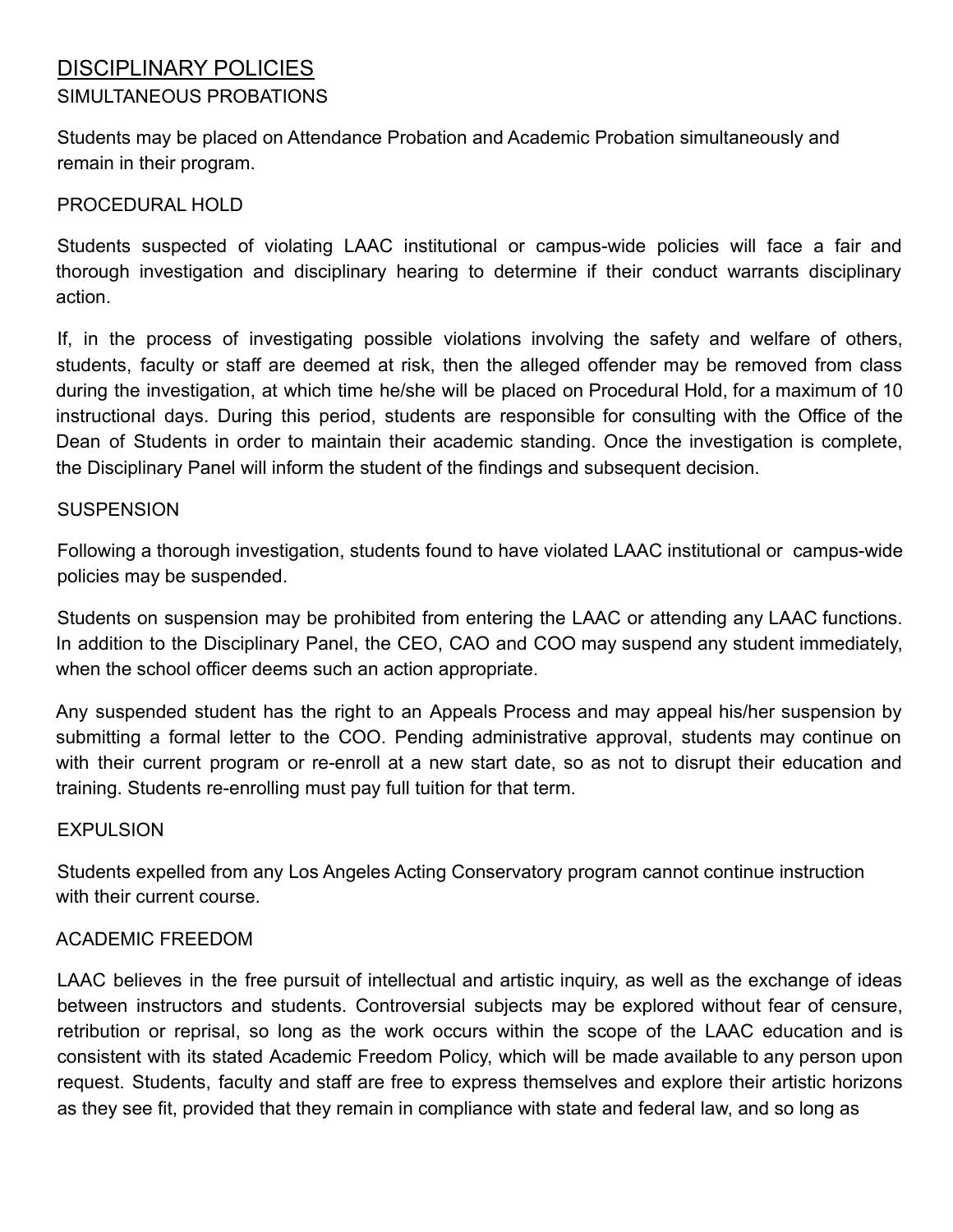they can successfully demonstrate that the work discussed/performed/completed was created with artistic intent. Pornographic depictions created with commercial intent or used for commercial purposes will not be tolerated, and the creators of such work will be subject to expulsion/dismissal.

Instructors are free to discuss controversial subjects in class and screen controversial works without fear of reprisal, so long as the work serves the overall goal of LAAC curriculum and does not violate the LAAC Code of Conduct or any institutional or campus-wide policies. Work that contains nudity, graphic sexual depictions, extreme violence and/or excessive profanity may be precluded from a public screening at the discretion of the administration. Films precluded from public presentation will be screened in private for an appropriate, invited audience.

#### ACADEMIC HONESTY & CREATIVE INTEGRITY

LAAC expects all students to be responsible individuals who insist on high standards of honesty, personal conduct and creative integrity. All incidences of plagiarism, cheating and deliberate hindrance of other students' work are considered serious offenses and will be subject to a Disciplinary Review Hearing at which penalties will be imposed.

Academic honesty extends to all school projects, productions and exercises, both on and off the LAAC campus. Students must maintain a high standard of honesty in declarations and descriptions of these projects to faculty, administration and staff, as well as other agencies and vendors. Deliberate dishonesty and misconduct are considered serious offenses and will be subject to a Disciplinary Review Hearing at which penalties will be imposed.

#### FREEDOM OF SPEECH

LAAC is an open, artistic environment. While we embrace the artist's right to free speech and expression, any form of discrimination (whether based on age, race, religion, gender, gender identity or sexual orientation, etc.) will not be tolerated. Libel and slander are strictly prohibited. Any student found guilty of defamation against LAAC students or staff is subject to disciplinary action. Any LAAC student, faculty or staff found guilty of defamation against any other student, faculty or staff is subject to disciplinary action, including probation, expulsion or termination.

#### COPYRIGHT INFRINGEMENT POLICY

Copyright infringement is the act of exercising, without permission or legal authority, one or more of the exclusive rights granted to the copyright owner under section 106 of the Copyright Act (Title 17 of the United States Code). These rights include the right to reproduce or distribute a copyrighted work.

In the file-sharing context, downloading or uploading parts or whole copyrighted works without authority constitutes an infringement. Students are reminded that copyright infringement is a criminal offense and convictions may include jail time and/or severe fines, with a maximum penalty of \$150,000 per instance in the United States.

Students are forbidden from illegally downloading, uploading or sharing pirated material on campus,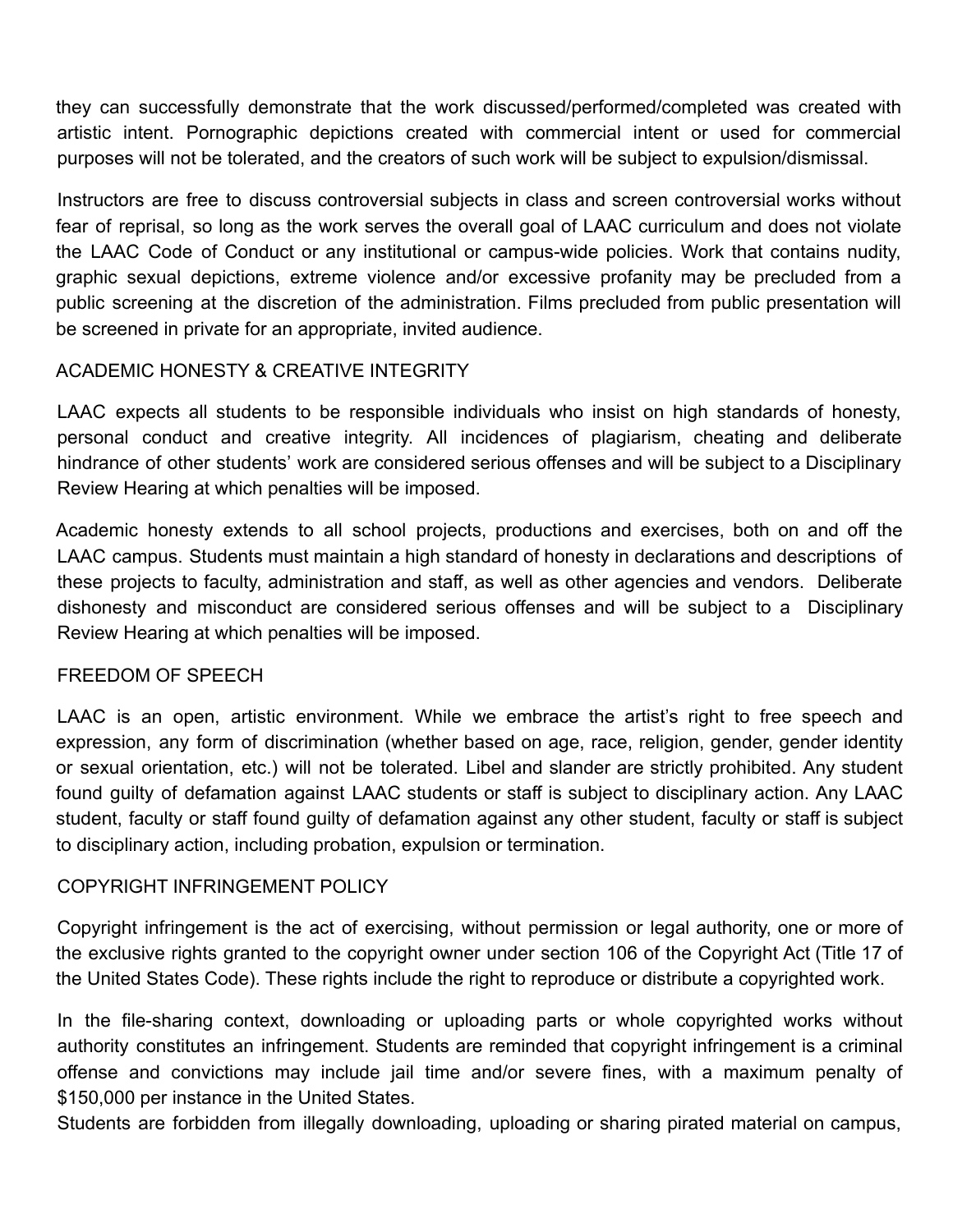including, but not limited to, software, torrents, films and television shows. Failure to comply with the institution's policy will result in disciplinary action.

#### INTELLECTUAL PROPERTY

Intellectual property refers to exclusive copyright, trademarks, patents and other legally recognized rights to intangible assets, including literary, cinematic and artistic works.

Students must adhere to industry standards and institutional policies regarding copyright laws, with respect to material they wish to produce. For LAAC coursework, students may be advised not to use, or may be prohibited from using, characters, music, and other source material they do not have rights to. Students working on adaptations are encouraged to use material that is in the public domain. Students may direct any questions they have regarding appropriate use of intellectual property to faculty or administration.

#### EDUCATIONAL RIGHTS & PRIVACY

LAAC operates within the guidelines of federal and state law with regard to the maintenance, organization and protection of student files. LAAC is aware of, and in compliance with, guidelines established by the Family Educational Rights and Privacy Act (FERPA), concerning protection of confidentiality and privacy of student records.

#### RETENTION & PERSISTENCE

All records for each LAAC student are kept in separate academic and financial files in locked fireproof cabinets in the Administrative Office and under 24-hour security surveillance. The office remains locked at all times. All academic and financial records for each student (current, graduate or withdrawn) will be stored for a minimum of 5 years after the date of their first class at LAAC. Academic transcripts are permanently maintained. Should a complaint arise concerning a particular student, the files pertaining to that student will be maintained for the life of the corporation.

#### DIVERSITY & NONDISCRIMINATION POLICY

To foster a diverse, safe and productive learning and work environment, every student, instructor and staff is entitled to be treated in a fair and appropriate manner irrespective of:

• Race • Ethnicity • Nationality • Disability • Gender • Age • Sexual orientation • Religion • Political beliefs

This list is intended to be illustrative and is not exhaustive. Striving for a bias-free environment is central to our mission. All students, staff and faculty are obliged to adhere to the Diversity Policy.

#### REPORTING DISCRIMINATION

We are committed to responding quickly and constructively to bias and discrimination complaints, and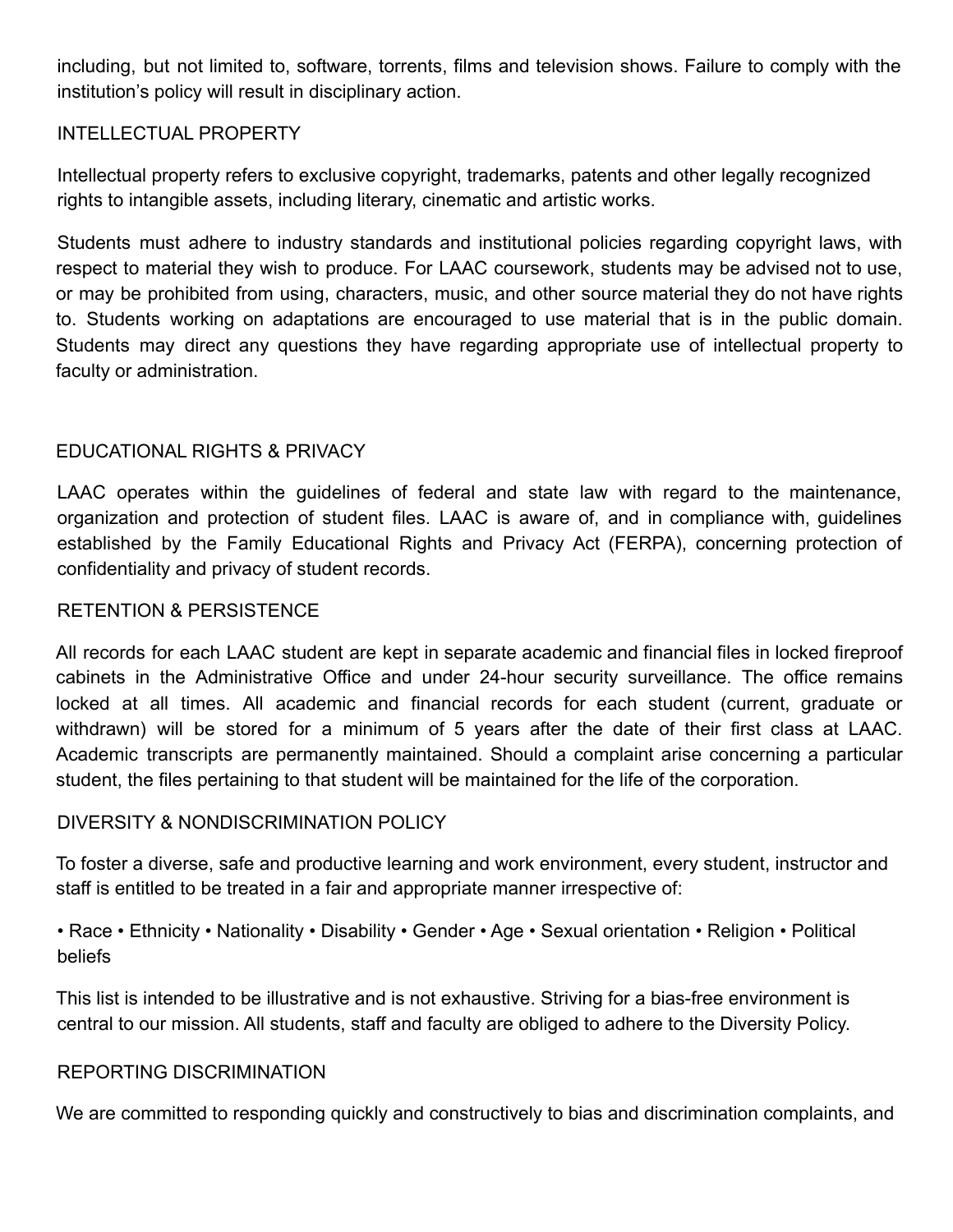ensuring that all individuals feel comfortable coming forward with a complaint.

Any student, faculty or staff member who has witnessed or experienced discrimination, harassment or defamatory language on campus should immediately report the incident in one of the following ways:

• File a complaint form available at the Administrative Office.

• Discuss the problem with a faculty member, COO, or CAO.

LAAC will take the appropriate action to protect faculty, staff and students from discrimination, investigate any allegations or complaints and interview all parties involved to find effective resolutions.

Depending on the findings of the investigation and at the discretion of the school, any student, faculty or staff member who violates the Policy may be suspended or dismissed.

In some cases, students, faculty or staff members who wish to continue their study or employment may be required to attend a Diversity/Sensitivity Training course at their own expense.

#### HARASSMENT & SEXUAL ASSAULT

Threatening remarks from students (verbal slander, sexual harassment, threats of violence, etc.) and/or any act of physical violence from a student toward any instructor, staff member, student or other person in general will not be tolerated. Any student who violates these terms is subject to disciplinary action and/or criminal prosecution. Threatening remarks or any act of physical violence from faculty, staff or administrative employee towards any other instructor, staff member, administrator, student or other person in general will not be tolerated. Any employee who violates these terms is subject to immediate termination.

Any act of sexual assault or any other physical violence will immediately be reported to the proper legal authorities. Any student, faculty, staff or administrator who falls victim to sexual harassment or assault will be immediately taken to the nearest hospital for medical treatment and emotional counseling.

#### STUDENT RIGHTS & GRIEVANCES

All students have the right to due process in any action brought against them by LAAC that may adversely affect their academic status with the institution. Students have the right to petition for special consideration with regard to the academic and administrative policies and procedures when circumstances beyond their control prevent them from adhering to said policies and procedures.

#### STUDENT GRIEVANCES PROCEDURES

LAAC will address all appropriate student grievances promptly. A grievance is considered appropriate if a student expresses feelings of dissatisfaction concerning any application or interpretation of the 46 LAAC administration or management-related policy. Procedures are as follows: • Complaints or problems with LAAC should be directed to Alexandra Guarnieri, or Michelle Danner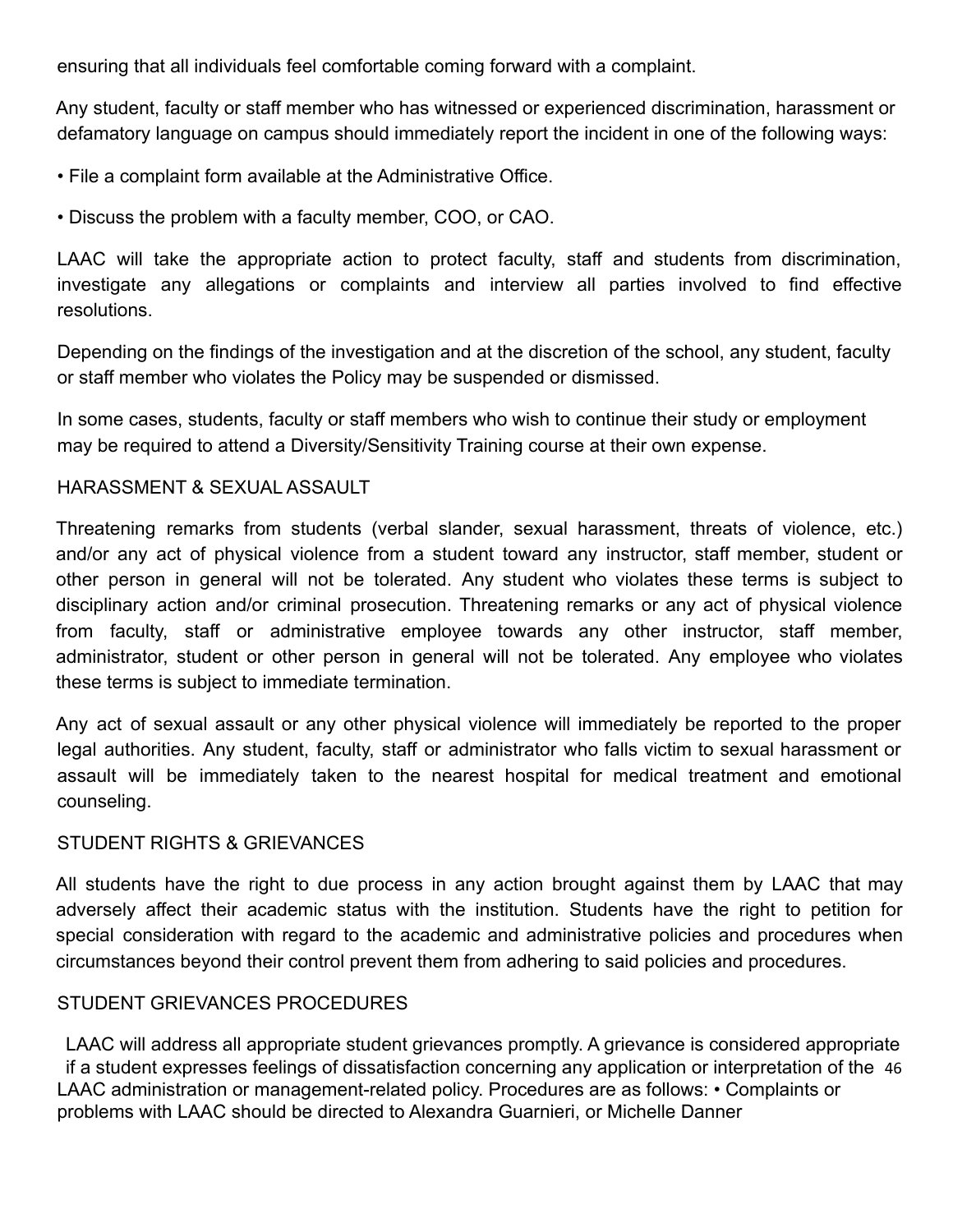A student or any member of the public may file a complaint about this institution with the Bureau for Private Postsecondary Education by calling (888)370-7589 or by completing a complaint form, which can be obtained on the bureau's internet Web site www.bppe.ca.gov.

#### CODE OF CONDUCT

Students who are not compliant with the below listed policies are subject to disciplinary action, which could, at the discretion of school management, include probation, suspension or termination.

#### Freedom of Speech

1. LAAC is a creative and artistic environment. While we embrace each student's right to free speech and expression, any form of discrimination based on, but not limited to, age, race, religion, gender or sexual orientation toward any LAAC instructor, staff member or student will not be tolerated. Any student who fails to comply with this rule will be subject to suspension or expulsion.

2. LAAC expects all students, faculty and staff to conduct themselves in a considerate manner. Students who disrupt classes may face disciplinary action. Behaving in an aggressive, harassing or threatening manner to other students, faculty or staff can also result in suspension or expulsion. This includes unauthorized use of cell phones and/or other electronic devices during class hours.

3. Slander, threatening remarks, sexual harassment, threats of violence and any physical violence to any LAAC instructor, staff member or student will not be tolerated. Any student who fails to comply with this rule will be subject to suspension or expulsion.

#### Creative & Academic Integrity

4. LAAC expects all students to be responsible individuals who insist on high standards of honesty, personal conduct and creative integrity. All incidents of plagiarism, cheating, deliberate hindrance of other students' work or other forms of dishonesty and misconduct are considered serious offenses and will be subject to a Disciplinary Review Hearing at which penalties will be imposed.

5. Academic honesty extends to all school projects, productions and exercises both on and off campus. Students must maintain a high standard of honesty in declarations and descriptions of these projects to faculty, administration and staff, as well as other agencies and vendors. Deliberate dishonesty and misconduct are considered serious offenses and will be subject to a Disciplinary Review Hearing at which penalties will be imposed.

6. Students are prohibited from paying or soliciting financial compensation from other students for services such as, but not limited to, production, pre-production, post production and script consultation. Students are expected to complete their own work, unless otherwise approved by the instructor.

#### Campus Safety & Security

7. Students are required to carry a valid photo ID (Driver's License, Official State Identification Card,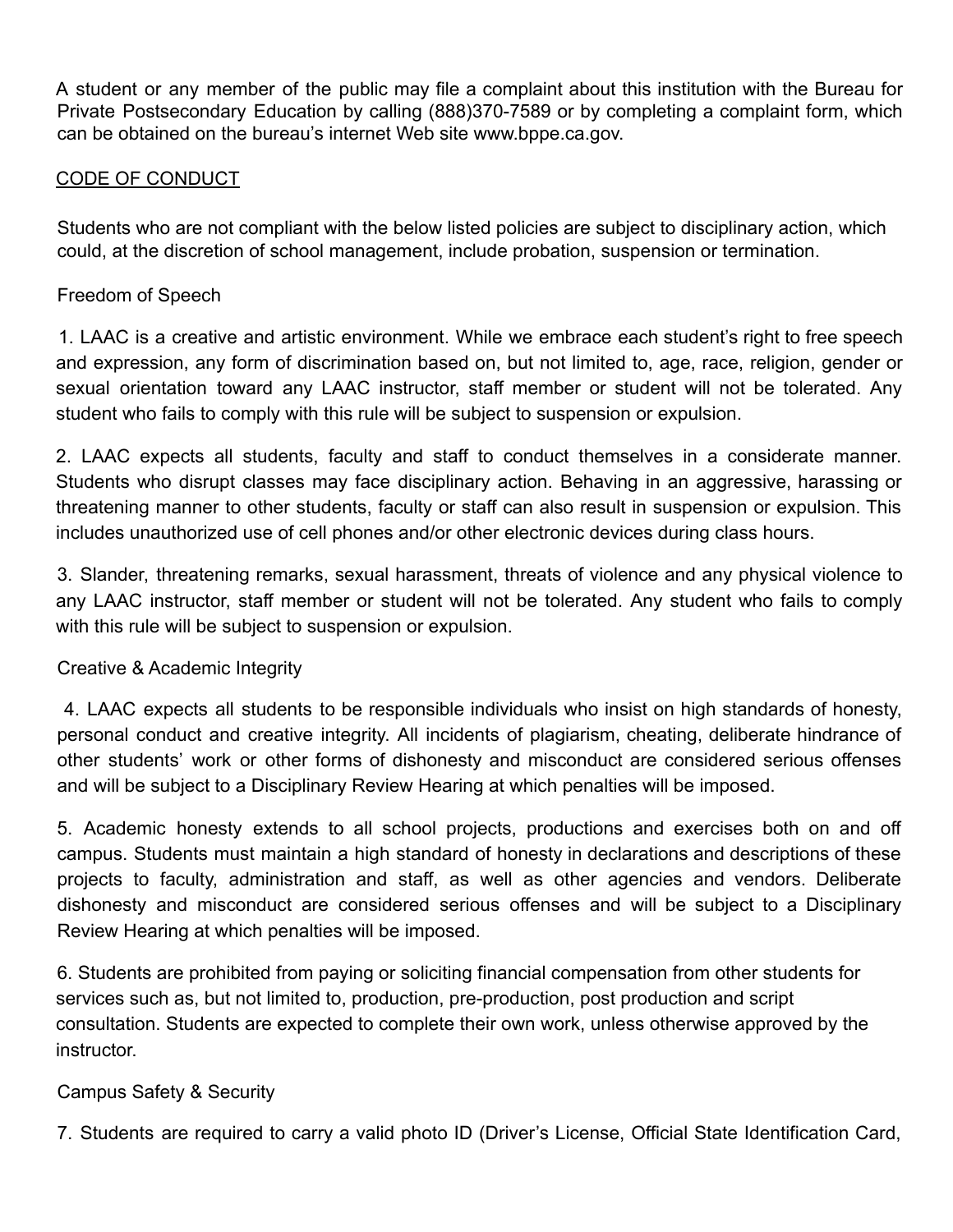Passport) as well as their LAAC Student ID Badge while on the premises of LAAC, any related productions, official student functions or events. Failure to do so may result in the student being removed from such premises at LAAC's discretion.

8. Students are responsible for their LAAC student ID Badges. Any student caught tampering with their badge, willingly assisting another individual with attempting false or unauthorized entry into LAAC property will be subject to immediate disciplinary or legal action, including suspension or expulsion.

9. Students found misusing or vandalizing property owned by LAAC or any of neighboring businesses will be subject to fines and/or immediate suspension.

#### Drug & Alcohol-Free Campus

10. Under no circumstances are drugs or alcohol allowed on LAAC premises. Anyone found to possess alcohol or any illegal substance will be subject to expulsion. Any student found associating with a student in possession of alcohol or illegal substances will be subject to suspension and will meet with the Director to determine if he/she will be expelled.

#### On-Campus Conduct

11. Students must remain quiet in the hallways and general areas on campus and surrounding LAAC and must not approach or enter neighboring offices.

12. Students are responsible for the conduct of all guests brought to the premises, facilities, productions or events of LAAC. Students may be held liable for any Code of Conduct violations committed by such guests and may face disciplinary action for all violations that occur.

#### Personal Care

13. All students are required to maintain healthy and diligent personal hygiene. Regular bathing, wearing of deodorant and frequent laundering of clothes are necessary to ensure a healthy and comfortable learning environment. Repeated complaints and warnings about poor hygiene may warrant a disciplinary hearing.

#### **Technology**

14. Students are strictly forbidden from tapping any Ethernet lines of LAAC or adjoining businesses for their personal computers. Our network holds confidential information and tapping into it poses a security risk. Any student who fails to comply with this rule will be subject to suspension and expulsion.

15. Illegal downloading -- via torrents or other file sharing sites -- is not permitted using LAAC's computers or LAAC's wireless/wired networks. Anyone caught doing this will be subject to immediate disciplinary action by the LAAC. Furthermore, anyone caught downloading illegal material may be subject to legal action under federal law.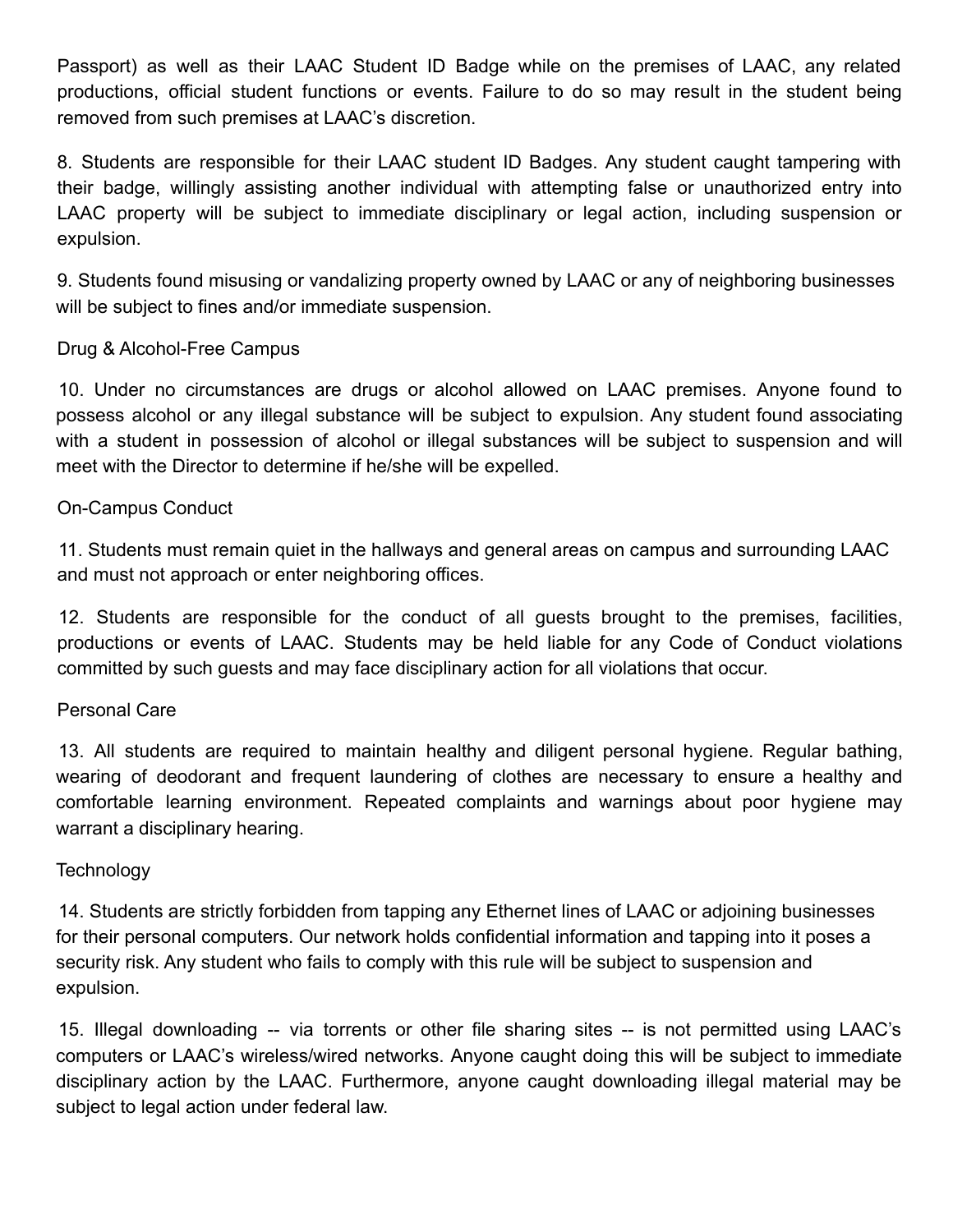16. Students are prohibited from recording class lectures without written permission from the Director of LAAC.

17. Cyber-bullying against any LAAC student, staff member or faculty is strictly prohibited. Additionally, students are reminded that they represent LAAC during production workshops, off-campus shoots or collaborations. Any form of cyber-bullying towards individuals working with LAAC under any capacity, is also prohibited.

Cyber-bullying encompasses all use of technology to harm or harass others. This includes, but is not limited to: • unwanted contact or harassment via social media, emails, phone calls or text messages • threatening emails, instant messages, calls or text messages • fraud or identity theft: impersonating someone or creating a false identity • hacking someone's email or social media account • spreading false or private information • creating websites to rate peers or faculty/staff or to mock or harass someone • sharing photos or videos online or via text without the subject's consent

Students found engaging in cyber-bullying will face a thorough investigation and disciplinary action, up to and including expulsion.

Production & Post-Production

18. Firearms, pellet guns, ammunition, knives, martial arts weapons, dangerous chemicals, fireworks or explosives of any kind (regardless of license) are never permitted on LAAC property. Any student found in violation of this code will be subject to expulsion or criminal prosecution.

19. Students are only permitted the use of prop guns or prop weapons on green-lit productions, with the express approval of the instructor and Chief Academic Officer, and when licensed by the local permitting office, such as Film, LA Inc.

20. Any student or crew member participating in the filming of a project featuring the unauthorized use of a prop gun is subject to expulsion. Any student or crew member participating in the filming of a weekend project featuring the use or display of a real firearm in any setting is subject to expulsion and will be reported to the authorities for further investigation. Any recorded media that is found to be in violation of the preceding rules may be confiscated and destroyed.

21. To maintain on-set safety, students who wish to film stunt or action sequences must first complete the Action Sequence Authorization Request Form and submit the following documentation to the Director of Operations (Alexandra Guarnieri): • Shooting script • Storyboards • Shot lists • Proof of outside production insurance for the action sequence, with worker's compensation

Once approval has been granted and all the requisite paperwork has been cleared, students may film their stunt or action sequence under the supervision of an outside stunt coordinator.

22. Students are responsible for props and wardrobe at all times while in their possession. If props or wardrobe are damaged in any way, students are responsible for the replacement value dictated by the LAAC.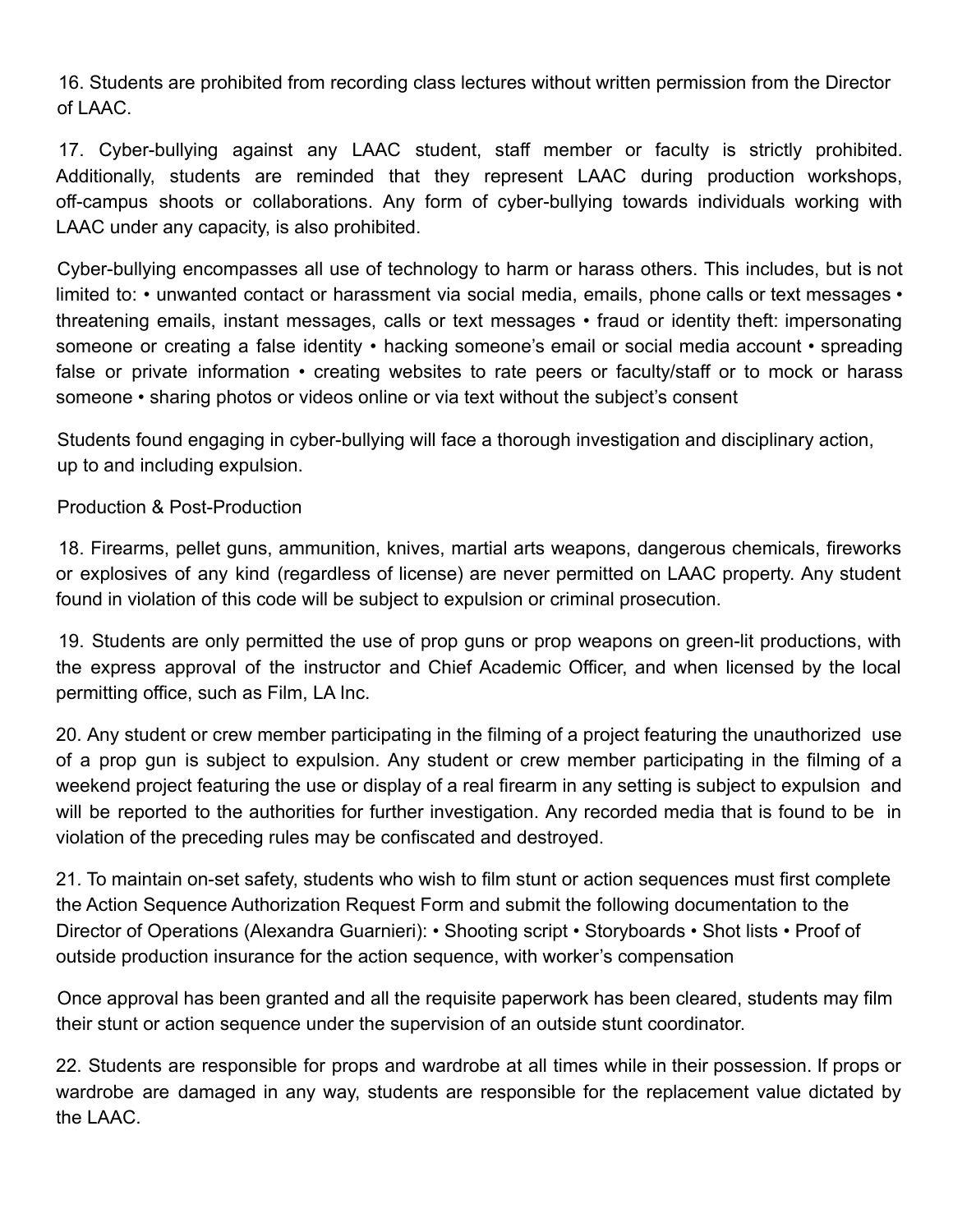23. Students must read and adhere to all rules in the Student Handbook and Production Handbook while on campus, at any Academy-sponsored events:

• Students must not stray from the set on which they are filming. • Students may not climb onto building rooftops or film at any unsanctioned areas of the campus or studio backlot, including the parking lot, lobby, common areas and hallways. In order to film in classrooms, students must place a refundable deposit at the Administrative Office, check for classroom availability at the front desk and complete the required paperwork. For details on booking classrooms for shoots, please refer to the Student Handbook. • Students may not scream or make any other disruptive noise for any reason.

#### Actionable Conduct

24. Students who fail to abide by the LAAC Code of Conduct and Institutional Policies, as outlined in the Course Catalog and Student Handbook, may be subject to disciplinary action, including suspension or expulsion from LAAC.

#### DRUG & ALCOHOL POLICY

LAAC students, staff and faculty are prohibited from the unlawful manufacture, distribution, possession, or use of illicit drugs or alcohol. This prohibition applies while on LAAC campuses or when participating in any LAAC activity. Students or employees who violate this policy are subject to disciplinary action up to and including expulsion or termination from employment.

Students or employees may obtain information pertaining to the health risks and effects associated with alcohol and narcotics or other dangerous or illegal drugs from: http://www.allaboutcounseling.com/drugeffects.htm.

Specific school policies prohibit: • Use, possession, sale, distribution and/or production of alcoholic beverages, acting as an accessory, liaison, or facilitator for any of the above except at a time, location and circumstance expressly permitted by LAAC and government regulations. • Use, possession, sale, distribution, and/or production of narcotics or other controlled substances, including related paraphernalia, or acting as an accessory, liaison, or facilitator for any of the above. • Public intoxication anywhere on LAAC's premises or at functions sponsored by or participated in by LAAC.

Note: Responsibility is not diminished for acts in violation of LAAC rules and regulations or other laws that are committed under the influence of alcohol or any illegal drugs or controlled substances.

Recent federal anti-drug laws affect a number of areas in everyone's lives. LAAC students violating this policy could lose eligibility for financial aid or could be denied other federal benefits such as Social Security, retirement, welfare, health, disability, and veterans' benefits. The Department of Housing and Urban Development, which provides funds to states and communities for public housing, now has the authority to evict residents and members of their household who are involved in drug related crimes on or near the public housing premises. Businesses could lose federal contracts if the company does not promote a drug-free environment. Finally, a record of a felony or conviction in a drug-related crime may prevent a person from entering certain careers.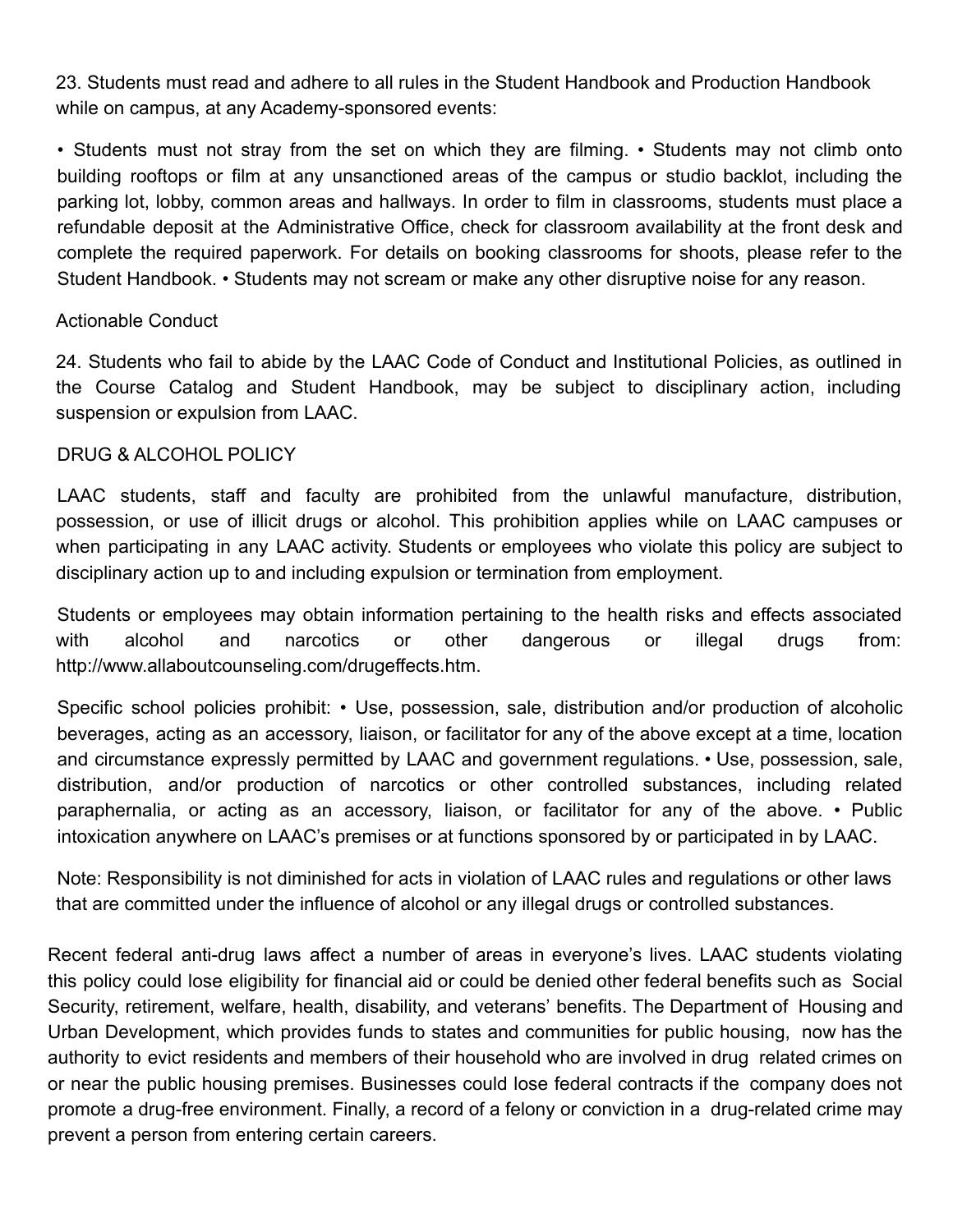In addition to local and State authorities, the federal government has four agencies engaged in fighting illicit drugs. These agencies are: The Drug Enforcement Agency, U.S. Customs Service, Federal Bureau of Investigation, and the U. S. Coast Guard. Important facts to be aware of include: • It is a crime to hold someone else's drugs. • It is a crime to sell fake drugs. • You can be arrested if you are in a house (or an institution) where people are using drugs, even though you are not. • You can be charged with possessing drugs even if it is not found on you personally. • You are considered to possess, under legal terms of constructive possession," drugs found in your locker, purse, car, or house. Drug abuse is the utilization of natural and/or synthetic chemical substances for non-medical reasons to affect the body and its processes, the mind and nervous system and behavior. The abuse of drugs can affect a person's physical and emotional health and social life. Alcohol is the most abused drug in the United States. Drugs can be highly addictive and injurious to the body. People tend to lose their sense of responsibility and coordination. Restlessness, irritability, anxiety, paranoia, depression, slowed movement, inattentiveness, loss of appetite, sexual indifference, comas, convulsions, or even death can result from overuse or abuse of drugs. Not only does the person using the drug subject themselves to all sorts of health risks, drug use can and, in many instances does, cause grief and discomfort to innocent people.

A drug-induced brain, for example, affects the wide range of skills needed for safe driving. Further, reflexes are slowed, making it hard for drivers to respond to sudden unexpected events. Alcohol-related highway deaths are the top killer of 15-24-year-olds.

LAAC requires that any person observing any student or staff directly engaging in prohibited drug or alcohol use on campus immediately notify the Director. Caution must be observed, however, to avoid wrongful accusation of a person suspected of taking drugs as an improper accusation could lead to embarrassment to both the individual and the Institution. Once it has been determined by management that assistance to overcome the problem is indicated, the individual and his/her family should be counseled on the need for assistance. Confidential student records will be maintained of any such counseling provided to an individual. LAAC offers limited psychological counseling and advice. If the individual is in immediate danger of harming himself/herself or others, LAAC staff will contact local law authorities and immediate family members.

In certain cases, students and employees may be referred to counseling sources and/or substance abuse help centers. If such a referral is made, continued enrollment or employment will be subject to successful completion of any prescribed counseling or treatment programs. There are also drug or alcohol counseling, treatment and rehabilitation facilities available in the local area where individuals can seek advice and treatment. National organizations also offer help, information and resources.

Students and staff who violate the LAAC standards of conduct subject themselves to disciplinary action. Employees must notify the director in writing of a conviction of a criminal drug statute occurring in the workplace within five days after receiving the conviction. Disciplinary action for a violation of the Code of Conduct policy regarding alcohol or illicit drugs can range from oral and written warnings up to and including suspension, expulsion and termination.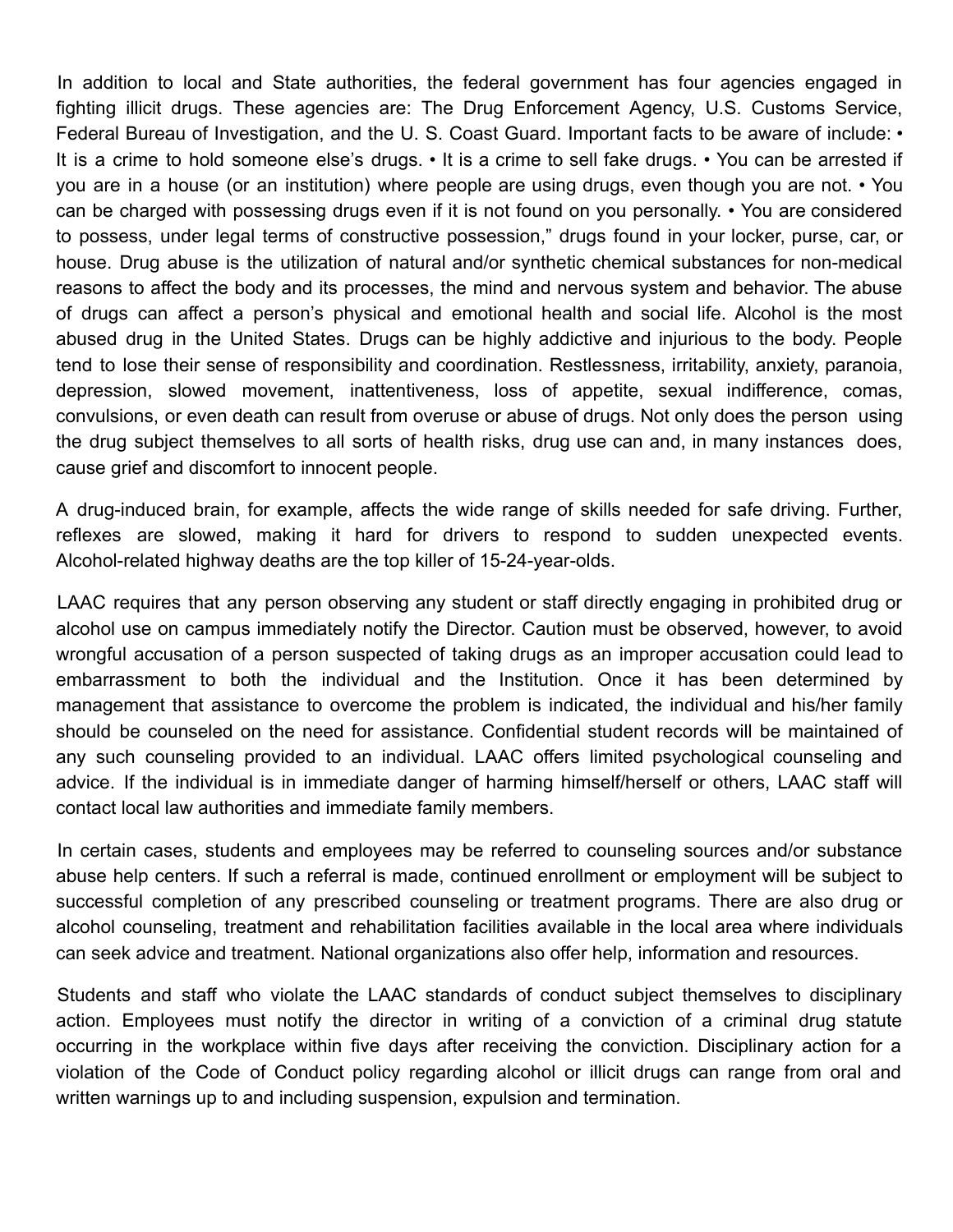As stated in the Code of Conduct, LAAC students, faculty and staff are prohibited from the unlawful manufacture, distribution, possession or use of illicit drugs or alcohol. This prohibition applies while on LAAC campuses or participating in any LAAC activity. Those who violate the LAAC Code of Conduct will be subject to disciplinary action up to and including expulsion and loss of eligibility for financial aid.

#### NOTE ABOUT OUR SCHOOL

Consistent with the mission and educational objectives of LAAC, the focus of the studio's programs is to develop each student's artistic and creative potential in the art and craft of the moving image. In each program, students are exposed to a particular aspect of filmmaking by which a student may express his or her personal artistic visions.

#### ABOUT THE CATALOG

The Los Angeles Acting Conservatory publishes the LAAC, Los Angeles Course Catalog. This is the document of authority for LAAC students commencing their programs at the Los Angeles campus between March 1, 2020 (TBD by approval) and December 31, 2021.

All programs are solely owned and operated by the Los Angeles Acting Conservatory. The LAAC reserves the right to change any policies, procedures and course offerings. All students enrolled at the LAAC are required to follow the institutional and campus-wide policies stated in the newest catalog.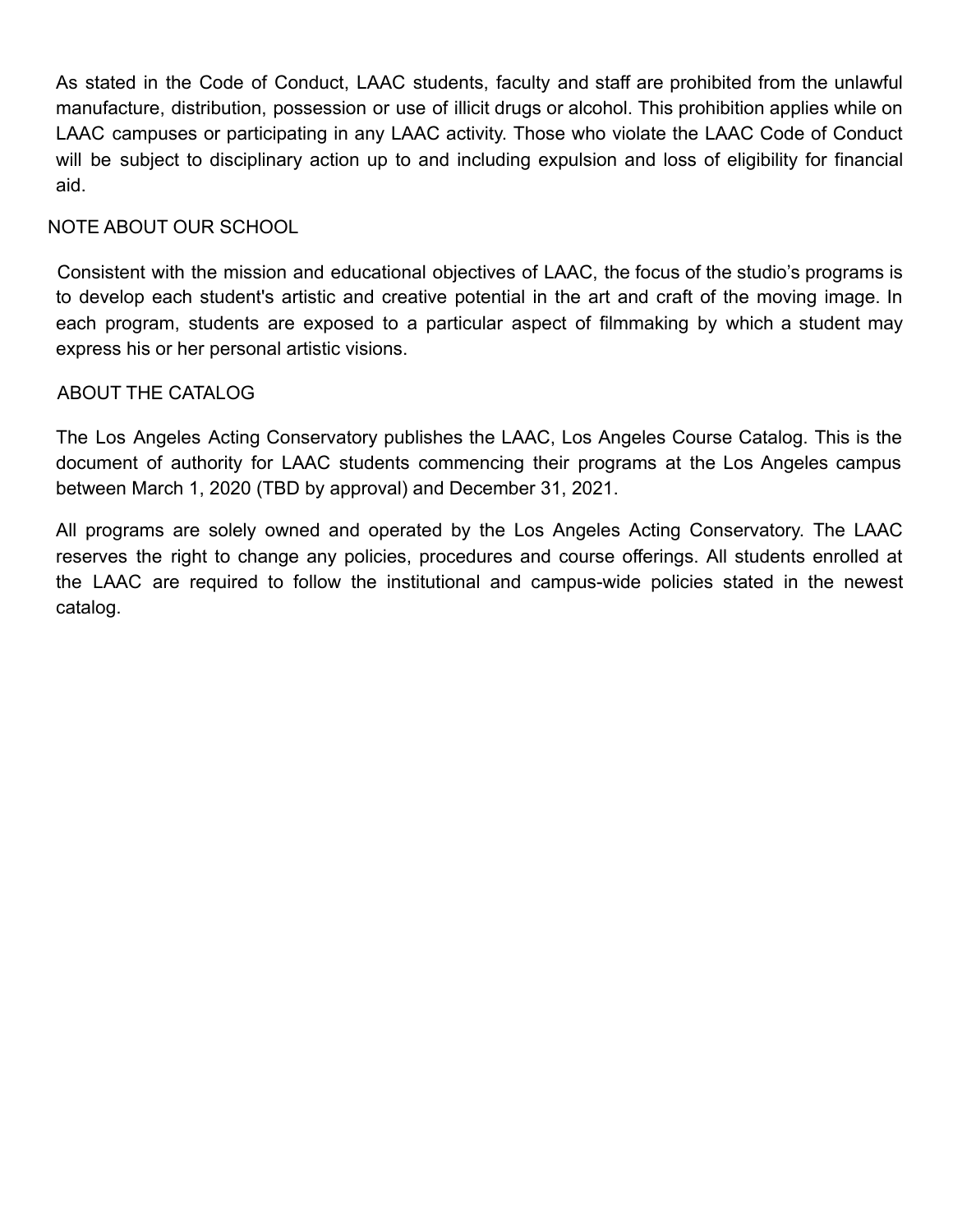#### Information for International Students

#### ENROLLMENT PROCESS

1. Students must schedule an interview with a Student Advisor via phone. This interview will determine English proficiency. During the interview, students will be provided with a sample text. Students should be able to read the text to their advisor with relative ease.

2. Students must fill out the Los Angeles Acting Conservatory application completely, sign the bottom and return it to the Los Angeles Acting Conservatory via email or fax. 3. Students should reserve their spot for the Conservatory Program by paying a \$950 deposit.  $1$  The student must also pay the Los Angeles Acting Conservatory a one-time \$175 (in U.S. Dollars) non-refundable application processing fee.

- 4. The student must provide proof of adequate sponsor funding for tuition and living expenses during the period of study. Examples of financial evidence from the student or the sponsor includes income tax documents and original bank books and/or statements. If they or their sponsor own a business, they can provide business registration, licenses, and tax documents, as well as original bank books and/or statements.
- 5. Provide high school diploma or equivalent
- 6. Provide a Letter of Recommendation.

7. Provide proof that the student is 18 years of age, or 17 years of age with parental approval. 8. Once the Los Angeles Acting Conservatory's Designated School Official determines that the student has fulfilled requirements 1-6, the DSO will accept the prospective student for enrollment, enter the student's initial record into SEVIS and issue an I-20 form.

#### ENTRY PROCESS

- 1. The DSO will sign the I-20, scan and email it to the prospective student. Students shall review this document immediately (and carefully) to ensure that the DSO entered all of their information correctly. DSO will make a copy for the student's file (to be kept at the Los Angeles Acting Conservatory) and mail the original, signed I-20 to the student.
- 2. Once the student has received the I-20 from the Los Angeles Acting Conservatory, the Student must pay the SEVIS I-901 fee, using form I-20. Payment can be handled at: https://www.fmjfee.com/i901fee .
- 3. You may enter the United States up to 30 days before the start of your program. Upon entry into the country you must immediately contact the Los Angeles Acting Conservatory to ensure complete record keeping.
- 4. If you cannot enter the United States for the term listed on your Form I-20 or if you will be late by a few days, immediately contact the Los Angeles Acting Conservatory so that we may accurately update your SEVIS record.
- 5. IF YOU RECEIVE AN I-515A: It is critical that you let the Los Angeles Acting Conservatory know immediately, so the proper documentation can be submitted without delay.

#### PREPARING FOR LIFE IN THE UNITED STATES

Before you leave for the United States, it is a good idea to familiarize yourself with the different kinds of documents you might need. It is always a good idea to carry your original documents at all times.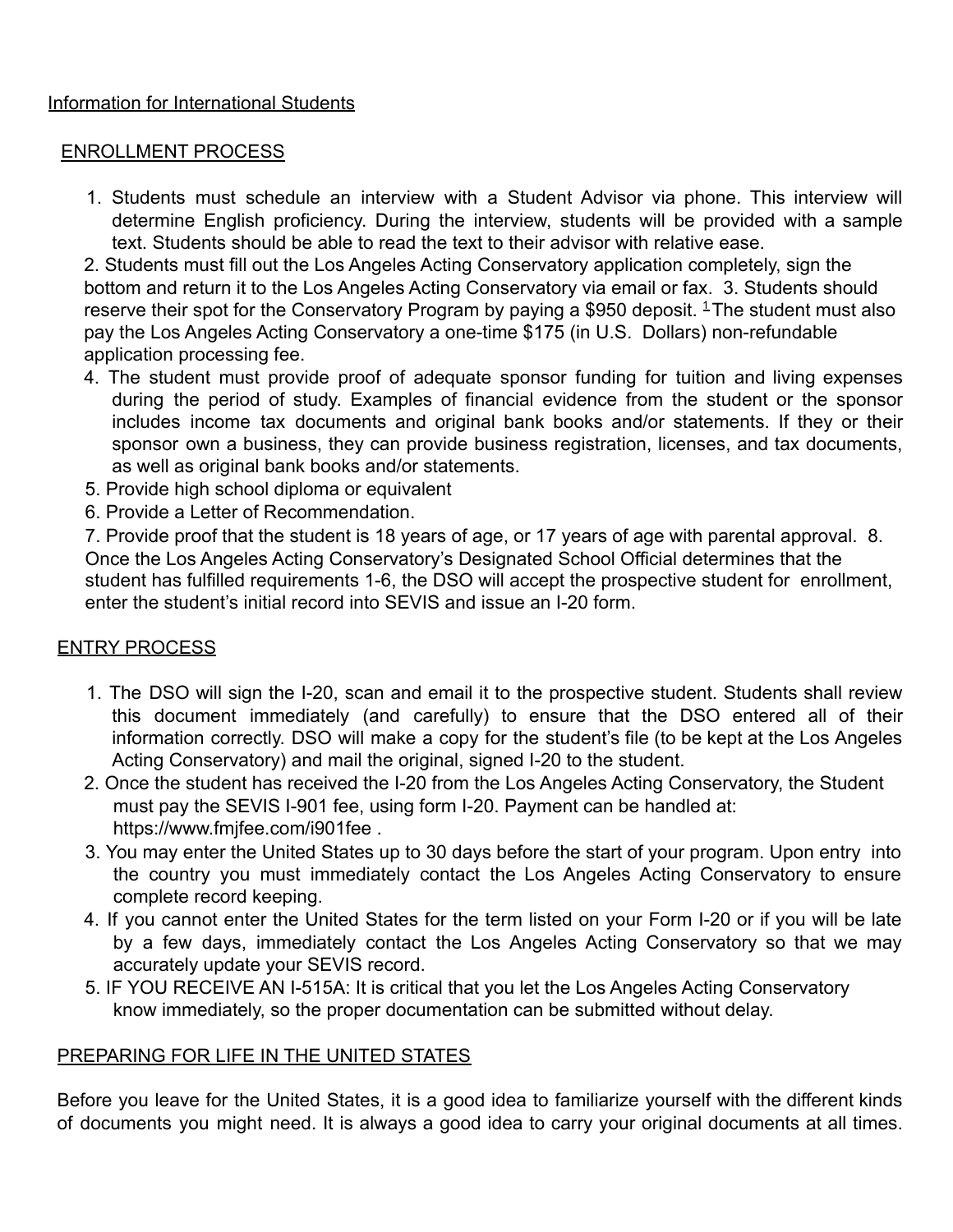Do not put them in your checked baggage.

It is also a good idea to make at least two sets of copies of these documents: one copy to leave with your family or friends before you depart and one copy to give to your school officials. Here is a list of the important immigration documents:

- Passports
- Visas
- Form I-20 / Form DS-2019
- $\bullet$  Form I-94
- Border Crossing Cards

Arriving in the United States is a very important step, one which you should prepare for. If you have everything ready, it should be a very smooth experience.

#### SECONDARY INSPECTIONS

If the Customs and Border Protection (CBP) officer at the port of entry cannot initially verify your information, or if you do not have all of the required documentation, you may be directed to an interview area known as "secondary inspection." Secondary inspection allows inspectors to conduct additional research in order to verify information without causing delays for other arriving passengers.

The inspector will first attempt to verify your status by using the Student and Exchange and Visitor Information System (SEVIS). In the event that the CBP officer needs to verify information with your school or program, the Los Angeles Acting Conservatory can be reached at (310) 392-0815. In the event you arrive during non-business hours (evening, weekends, holidays), the school can be reached at: (310) 283-1234

Failure to comply with U.S. government entry-exit procedures may result in your being denied entry to the United States. Under certain circumstances, the CBP officer may issue a "Notice to Student or Exchange Visitor" Form I-515A, which authorizes temporary admission into the United States. It is critical that you let the Los Angeles Acting Conservatory if you receive an I-515A, so the proper documentation can be submitted without delay.

You may enter the United States up to 30 days before the start of your program. Upon entry into the country you must immediately contact the Los Angeles Acting Conservatory to ensure complete record keeping. Failure to report to the Los Angeles Acting Conservatory by your program start date constitutes a failure to maintain status and can result in deportation.

If you cannot enter the United States for the term listed on your Form I-20 or if you will be late by a few days, immediately contact the Los Angeles Acting Conservatory so that we may accurately update your SEVIS record.

#### Tips for Life in the United States

#### TIME

California is in the Pacific Time Zone (GMT minus 8 hours). The state observes daylight saving time.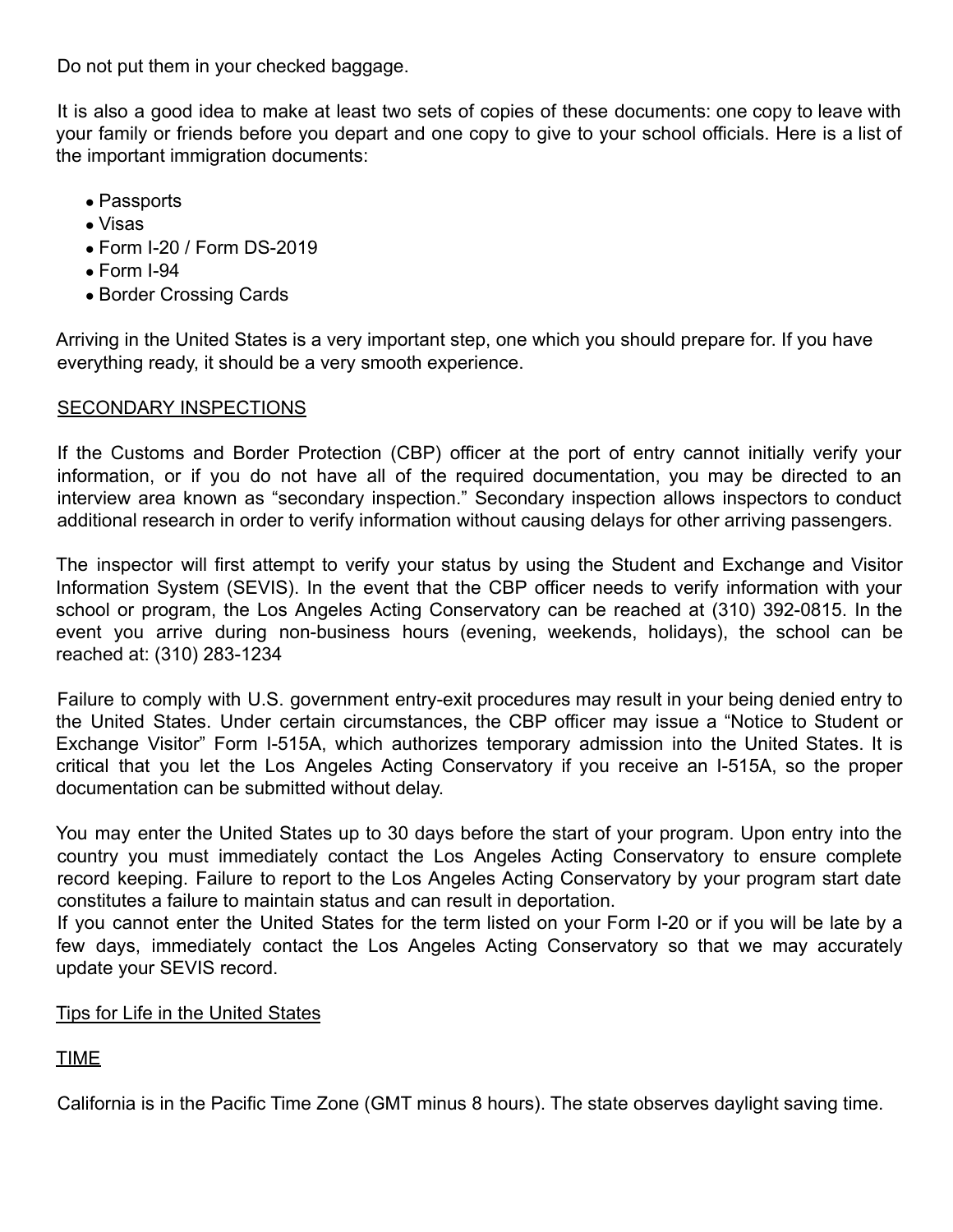#### TAXES

The state sales tax is 8.25%. Local taxes may be as much as an additional 1.5%.

#### DIRECTORY ASSISTANCE

For local numbers, dial 411; long-distance, 1 plus area code plus 555-1212; toll-free, (800) 555-1212

#### AREA CODES

Many American area codes have recently changed. Call directory assistance if the number you have doesn't work.

#### TOLL-FREE CALLS

Not all 800, 877, and 888 numbers work outside the U.S. Try a direct toll number or a fax.

#### EMERGENCY ASSISTANCE

You can call 911 toll free from any public telephone to obtain police, fire, or medical assistance.

#### LIQUOR LAWS

Alcohol is sold throughout California. Legal drinking age is 21.

#### SMOKING LAWS

You must be 18 to purchase tobacco products. Smoking is prohibited in all public buildings (including restaurants, bars and casinos) and enclosed spaces throughout California. It is illegal to smoke within 20 feet of doorways or windows of government buildings. Most large hotels have designated smoking rooms; if you smoke, request one – most hotels will fine guests who smoke inside a non-smoking room. Many cities in California have passed ordinances prohibiting smoking in all public places, Santa Monica is one of them. It is even illegal to smoke on certain beaches in Southern California – watch for signs!

#### DRIVING LAWS

By law, everyone in a vehicle must wear a seatbelt, and motorcyclists must wear a helmet.

Speed limits are posted in miles-per-hour (mph). Generally, the speed limit on multi-lane freeways is 65 mph. On two-lane highways it is usually 55 mph. The speed limit on city streets is usually 35 mph. In residential areas, near schools and in areas with heavy foot traffic, the speed limit is almost always 25mph.

Along freeways with heavy traffic, car pool lanes (or "diamond lanes") are identified by small black-and-white signs and by diamonds painted on the roadway. To drive in a car pool lane, you must usually have two people (including the driver) in the car. Some car pool lanes in the San Francisco Bay Area require three people (including the driver).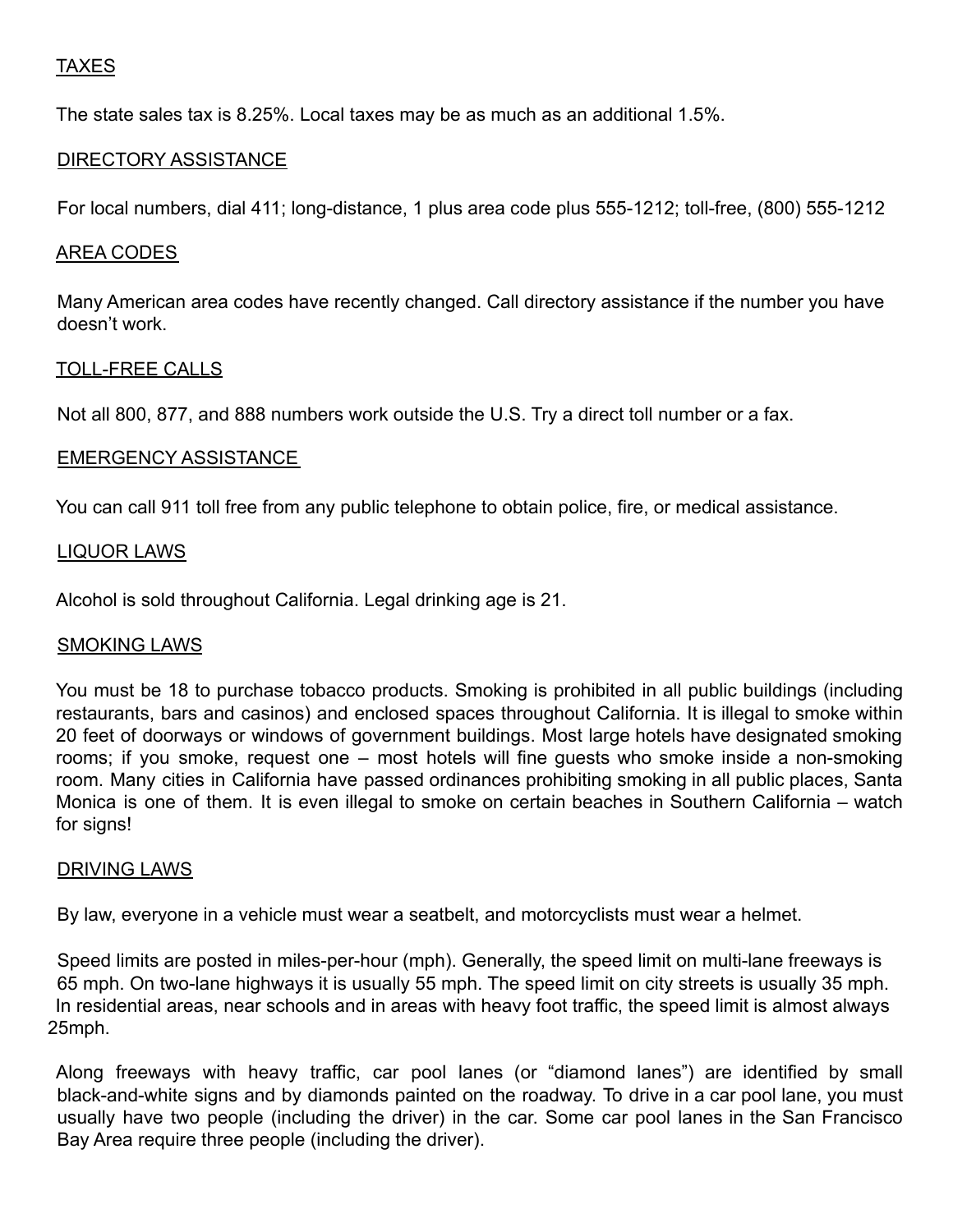The new Wireless Communications Device Law (effective January 1, 2009) makes it an infraction to write, send, or read text-based communication on an electronic wireless communications device, such as a cell phone, while driving a motor vehicle. Drivers must also use a hands-free device when speaking on a cell phone.

Roundabouts are uncommon in California. Most intersections are either signed by traffic lights or by stop signs. Unless signed otherwise, it is legal to make a right turn on a red light after you come to a complete stop. The California Department of Motor Vehicles (DMV) publishes an online version of its California Driver Handbook which thoroughly explains California road rules:

#### http://apps.dmv.ca.gov/pubs/dl600.pdf

1 No assurances regarding the issuance of visas can be given in advance. Therefore, final travel plans or the purchase of non-refundable tickets should not be made until a visa has been issued. Should the Embassy deny your application for a visa, you will be refunded your deposit minus a \$75 administration fee if the Los Angeles Acting Conservatory is informed of the situation more than one month before the starting date of your program. If the Los Angeles Acting Conservatory is informed less than 1 month before the starting date of your program, you will be refunded your deposit minus a \$200 administration fee.

2 International Students Fee Schedule & Estimated Living Expenses 2015: International student applicants are required to pay a one-time \$175 (in U.S. Dollars) non-refundable application processing fee. All fees are estimated and subject to change without notice. Est. Living Expenses (12 mos.): \$ 15,000.00.

#### POLICY REGARDING PROVISION OF A SCHOOL CATALOG TO PROSPECTIVE STUDENTS

The policy of the Los Angeles Acting Conservatory to provide prospective students with an electronic version of the school catalog capable of being printed to a hard copy.

If for any reason a prospective student does not have access to the Internet, or simply wishes to have a hard copy of the school catalog, one hard copy of the catalog will be produced and provided to the student prior to their signing the enrollment agreement.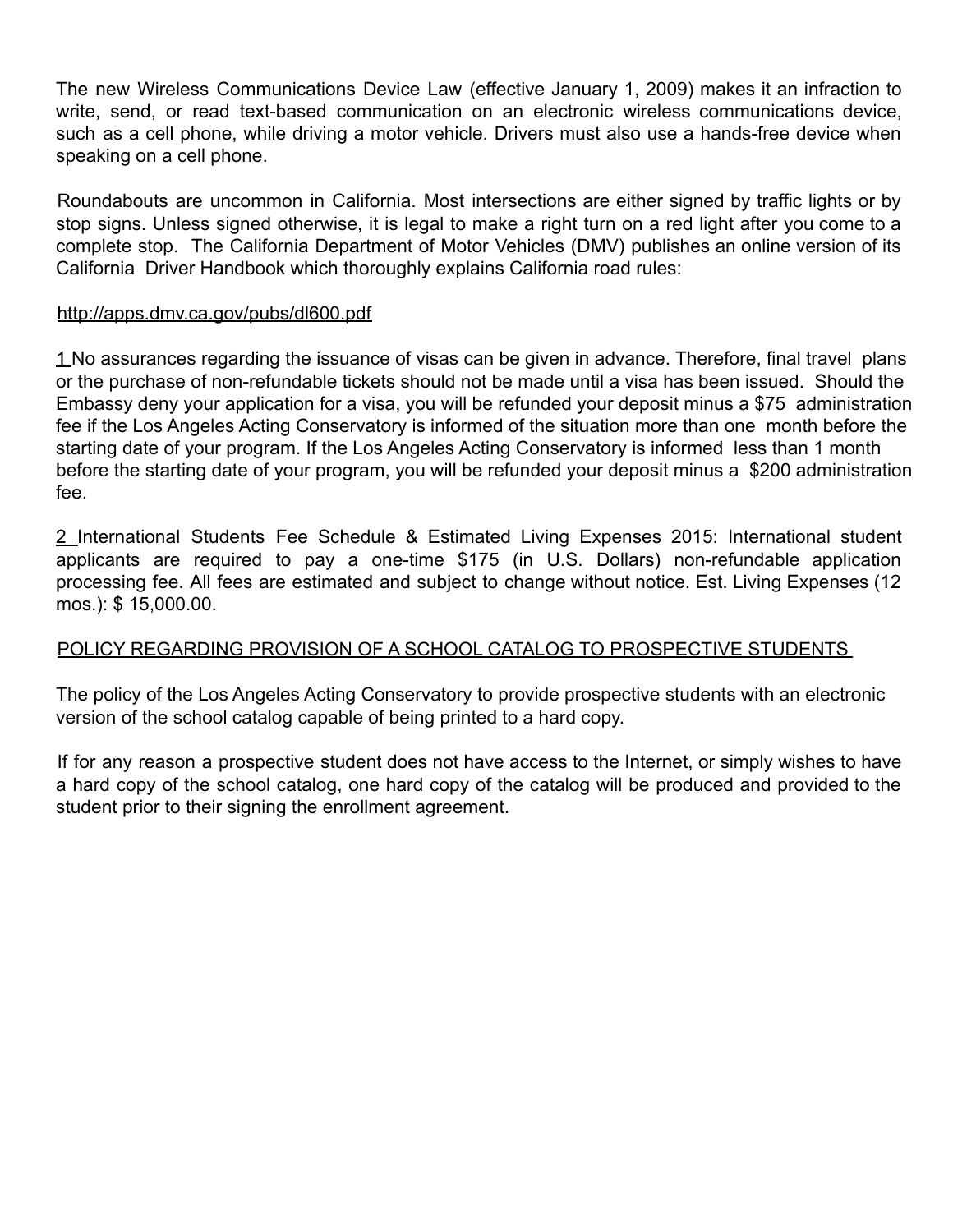#### FACULTY QUALIFICATIONS AND BACKGROUNDS

#### **MICHELLE DANNER, Founder & CEO (29 years of experience) Teaches: the Golden Box Acting I & II, Scene Study I, II, III, IV, V & VI, On Camera Cold Reading, Scene Study and Script Analysis I, Scene Study & Shakespeare, The Business of Acting, On Camera Acting II, III & IV, Work on a Full Length Feature, Golden Box (Filmmaking), & Directing Scenes I & II**

Michelle Danner is a film and stage director, an author, and a world-renowned acting coach. She teaches the Golden Box Acting workshops in South America, Europe, Toronto, Vancouver, Dubai, New York, Sydney and Australia.

It was her father, Alexander Valdez, who opened the very first William Morris Agency in Paris, France, that instilled a strong passion and work ethic that



has stayed with her throughout her life. Michelle has taught acting for the last 24 years and has worked with many A-List Actors privately and on set including: Chris Rock, Gerard Butler, Seth MacFarlane, Penelope Cruz, Melanie Brown, Jamie Lynn Sigler, Verne Troyer, Grant Bowler, Kate Del Castillo, Michael Pena, Isla Fisher, Common, Jennifer Grant, Salma Hayek, Chris Martin, Brian McKnight, James Franco, Marcia Cross, Christian Slater, Catherine Bell, Zooey Deschanel, Gabrielle Union, Justin Chatwin, Jennifer Coolidge, Justine Wadell, Rob Estes, Rick Fox, Henry Cavill, Michelle Rodriguez, Seychelle Gabriel and many others.

Voted favorite acting coach by Backstage readers. She was brought in for her expert coaching on the WB show "The Starlet" and was featured with Andy Richter on The Tonight Show with Conan O'Brien. Michelle trained extensively in Paris and New York with Stella Adler and Uta Hagen. She was the Managing Director of the Larry Moss Studio since its inception in Los Angeles for 20 years.

She is the Founding Director of Edgemar Center for the Arts and raised \$1.3 million to construct the two theaters and the art gallery at the Center. At the opening ceremony, Steven Spielberg commented, "Here we have a venue that can turn out some extremely experienced, daring and resourceful artists." She is currently serving as Artistic Director and teaches ongoing classes at the Michelle Danner Studio, housed at the Edgemar Center for the Arts.

Michelle has directed and acted in over thirty plays and musicals in New York and Los Angeles. Her favorite acting credits include Tennessee Williams's The Rose Tattoo , which garnered critic's pick and awards including best actress; House of Yes , Bright Ideas , Ibsen's Ghosts , and One White Crow.

Her highlights at Edgemar have been pioneering new works that include The Night of the Black Cat , a world premiere and winner of the 2005 Best Musical of the Year at the Los Angeles Music Awards, which had a revival as recently as 2016.She directed the world premiere of Mental the Musical , winner of several 17th Annual TicketHolder awards for acting and musical score. She wrote and directed the world premiere of You're on the Air, an improv based comedy which is in development to become a movie. She directed the west coast premiere of Hello Herman by John Buffalo Mailer and co-directed Jane Fonda in The Court of Public Opinion starring Anne Archer. Her last play Vanya and Sonia and Masha and Spike by Christopher Durang won 5 Scenies, StageSceneLA Awards, including for best actress in a Comedy for her portrayal of Sonia.

In 2006, she made her feature film directing debut How to go Out on a Date in Queens , which was nominated and won four L.A. Film Awards including Best Director. It starred Jason Alexander, Esai Morales, Ron Perlman, Kimberly Williams, Rob Estes and Alison Eastwood.

Michelle also produced and acted in the award-winning short film Dos Corazones, which premiered at the Nashville Film Festival and went on to win Best Cinematography & Audience Favorite at the Malibu Film Festival.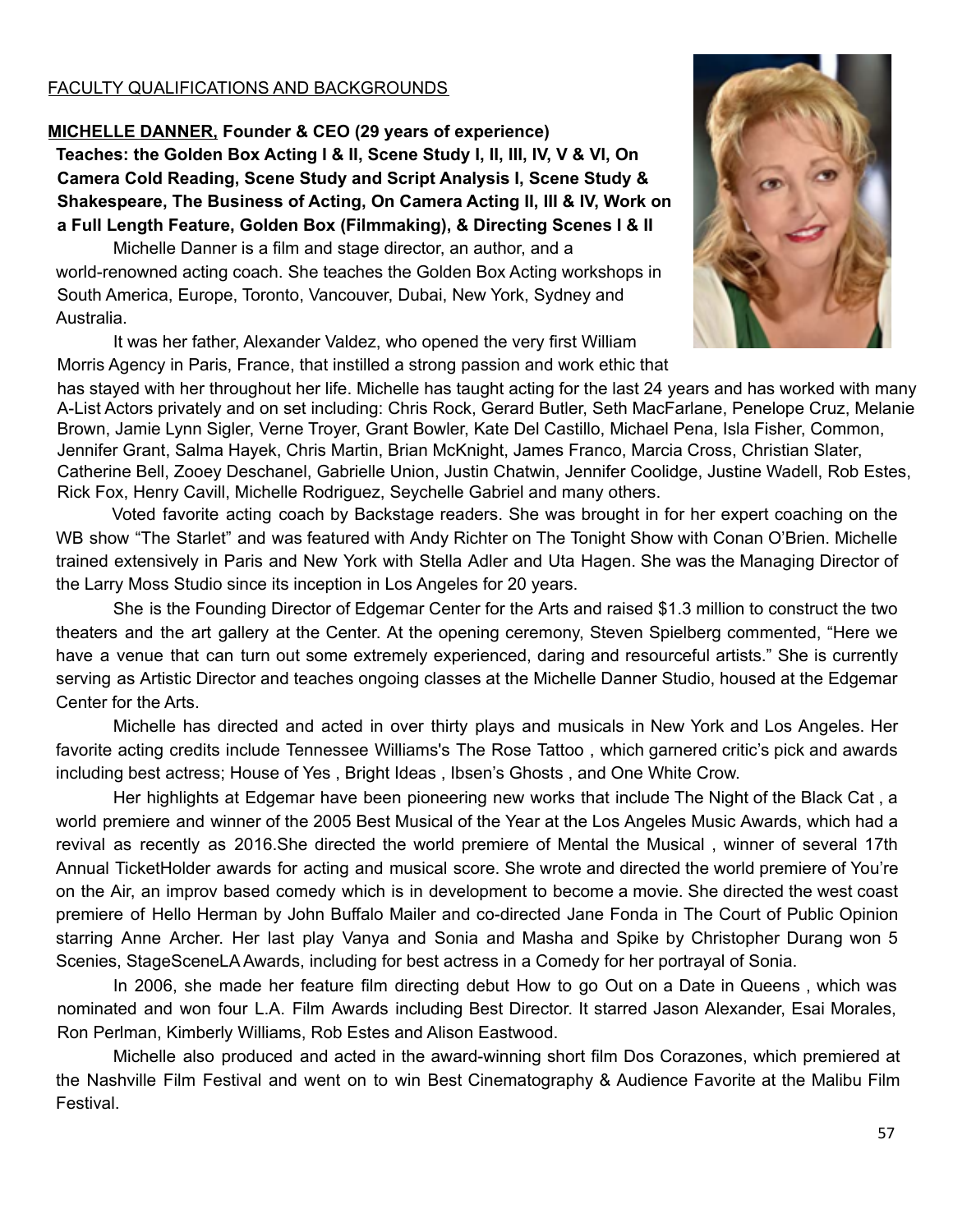Her second film Hello Herman starring Norman Reedus (AMC's The Walking Dead ), Martha Higareda, and Garrett Backstrom. The film premiered at the Hollywood Film Festival to a sold out audience and had its international premiere at the Monaco Charity Film Festival where it won the award for social relevance. It opened theatrically nationwide and was distributed by Warner Brothers. Her third film, The Bandit Hound, a family comedy starring Catherine Bell, Lou Ferigno, Judd Nelson, Paul Sorvino, and Verne Troyer, was released in 2016. Michelle just finished Post Production on a supernatural thriller, Bad Impulse, with a wonderful cast including

Paul Sorvino, Sonya Walger, Grant Bowler and Dan Lauria, which premiered in 2019 and will be in wide release soon.

She recently finished Principal Photography on The Runner a psychological thriller, starring Cameron Douglas, Elisabeth Rohm and Eric Balfour.

Her acting film credits include playing the part of Alexandra, the psychic, in the feature film "Ovation" directed by Henry Jaglom as well as Mrs. Mack in "Reach" directed by Leif Rokesh.

Her production company, All in Films, has several projects in the works: a romantic comedy titled Starstruck , a romantic comedy titled The Will To…

She is putting the finishing touches on her acting book, The Golden Box , which will be released this year.

#### **BRIAN DRILLINGER (31 years of experience)**

**Teaches: Acting in a Short Film, Work on a Full Length Play, American Film History, Directing Actors, Directing Scenes I & II, Editing and Presenting Scenes**

A founder and the Creative Director of Edgemar Center for the Arts in Santa Monica, CA, he directed the show for the first Edgemar benefit event that was hosted by Jason Alexander and included: Hilary Swank, Michael Clarke Duncan, Sally Kellerman and Chad Lowe. His technique has evolved through his work with noteworthy acting teachers: Uta Hagen, Milton Katselas, Larry Moss, and Terry Schreiber and his collaboration with writers and directors: Neil Simon, Herbert Burgdoff, Gene Sachs and Margret Edson. Mr. Drillinger has produced, coached and acted with: Jason Alexander, Ron Perlman, Anne Archer, Norman Reedus, Patrick Dempsey, Tony Shalhoub, Kimberly Williams Paisley, Wesley



Snipes, Blythe Danner, Traylor Howard, Esai Morales, Lou Ferrigno, Judd Nelson, Catherine Bell and Paul Sorvino.

Brian produced and stars in the feature films: The Bandit Hound and Hello Herman , and How to Go Out on a Date in Queens for which he won "Best Supporting Actor" at the LA Indie Awards 2006. He also produced the short film Dos Corazones winner "Audience Favorite" Malibu Film Festival. In LA he produced Four-Thought and The Rose Tattoo at the Hudson Theatre, Scene Bites at the Tiffany Theatre and the workshop production of How To Go Out On A Date In Queens directed by Larry Moss

Drillinger has directed: Stopping By at Ensemble Studio Theatre LA, The House Of Yes, Chip Chop and It Must Be Him at Edgemar Center for the Arts in Santa Monica CA, Lost In Yonkers and Almost, Maine for the Steel River Playhouse in PA, Almost, Maine for the Gasworks Theatre in Melbourne AU, and The Dreamer Examines His Pillow at The Complex in Los Angeles. He directed the workshop productions of Fifth of July and The Laramie Project for the T. Schreiber Studio in NY.

He has taught scene study, cold reading and voice for Edgemar Center, Larry Moss Studio, Michael Woolson Studio, and the UCLA Extension program. As a visiting artist he's taught in Melbourne AU, The Philadelphia Acting Studio and Steel River Playhouse both in PA. Judy Kerr lists him as a "Recommended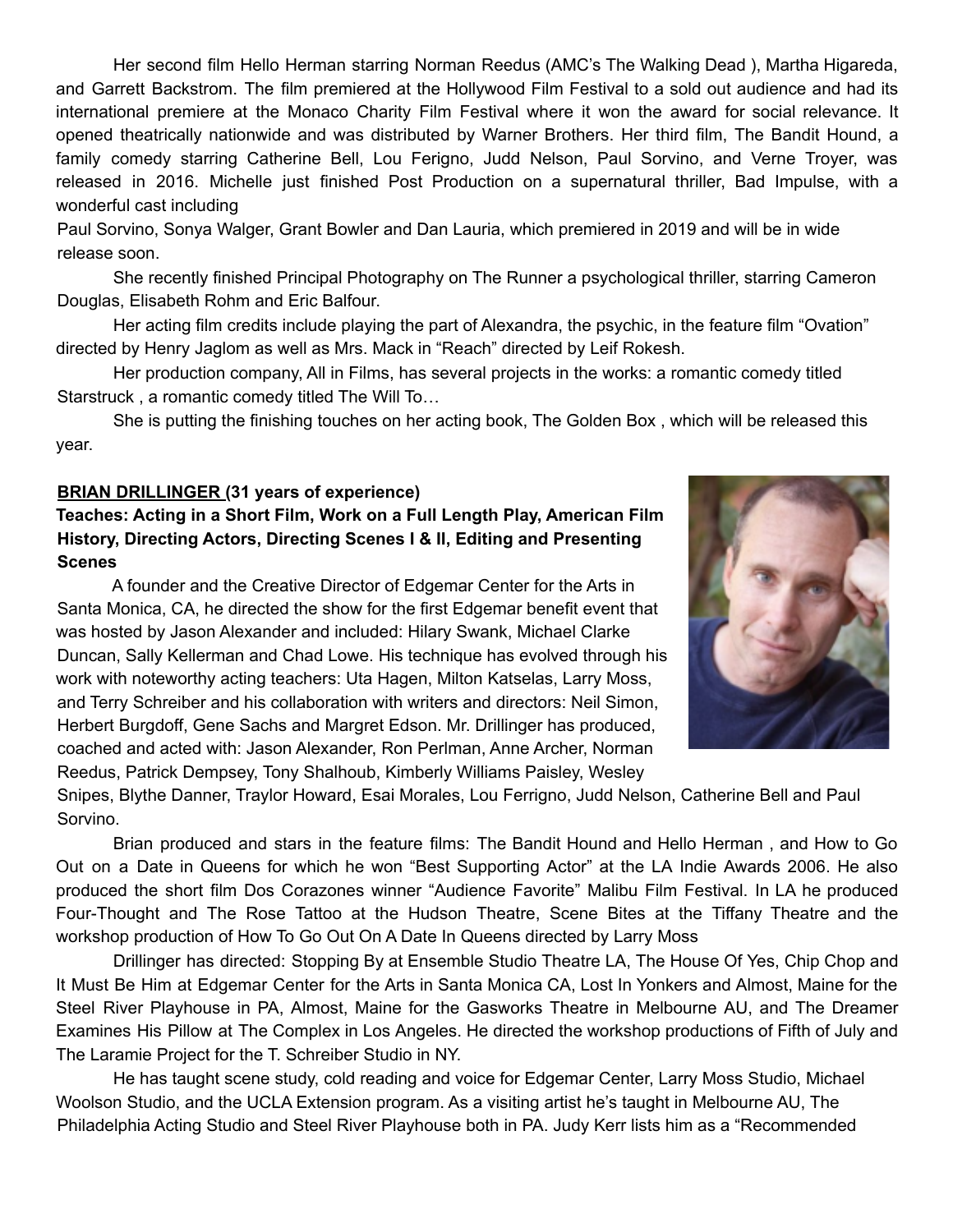Acting Coach" in the industry guidebook, Acting Is Everything.

Brian graduated with honors from the SUNY Purchase Acting Conservatory program. He played Stanley on Broadway and in the film version of Neil Simon's Brighton Beach Memoirs and the National tour of Broadway Bound. The Substance Of Fire at the Old Globe in San Diego, the original production of the Pulitzer Prize winning play Wit at the South Coast Repertory, the Seattle Repertory and the Alley Theatre in Houston, also at SCR Death Of A Salesman and Boundary Waters , The Real Thing at T. Schreiber Studio and An Enemy of the People for the Bristol Riverside Theatre. His television credits include: The Agency, Wings, Life Goes On, Reasonable Doubts, and General Hospital . Brian starred opposite Sally Kirkland, in the indie feature Starry Night, and Janeane Garafalo in I Shot A Man In Vegas .

#### **CHRISTINE DUNFORD (28 years of experience)**

#### **Teaches: Scene Study I, II, III, IV & V, Scene Study & Script Analysis I, and Scene Study & Shakespeare.**

Born in the Bronx and trained at the Juilliard School, Ms. Dunford began her theater career in NYC. Upon graduating from Juilliard, she was cast in Joseph Papp's NYSF production of Two Gentlemen of Verona at the Delacorte Theater in Central Park. She spent the next two years working at Mr. Papp's Public Theater in the

American premiere of Caryl Churchill's Serious Money (both the off-Broadway & Broadway runs) and in the lead role of Love's Labors Lost , directed by Gerald Freedman.



Other NY stage appearances include Infidelities at Primary Stages and the title role in Tamara. On the West Coast, Ms. Dunford starred with Ed Begley, Jr. in the David Mamet plays Cryptogram and Old Neighborhood at the Geffen Playhouse. She also worked extensively with the experimental theater company Bottom's Dream, and won a Dramalogue Award for her performance in their production of Losing Venice. Dunford has enjoyed a fruitful relationship with the Edgemar Center for the Arts, where she developed and performed solo works in addition to appearing in many of their readings and film projects. Her last engagement as an actor at Edgemar was in The Shadow Box, directed by fellow Juilliard alum Keith David.

Since moving to Los Angeles, Dunford has appeared in over 100 episodes of television, both as a series regular (Good Sports with Ryan O'Neal and Farrah Fawcett; Hudson Street with Tony Danza; Something So Right with Jere Burns; Bob with Bob Newhart; and The Secret Lives of Men with Brad Whitford) and guest star (The Next Arrested Development; Law & Order LA; Harry's Law; Two and a Half Men; Boston Legal; Seinfeld; Frasier; Without a Trace and others). She also co-starred with Jon Lovitz in the live broadcast of the FOX sketch comedy special: The Jon Lovitz Show.

On film, Ms. Dunford starred opposite Peter Fonda in the Oscar-nominated Ulee's Gold. Other films include the indie-award winning American Dream, How to Go on a Date in Queens (opposite Jason Alexander); Love & Basketball; Reversal of Fortune; Slaves of NY and the award-winning shorts Dos Corazones and Lost People of Mountain Village. Her most recent film Hello Herman , directed by Michelle Danner, will be released this fall. Ms. Dunford is also a writer and has performed solo plays at the HBO Aspen Comedy Festival, the Edgemar Center, the Improv and Luna Park.

In addition to her stage and film work, Ms. Dunford has provided voices for characters on the animated television series Real Monsters; God, the Devil and Bob and Glenn Martin, DDS , as well as for television and radio commercials. She's enjoyed narrating documentary films and museum installments for groups as diverse as the United Nations and the Pacific Science Center. Her voice has been featured in many popular video and online games including The Lord of the Rings; Civilizations; Dawn of War; Hitman; XCOM; Mass Effect & others.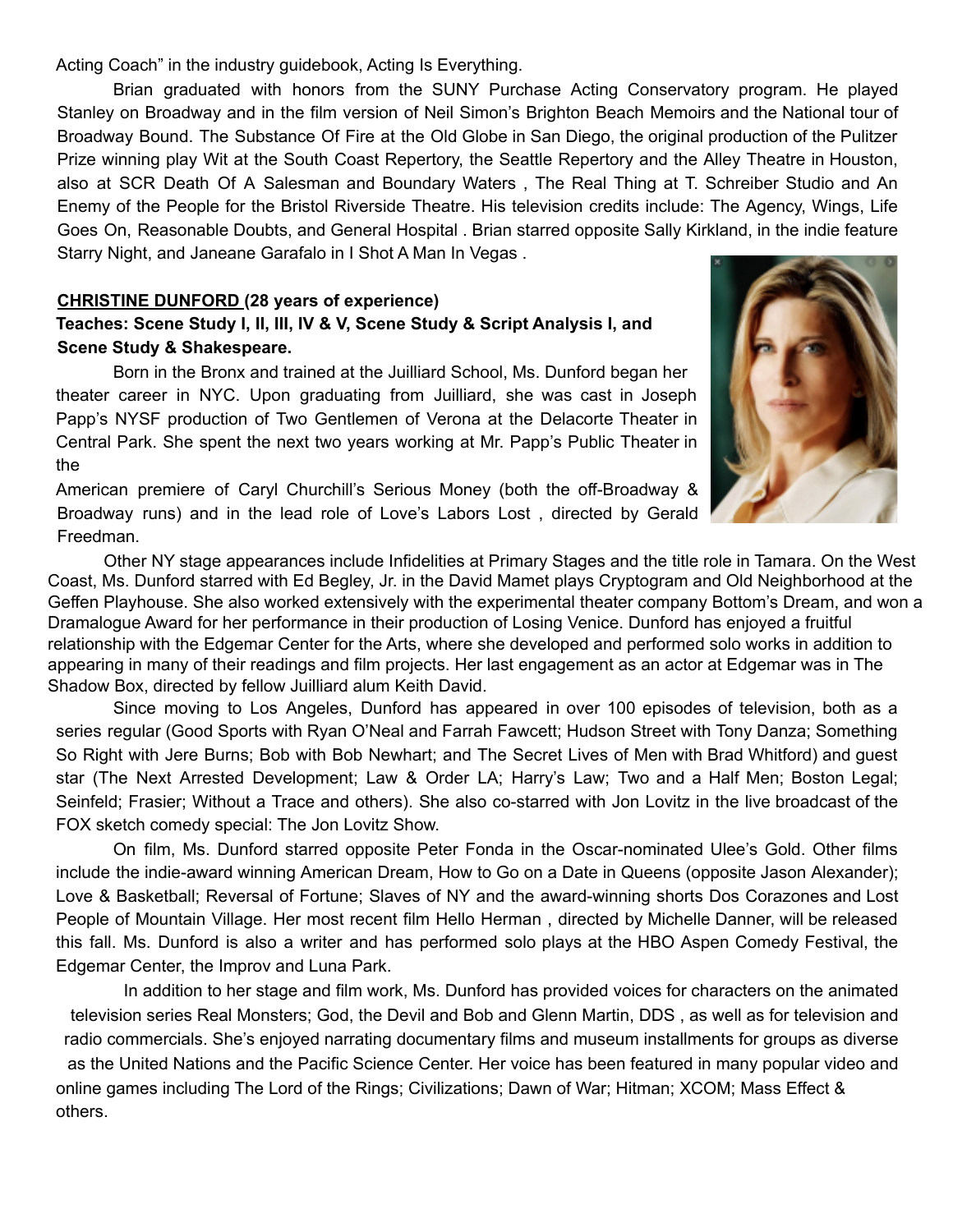#### **Valerie Debler (20 years of experience)**

#### **Valerie Debler is a private acting coach, producer, writer and director. She teaches Script Analysis, On Camera and Scene Study.**

She previously taught at The Michelle Danner Acting Studio, as a guest teacher. Valerie Debler is also a producer and a writer. She produced the feature Film "Bad Impulse" in 2018

(Archstone Distributions), winner of several film festival awards, starring Grant Bowler, Sonya Walger, James Landry Hebert and Paul Sorvino. She served as Executive Producer for the feature films "The Bandit Hound" (Alchemy 2016), starring Lou Ferrigno and Judd Nelson and for the feature film "Hello Herman" (Warner Bros. 2013), starring Norman Reedus. She has consulted as a story consultant and collaborated as a writer on various projects, including "The

Bandit hound, "The Will To ..." and the documentary short film "Sigueme". She is currently working on 'The Runner," starring Cameron Douglas and Elizabeth Rohm (with Bill Kenwright Productions). In collaboration with Tracy Lindsey Melchior, she is also writing the screenplay for the feature film "Kissing Frogs." Her directing credits include contemporary original works such as The Secretary, by William Bodes and The Theory of Everything by Nicolai Thecatus as well as classics such as Antigone by Jean Anouilh and Dirty Hands by Jean Paul Sartre.

Valerie studied film at the School of Visual Arts and acting at the Stella Adler Studio of Acting and at the Warren Robertson Theater Workshop in New York City. She was selected to participate in the Summer Director Festival at the American Theater of Actors in New York City where she directed several original works. Valerie holds a B.A. from New York University and graduated cum laude from Fordham University School of Law.

#### **DEREK REID (15 years of experience)**

#### **Teaches: Improvisation I, II, III & IV, On Camera Acting IV, Outline Treatment and Writing Short Film, Filming the Short II**

Derek Jeremiah Reid is half way through his second term as the best Obama impressionist in Los Angeles. LAWeekly says "Derek Jeremiah Reid's Obama ...is terrific." He is the former host of the Fox Family Channel's show The Basement and the Weekend Chill . Reid is the actor/writer/director of Top Story Weekly (Los Angeles's longest running topical sketch show.)

Reid is a founding member of the improv team Robert Downey Jr.Jr . and the mastermind behind the Edgemar's premiere team Hidden Fortress (the only Japanese improv team in the world).



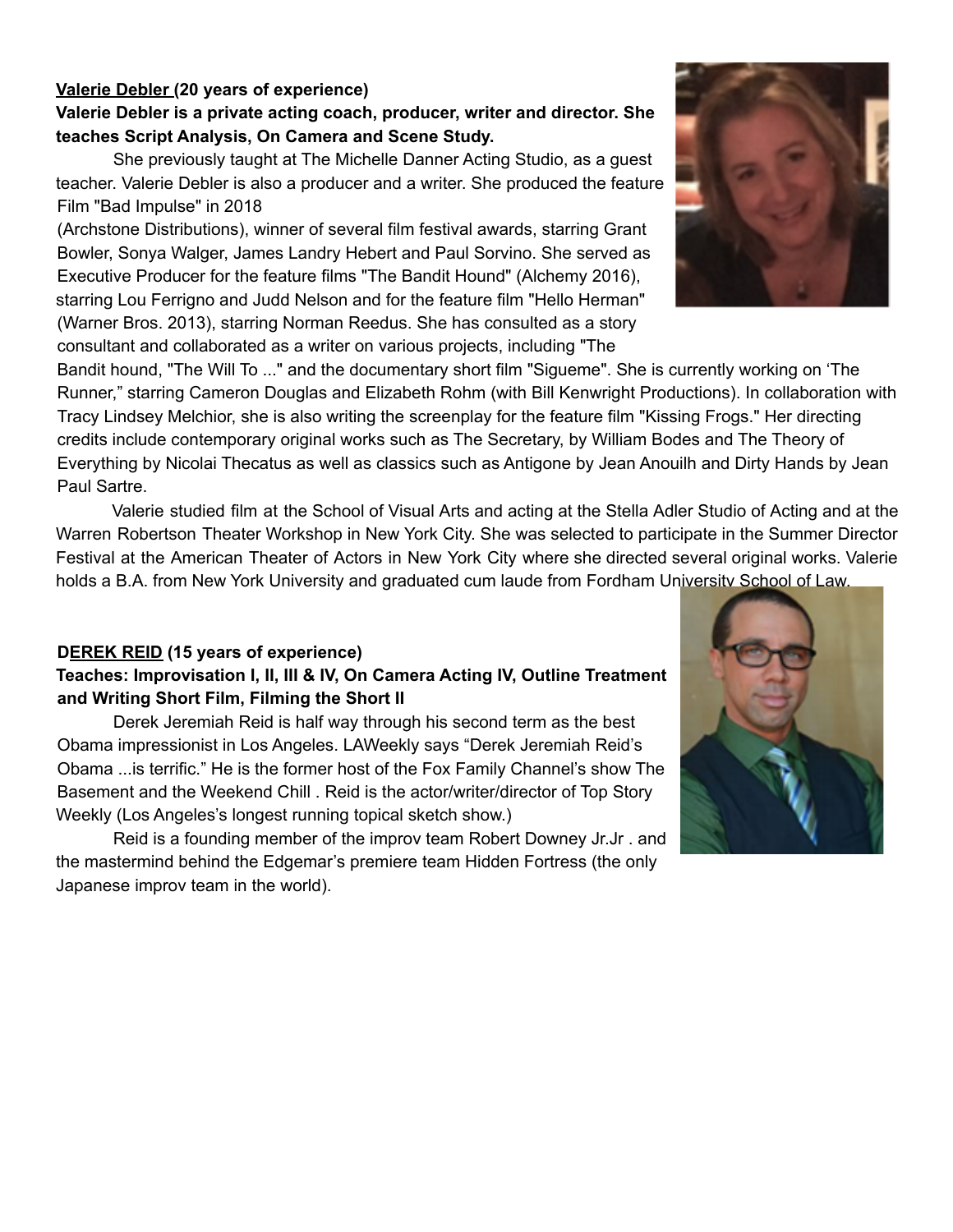#### **DOUG KABACK (20 years of experience)**

#### **Teaches: On Camera Acting I, II & III, On Camera Film II, Work on a Full Length Play.**

Doug Kaback is a playwright, director, and actor who has served on the Department of Theatre faculty at Cal State Northridge (CSUN) since 1994 to the present and as an adjunct on the faculty at U.C. Santa Barbara. He holds an MFA in Drama from U.S.C. and a BFA in Dramatic Art from U.C. Santa Barbara. At Edgemar Center for the Arts, Doug directed A Flea in Her Ear and adapted and directed Henrik Ibsen's Ghosts for its premiere last March.

He has directed new plays at the Old Globe, Cornerstone, and the Odyssey Theatre and is a co-founder of Genesis Theatre producing and directing The Survivor, a true account of the Warsaw Ghetto, at the Electric Lodge in Venice. He has written over forty plays including: The Eye Juggler – written with the Southern Ute Indian tribe in Ignacio, Colorado; and Not Here – featured at the National Association of Attorneys General Summit on Youth Violence. Not Here toured to a number of states as part of the National Alliance for Model State Drug



Laws program focusing on drugs, racism, and gangs. It was produced for video at CBS. His stage adaptation of the Korean folk myth, Shim Ch'ong, was presented at the Kennedy Center's New Visions/New Voices International Theatre Festival in Washington D.C. The Getty Center also produced the play, which then toured to the National Theatre in Seoul, Korea. His work with the Korean community in Los Angeles included directing two original works at the Korean Cultural Center.

As an actor, he has performed the principal roles in Hamlet (for director Charles Marowitz), The Immigrant, Talley's Folly, Crossing Delancey, Tom Jones, The Elephant Man, and Woyzeck . For the past fifteen years, he has served as Executive Director of CSUN's Teenage Drama Workshop (TADW) that received the 2010 CETA Professional Artist award. The longest running program of its kind in the nation, TADW provides secondary school students with a conservatory experience in the arts for six weeks during the summer (www.csun.edu/tadw). Also at CSUN, he has written and directed theatre and video projects in collaboration with the March of Dimes, VITAS Hospice Care, the Department of Probation, the Center for Community Engagement, and Pan African Studies. He was the recipient of the Outstanding Faculty Award from the National Center on Deafness and toured The Taste of Sunrise to Deaf West Theatre. He is a co-founder of the Center for Theatre of the Oppressed (TO) in Los Angeles – an organization of artists, educators, and activists dedicated to bringing theatre for social change to a variety of underserved communities. Inspired by the late Brazilian writer and director Augusto Boal, the center hosted the 2005 International Pedagogy and Theatre of the Oppressed Conference. His direction of Vesta, integrating TO with a play about dying with dignity and hospice care, led to his award as a CSUN Visionary Faculty in 2009.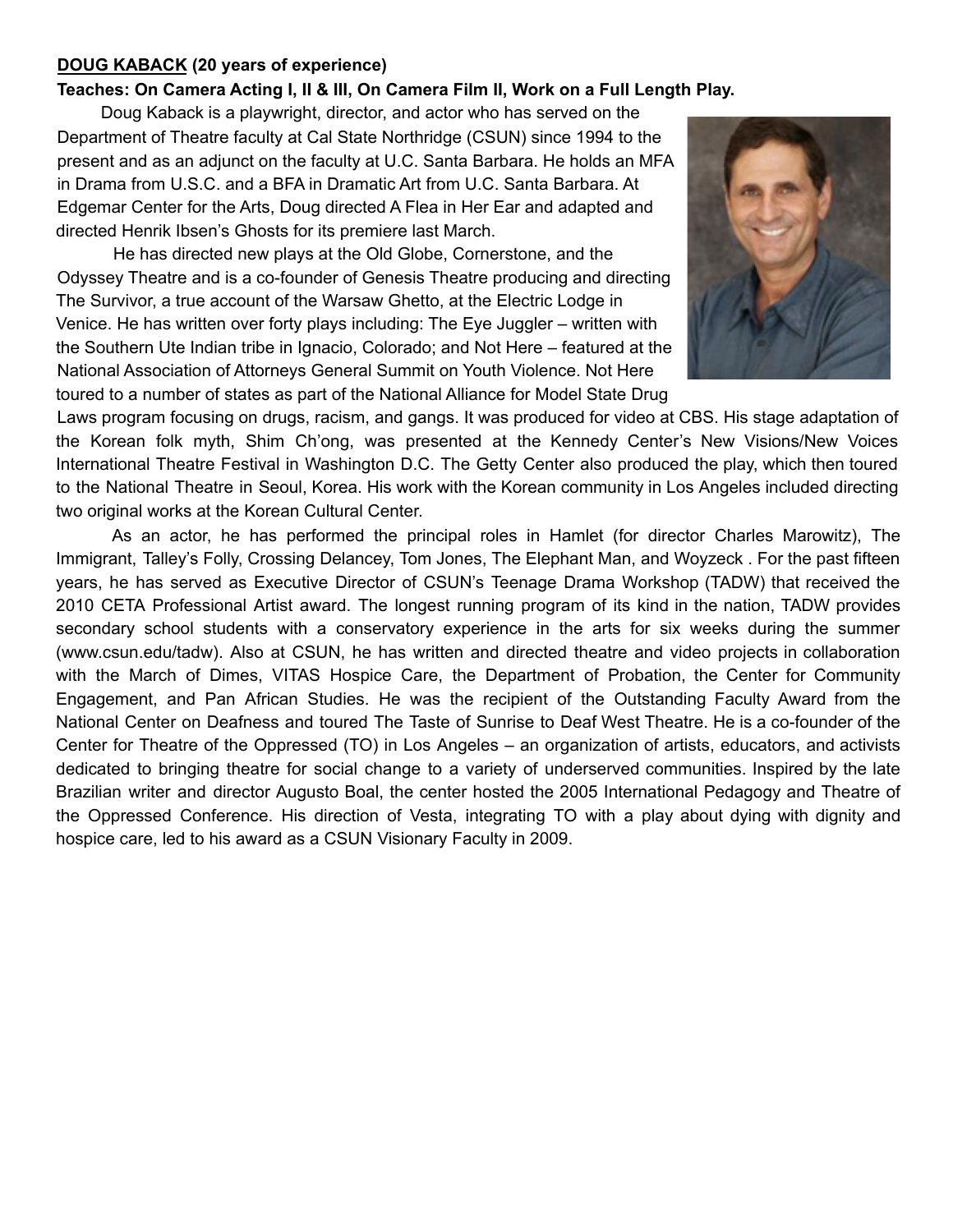#### **JAVIER ALCINA (15 years of experience)**

#### **Teaches: Stanislavski Technique**

Javier Alcina graduated from the Guildhall School of Music & Drama in London. While still at school, he was personally cast by Academy Award Winner director Tom Hooper for his BBC production of "Love in a Cold Climate" with such stars as Rosamund Pyke and Sir Alan Bates amongst many others. He then continued his career in Film, TV, Theatre and Voiceovers. His debut in film came in 2002 with the feature Deserter, alongside Tom Hardy.

His career spans several countries including England, Spain, Russia, France, China, Morocco and the US. During this time he has worked with some of the best professionals in the business following his dream to never stop learning. He recently appeared on Jimmy Kimmel Live.

#### **JIN LISA MALEY (5 years of experience)**

#### **Teaches: Acting and Acting Theory**

Jin is a Los Angeles-based actor and acting teacher. Film and TV credits include Bodied, NCIS, NCIS: LA, Bones, Silicon Valley, and Shameless. They have performed in theaters in New York, Los Angeles, London, and Moscow. They hold a M.F.A. in Acting from the American Repertory Theater/Moscow Art Theater School Institute at Harvard University and a B.A. in Theater from Oberlin College. They are an Associate Artist at the award-winning theater company Sinking Ship Productions.

#### **JAMES FOWLER (7 years of experience)**

#### **Teaches: Adler Technique class, Alexander Movement, Musical Theatre I & II**

James Fowler has been teaching and performing for 10 years (LACHSA Summer Arts Conservatory, County of Los Angeles Parks and Recreation, Theatrical Education Group, Down Town Reparatory Theatre Company). After studying at some of California's most prestigious institutions of Art (Los Angeles County High School for the Performing Arts, Berklee College of Music, American Musical and Dramatic Academy of the Arts), he spent a great deal of time on stage and on camera.

Most recently he has been producing and casting features and television. James believes in the ability of each student and has a keen knowledge of the arts that spreads over a vast amount of creative subjects: Acting, Cinematography, Dance, Singing, Musical Theatre, Stage Combat, Shakespeare Technique, Audition Technique, Acting for the Camera, Literature/Criticism, Creative Writing, and Voice/Speech.





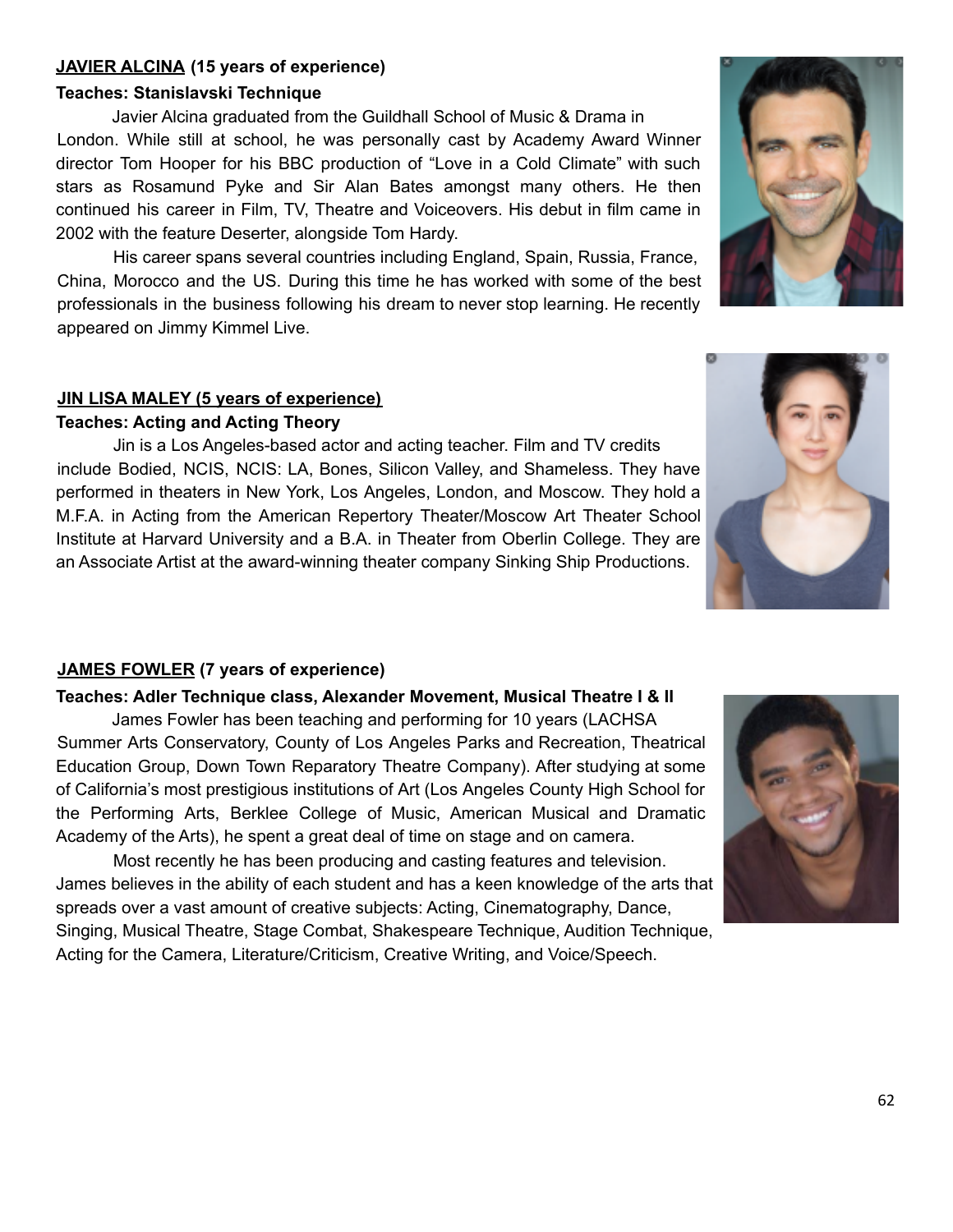#### **EVERETT APONTE (15 years of experience)**

**Teaches: Making a Short Film class, Work on a Full Length Feature I, Fundamentals of Directing I, Production Management, Filming the Short I, Write a Full Length Feature I & II, Full Length Features and Brainstorming Ideas for Full Length Outline Treatment, Grammar, ESL for Business Jobs, Conversation, Voice and Speech, American Accents, Business Writing**

Everett Ray Aponte is a Puerto Rican filmmaker raised in Texas. In 2002 he graduated from the University of Texas at Austin with an RTF degree, specializing in film production and receiving awards for his senior thesis film "S.O. Security Officer." In 2004 he wrote, directed, and starred in his short film masterpiece, "Samuel DeMango"

playing in 46 film festivals around the world and winning him numerous awards. For several years he worked with Lincoln Property Company in Austin, creating several internet videos

and comedic industry videos for their entertainment events, including PenFu, his most popular short. In 2008 Everett got certified as a

TOEFL English as a Second Language Instructor. In 2009, he helped create a short film in Korea called "Elicit" which won the local festival and was presented in Las Vegas. In 2010, he wrote and directed his first feature film, and arthouse entitled Manifesto.

In 2012 he was the Assistant Director and one of the stars in the German production of Atomic Eden , which placed 4th in Kuwaiti Box Office and will be released in America this year (2018). In 2013, he co-directed a family action film called Shilo, released by Shoreline Entertainment, and in the same year, Everett collaborated with the Germans again in Assassin's Dawn, in which he was the Assistant Director and lead. Finally, Everett brought his talents in Los Angeles, shooting a short film called "Nature," performing as the MC in the stage production of Black Cat Cabaret and as Mugsy in For Her Eyes Only, and most recently he worked as Unit Production Manager and Michelle Danner's recent film Bad Impulse.

#### **TEFERI SEIFU (5 years of experience)**

#### **Teaches: Feature Film Preparation class, Feature Film Performance class, Film Editing, Visual and Sound Effect, African American Cinema and International Cinema, and Post Production.**

Teferi Seifu is an Ethiopian born filmmaker who has worked as filmeditor on movies like 'The Bandit Hound (2016)', 'The M Word (2014)' , 'Ovation (2015)' and 'Hello Herman (2013)' with worldwide distribution deals from ALCHEMY and Warner Brothers available on Walmart, Amazon, iTunes, Redbox, VUDU, BestBuy/Cinema and Fandango. Now in over 100 million homes.

His latest project is a feature length independent film Bad Impulse, due to be released 2018. Teferi's work as an editor has been screened at Regal LA LIVE Stadium 14, Iowa Independent Film Festival, Cinema at the Edge Independent Film Festival and Cannes Court Métrage (Cannes film festival short films corner) to name a few. He has tutored students in film editing theory and practice at the Michelle Danner Acting Studio for the past 5 years.



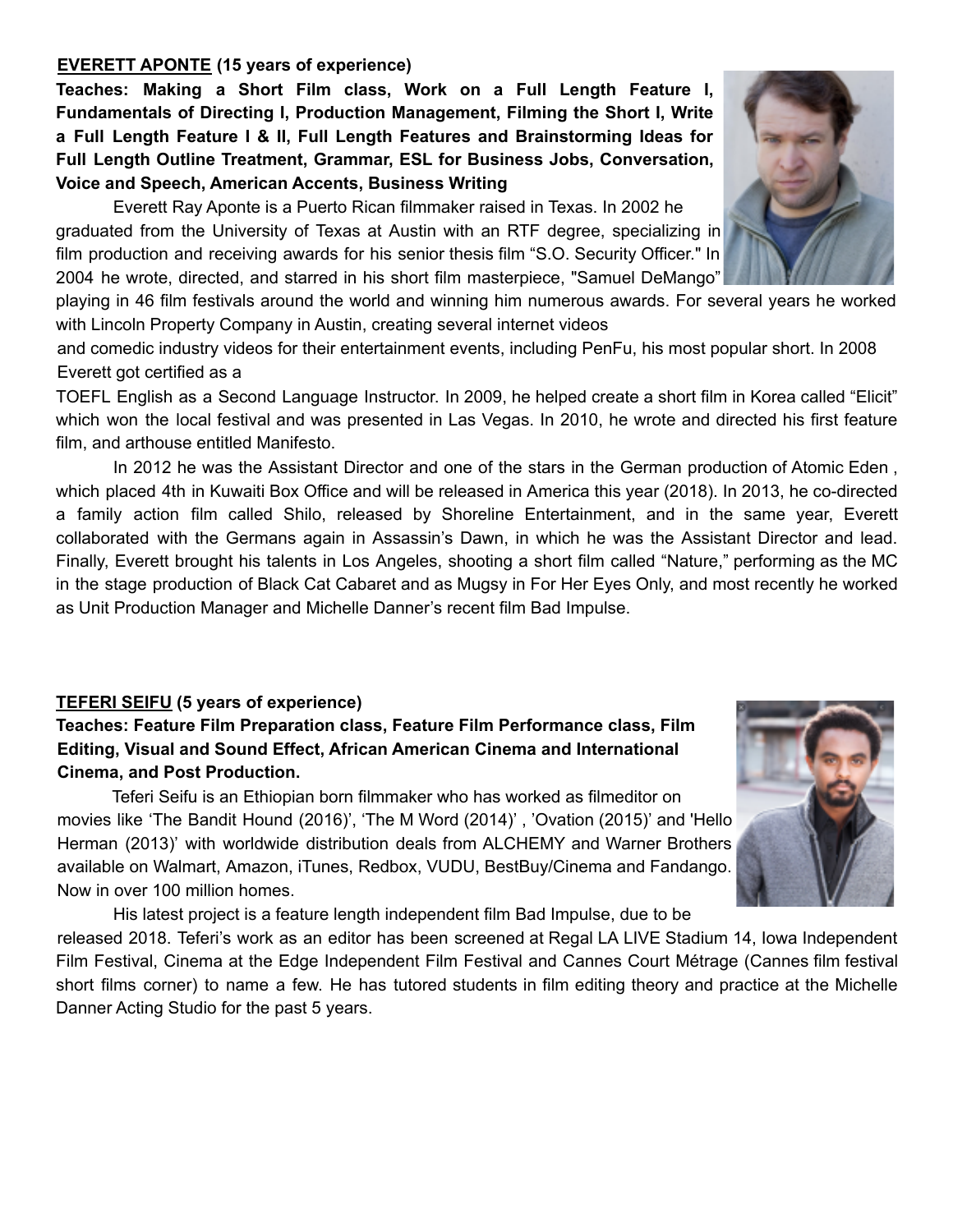#### **ED DEBLER (30 years of experience)**

#### **Teaches: Art of the Pitch class**.

Ed Debler earned his Master of Business Administration degree in 1992 and has gone on to Executive Producer many feature films. With his expertise he brings his class "Art of the Pitch" on how to pitch your TV or Movie idea to executives.

#### **HENRY JAGLOM (30 years of experience) Teaches Directing, Writing, Scene Study**

Henry Jaglom's filmmaking career began in the cutting room when he and Jack Nicholson helped edit Hopper's 1969 hit, "Easy Rider." His first film as a writer/director, 1971's "A Safe Place," was acclaimed by Anais Nin who said: "Henry Jaglom is The Magician of American Cinema!" Since then Jaglom has written and directed twenty more films: "Tracks" (1976); "Sitting Ducks" (1980); "Can She Bake A Cherry Pie?" (1983); "Always (But Not Forever)" (1985); "Someone To Love" (1987); "New Year's Day" (1989); "Eating" (1990); "Venice/Venice" (1991); "Babyfever" (1994); "Last Summer in the Hamptons" (1996); "Deja Vu - A Love Story" (1998); "Festival in Cannes" (2002); "Going Shopping" (2004); "Hollywood Dreams" (2006); "Irene in Time" (2009); "Queen of the Lot"

(2010); "Just 45 Minutes From Broadway" (2012), based on his hit play; "The M Word" (2014); "Ovation!" (2016) and Train to Zakopané (2018) which is adapted from his hit play that had a

successful nine month run at the Edgemar Theatre in Santa Monica. In 2013 Metropolitan Books (Henry Holt and Company) released – to great acclaim - the book: " My Lunches With Orson: Conversations Between Henry Jaglom and Orson Welles.

#### **MICHAEL NOURI (30 years of experience) Teaches: Scene Study, On Camera**

Michael Nouri is an American television and film actor. He may be best known for his role as Nick Hurley in the 1983 film Flashdance. He has had recurring roles in numerous television series, including NCIS as Eli David, the father of Mossad officer (later Special Agent) Ziva David, The O.C. as Dr. Neil Roberts, and Damages as Phil Grey. He also appeared as Congressman Stewart with Queen Latifah in the 2006 comedy movie Last Holiday and LAPD Detective Thomas Beck in the science fiction action film The Hidden. He also starred opposite Julie Andrews as King Marchand in the 1995 Broadway adaptation of Victor/Victoria.